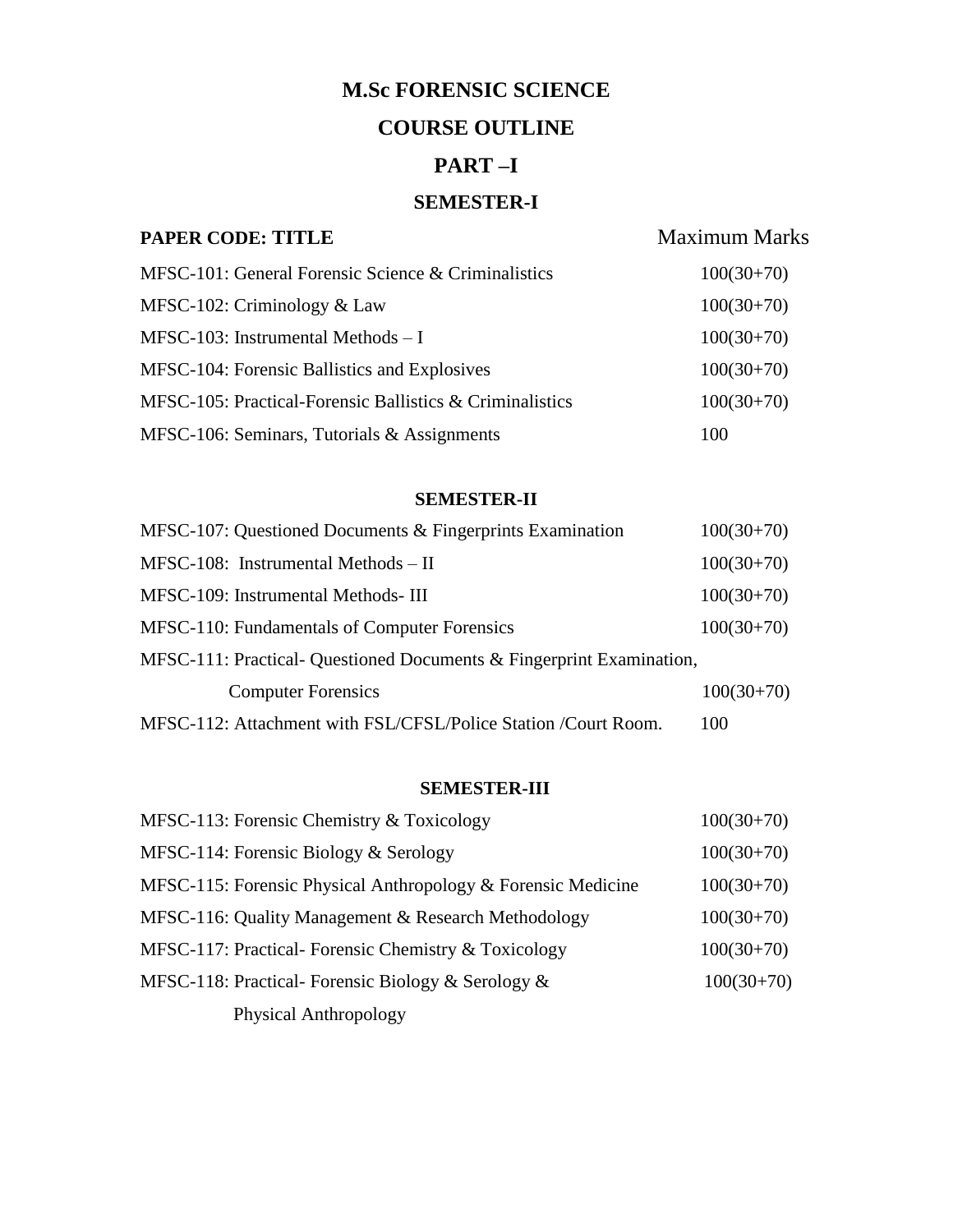# **SEMESTER-IV**

| <b>Option A: Specialization in Forensic Biology &amp; Serology (FBS)</b>             |              |
|--------------------------------------------------------------------------------------|--------------|
| MFSC-119 (FBS): Advanced Forensic Biology                                            | $100(30+70)$ |
| MFSC-120 (FBS): Advanced Forensic Serology                                           | $100(30+70)$ |
| MFSC-121 (FBS): Practical- Forensic Biology & Serology                               | $100(30+70)$ |
| MFSC-122 (FBS): Dissertation                                                         | 300          |
| <b>Option B: Specialization in Forensic Chemistry and Toxicology.</b>                |              |
| MFSC-119 (FCT): Advanced Forensic Chemistry                                          | $100(30+70)$ |
| MFSC-120 (FCT): Advanced Forensic Toxicology                                         | $100(30+70)$ |
| MFSC-121 (FCT): Practical -Forensic Chemistry & Toxicology                           | $100(30+70)$ |
| MFSC-122 (FCT): Dissertation                                                         | 300          |
| <b>Option C: Specialization in Questioned Documents and Finger Print Examination</b> |              |
| (QDFP).                                                                              |              |
| MFSC-119 (QDFP): Questioned Document Examination                                     | $100(30+70)$ |
| MFSC-120 (QDFP): Fingerprints Examination                                            | $100(30+70)$ |
| MFSC-121 (QDFP): Practical- Questioned Document & Fingerprint                        |              |
| Examination                                                                          |              |
|                                                                                      | $100(30+70)$ |
| MFSC-122 (QDFP): Dissertation                                                        | 300          |
| <b>Option D: Specialization in Forensic Physical Sciences (FPS)</b>                  |              |
| MFSC-119 (FPS): Advanced Forensic Physics                                            | $100(30+70)$ |
| MFSC-120 (FPS): Advanced Digital Forensics                                           | $100(30+70)$ |
| MFSC-121 (FPS): Practical- Forensic Physics & Digital Forensics                      | $100(30+70)$ |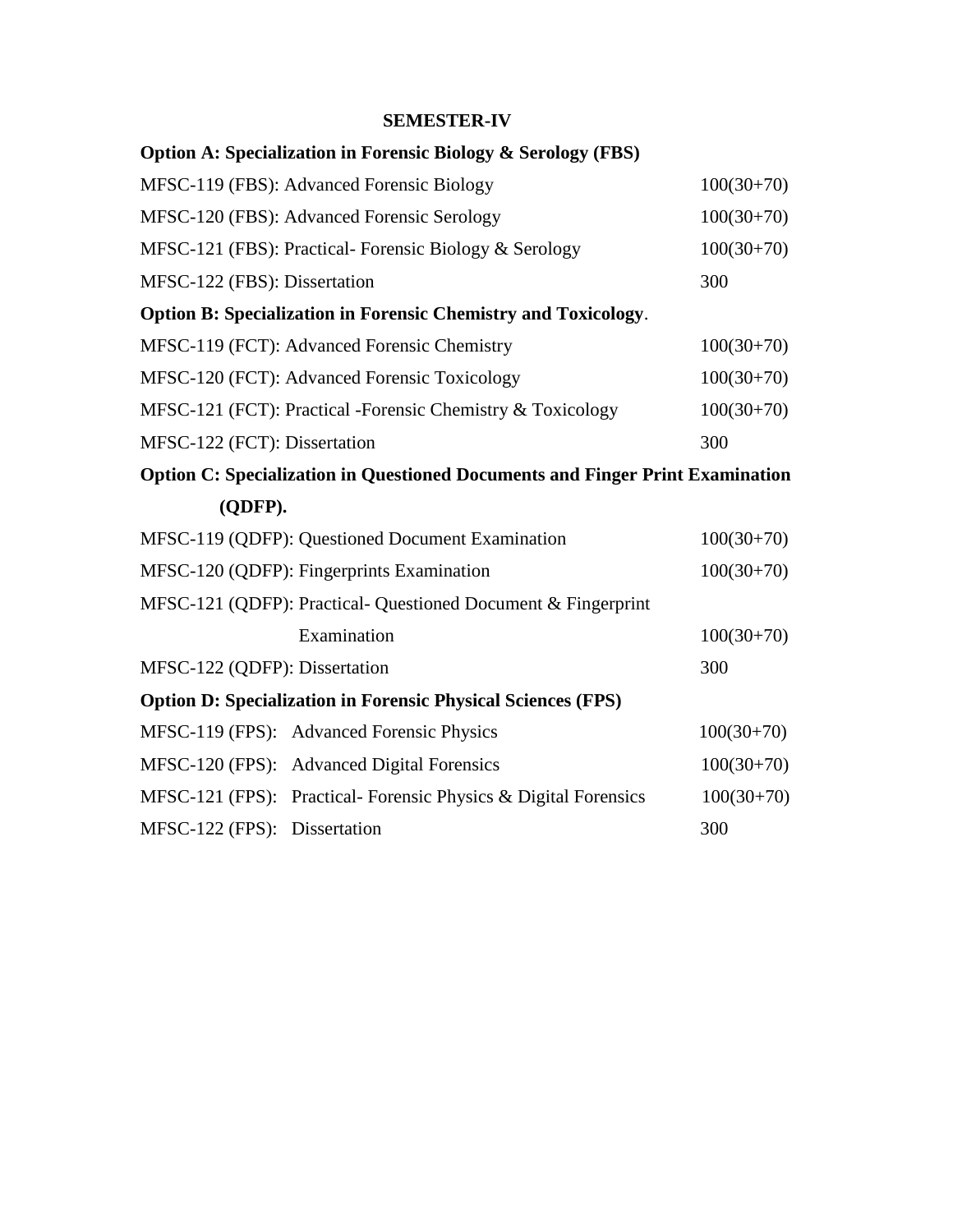#### **SEMESTER-I**

### **MFSC 101- GENERAL FORENSIC SCIENCE & CRIMINALISTICS**

#### **Unit A**

Forensic Science: Definition, History and Development, Scope & Need, Basic Principles, Branches of Forensic Science, Tools and Techniques of Forensic Science.

Forensic Science Laboratories: Organizational setup of CFSL, FSL, GEQD, FPB, NICFS, CDTS, NCRB, NPA. Mobile Forensic Science Laboratory.

Education of Forensic Science, Role of Media, Human Right & Criminal Justice System. Ethics in Forensic Science.

Duties of Forensic Scientist, Qualification of Forensic Scientist.

Various Police Organizations, Organization of Police Station, Evolution of Police as an Institution, Role & Function of Police Organization in the State & Centre, Police and Forensic Scientist Relationship with reference to Crime Investigation.

International Perspective of Forensic Science.

#### **Unit B**

Crime: Definition, various types of crime, causes of crime, prevention of crime, Difference in blue and white collar crime, Introduction of Cyber crime, Criminal Justice System, Criminal behavior

Crime Scene : Introduction, Significance, Role of Investigator, Evaluation of crime scene, protection of crime scene, Photography of Crime scene, Tools and techniques, Significance of Photography and Videography, Introduction of Sketching, Purpose of Sketching, Making of Sketches, Types of Sketches, Methods of Sketching, Procedure of Sketching, Searching Methods, Chain of Custody types, Significance and their evaluation.

Modus Operandi & Role of Modus Operandi Bureau in crime investigation.

Investigation & Examination of various types of cases (a) Murder (b) Rape (c) Burglary (d) Railway &Air Crashes (e) Road Accidents etc.

Location, Collection & Evaluation of various types of Tool Marks& Trace Evidences: Paint, Soil, Glass, Detective dyes, GSR etc.

#### **Unit C**

Narco Analysis: History, Method of investigation, Importance as an investigative tool.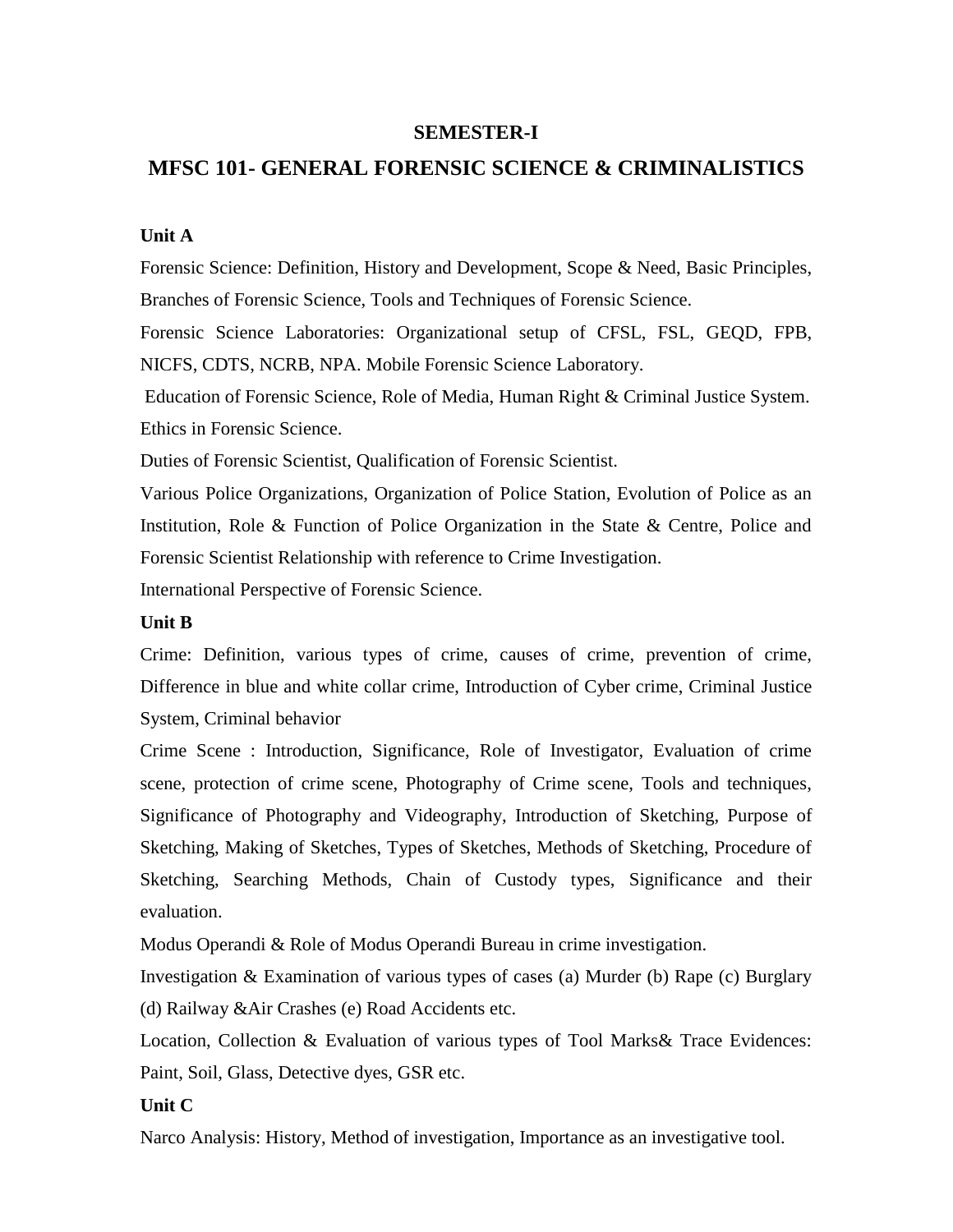Limitations & Legal Aspects.

Brain Fingerprinting: History, Method of investigation, Significance, Limitations & Future perspective of the Technique.

Forensic Psychology: Psychology of Lying, Various methods of lie detection, Principles of Polygraphy, Limitations & Legal aspects.

Voice Identification: Introduction, Significance, Theory of generation of Voice Characteristics, Voice Spectrography, Recent development of Computerized Speech Laboratory, legal aspects.

#### **Unit D**

Counterfeit coins: Blocks and Casts, Importance, Nature, Collection of evidence and their evaluation.

Resuscitation: Introduction and importance, Techniques commonly used to obliterate numbers, General experimental procedure and theoretical consideration with special reference to metal deformation and its effects. Methods of restoration: Chemical, electrolytic & Magnetic particle methods, Laboratory procedure, Evaluation and Interpretation of results.

Presentation of Expert Evidence: Data, Reports, Evidence in the Court.

- 1. Nanda, B.B. & Tiwari, R.K. ; Forensic science in India- A vision for the twenty first century, Select Publisher, New Delhi (2001)
- 2. James, S.H. and Nordby, J.J.; Forensic science: An introduction to scientific and investigative techniques, CRC press, USA (2003)
- 3. Saferstein:Criminalistics -An introduction to Forensic Science, Prentice Hall inc. USA. (1995)
- 4. C.G.G. Aitken and D.A. Stoney; The use of statistics in Forensic Science, Ellis Harwood Limited, England (1991)
- 5. Hess, A.k. and weiner, I.B. handbook of Forensic Psychology 2nd ed. Jhon Wiley & Sons (1999)
- 6. Bruce A. Arrigo, Introduction to Forensic Psychology Academic press. London (2000)
- 7. David L. Shapiro, Forensic Psychology Assessment an Investigative Approach; Allyn and Bacon Publisher (1991)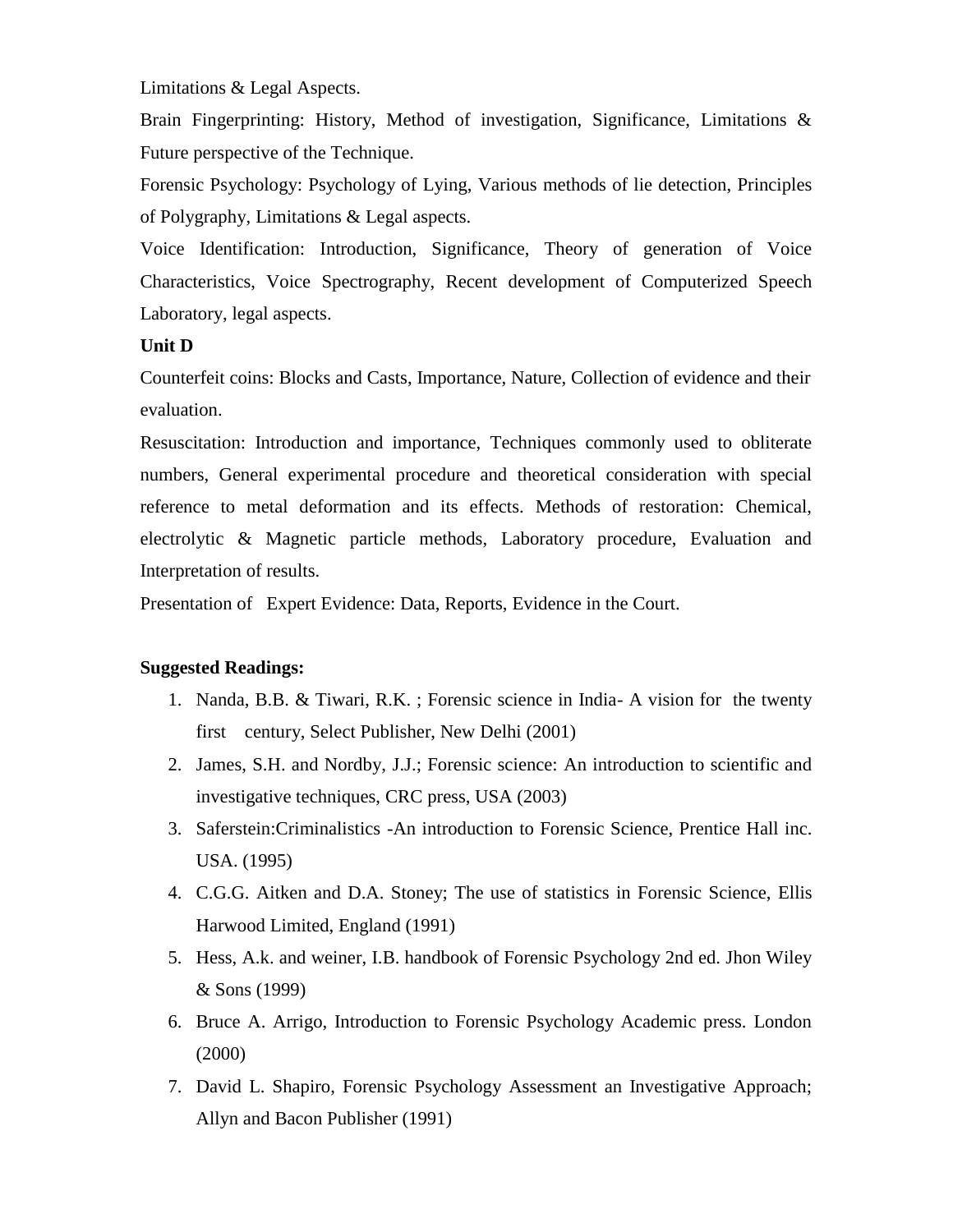- 8. Loe Nicharrs; Investigative Forensic Hypnosis CRC Press LLC (1999)
- 9. Kleiner, Murray; Handbook of Polygraph Testing Academic Press (2002)
- 10. W.W. Bennett & Karen M. Hass- Criminal Investigation; wordsworth Thompson Learning 6th ed. (2001)
- 11. Barry, A.J. Fisher- Techniques of Crime Scene Investigation, 7th ed. R.C. Press, New York (2003)
- 12. Mordby, J.Deed Rrckoning- The art of Forensic Detection- CRC Press LLC, Boca Raton FL CRC Press (2000)
- 13. Eckett W.G and James S.H; Interpretation of Blood Stains, Evidence of Crime Scene; Elseiver Pub. New York (1989)
- 14. James S.H; Scientific and Legal Application of Blood Stain Pattern, Identification; Boca Raton FL CRC Press (1998)
- 15. Jhon, D. Deehan; kirk's Fire Investigation 5thed. Prentice Hall (2002)
- 16. Turrey, B; Criminal Profiling- An Introduction to behavioural evidence analysis; Academic Press London (1999)
- 17. Sharma B.R.; Forensic Science in Criminal Investigation and Trails; Universal Pub. Co. (2003)
- 18. K. Ranakant; Elementary Statistics in a Word of Application, Goodyear, California Pub. Co. (1979)
- 19. The Indian Evidence Act (1872), Amendment Act (2002), Universal Law Pub. Co. (2003)
- 20. The Code of Criminal Procedure (1973), amendment act (2001), Universal Law Pub. Co. (2002)
- 21. Rattan Lal and Dhiraj Lal; The Indian Panel Code, 28thed. Wadhwa & co. Nagpur (2002)
- 22. C.R. Swansan, L Terrib and R.W Taylor; Police Administration; Prentice Hall USA (1998)
- 23. Ram Ahuja; Criminology; Rewal Pub. Jaipur (2000)
- 24. M Meguire, R Morgan and R Reiner; Oxford Handbook of Criminology, 2nded. Biddles Ltd. Lyon (1997)
- 25. R.k. Beg; Supreme Court on Criminal justice; Asia Law House (1999)
- 26. R.Deb; Criminal Justice; The Law Book co. Pvt. Ltd. (1998)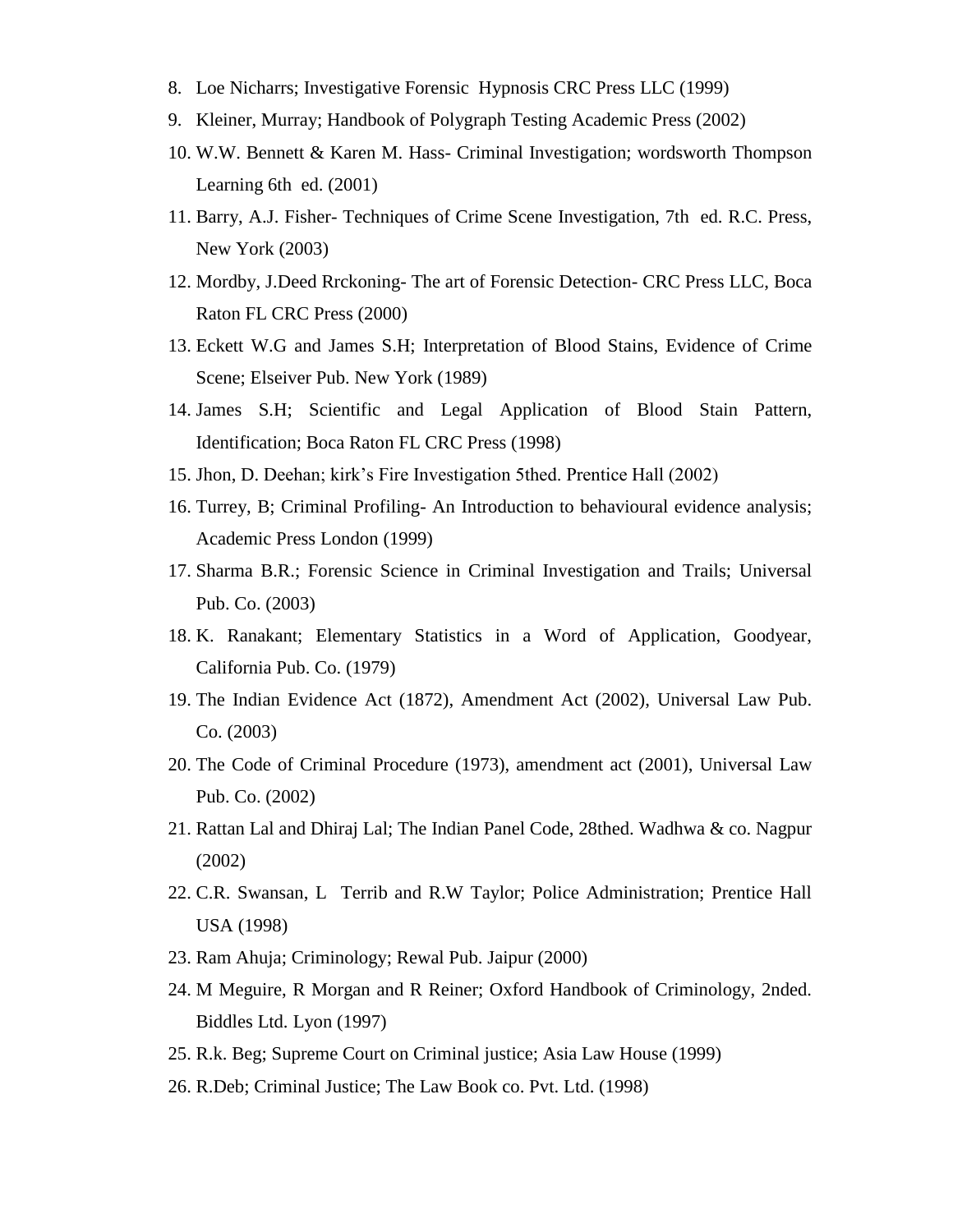- 27. J.A. Seigel, R.J Sukoo and G.C Knupfer; Encyclopaedia of Forensic Science vol. I, II& III, Academic Press (2000)
- 28. Bridges BC; Criminal Investigation, Practical Fingerprinting , Thumb Impression, Handwriting Expert Testimony Opinion Evidence, University book Agency, Allahabad (2000)
- 29. Bennet, waynew; Criminal Investigation, Wordsworth Pub. Co. (2000)
- 30. Gross, Dr. Hans; Criminal Investigation- A Practical textbook for Magistrates, Police Officers and Lawyers; Universal Pub. Co. (2000)
- 31. Bell, William R; Practical Criminal Investigation in correctional facilities, CRC Pres London (2001)
- 32. Lyman M.D; Criminal Investigation- The art and the Science, Prentice Hall (2002)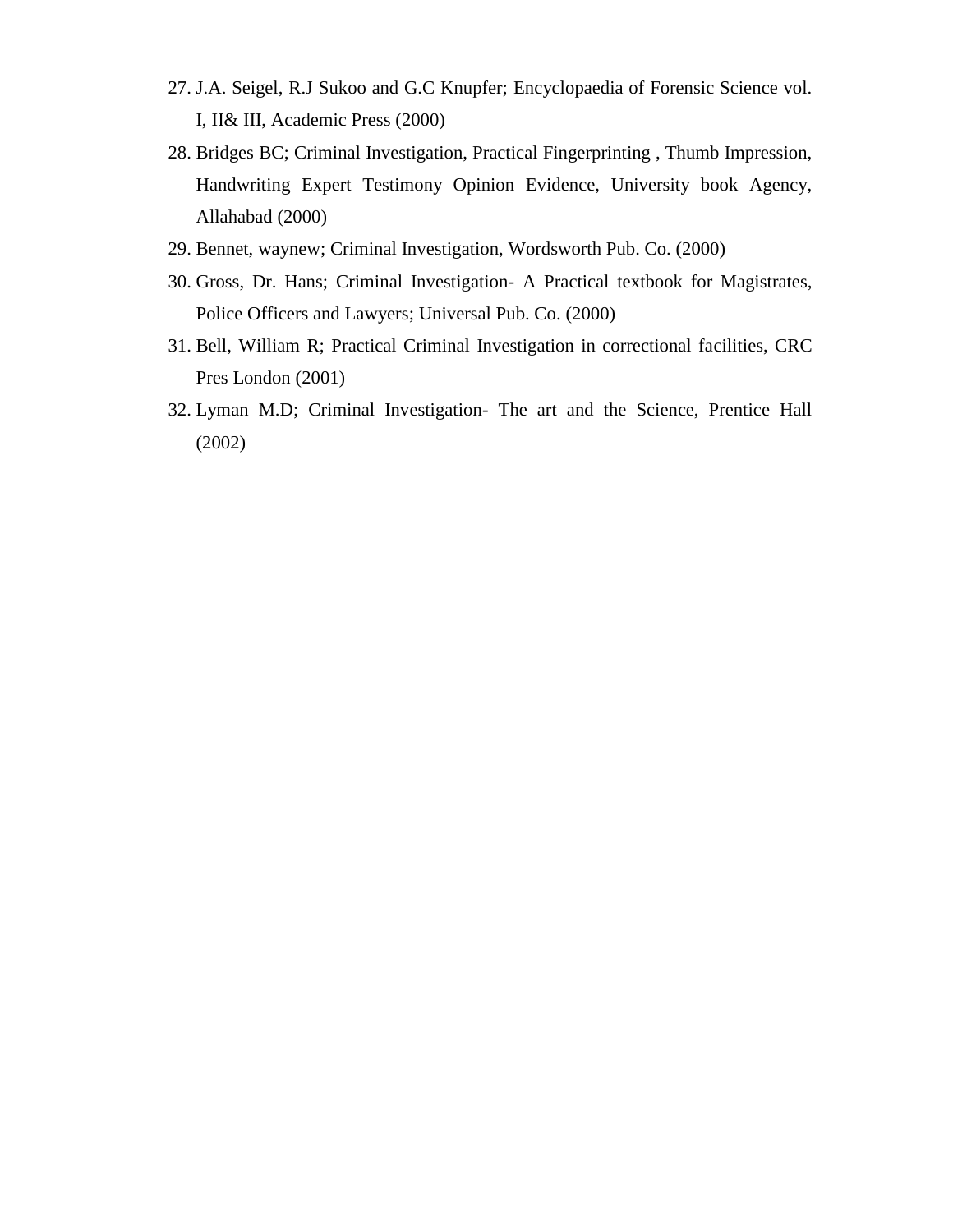# **MFSC-102: CRIMINOLOGY &LAW**

# **Unit A**

Concept and Definition of Crime , Causes of Crime , Social Change and Crime , Control and Prevention of Crime in Context with Organization , Industrialization , Family set up, Criminal Behavior and Psychology.

Criminal Procedure Code-291,292,293. Constitution of Courts, Hierarchy of Courts and their Powers, Evidence in Enquiries and Trials, Lok Adalat, Lok Ayukts and Juvenile Courts .

# **Unit B**

Constitution of India – Preamble, Fundamental Rights Article 20, 21, 22.

Indian Evidence Acts – Sections 32,45,46,47,57,58,60,73,135,136,137,159.

Criminal Justice System: Structure of Police, Prosecution & Judicial Organizations.

# **Unit C**

Sections of the Indian Penal Code:

- (i) Offences Against Person: Sections:299,300,302,304B,306,319,320,326,339,340,351,359,362,357 & 377.
- (ii) Offences Against Property: Sections: 378,383,390,405,415,441,463,471,499,503,511.

# **Unit D**

Narcotic Drugs and Psychotropic Substances Act , Drugs and Cosmetics Acts , Explosive Substances Acts , Dowry Prohibition Act, Prevention of Food Adulteration Act, Prevention of Corruption Act, Arms Act, Wild Life Protection Act, I.T. Act(Information Technology Act)-2000.

- 1. Arrigo (2002) : Introduction to forensic Psychology.
- 2. Cooke, G. (1980) : The role of Forensic Psychologist. Chanles C. Thomas.
- 3. Howitt D : 2002 Forensic and Criminal Psycholgy. Prentic Hall Publications
- 4. Constitution of India
- 5. Indian Evidence Act
- 6. Criminal Procedure code.
- 7. Indian Penal Code.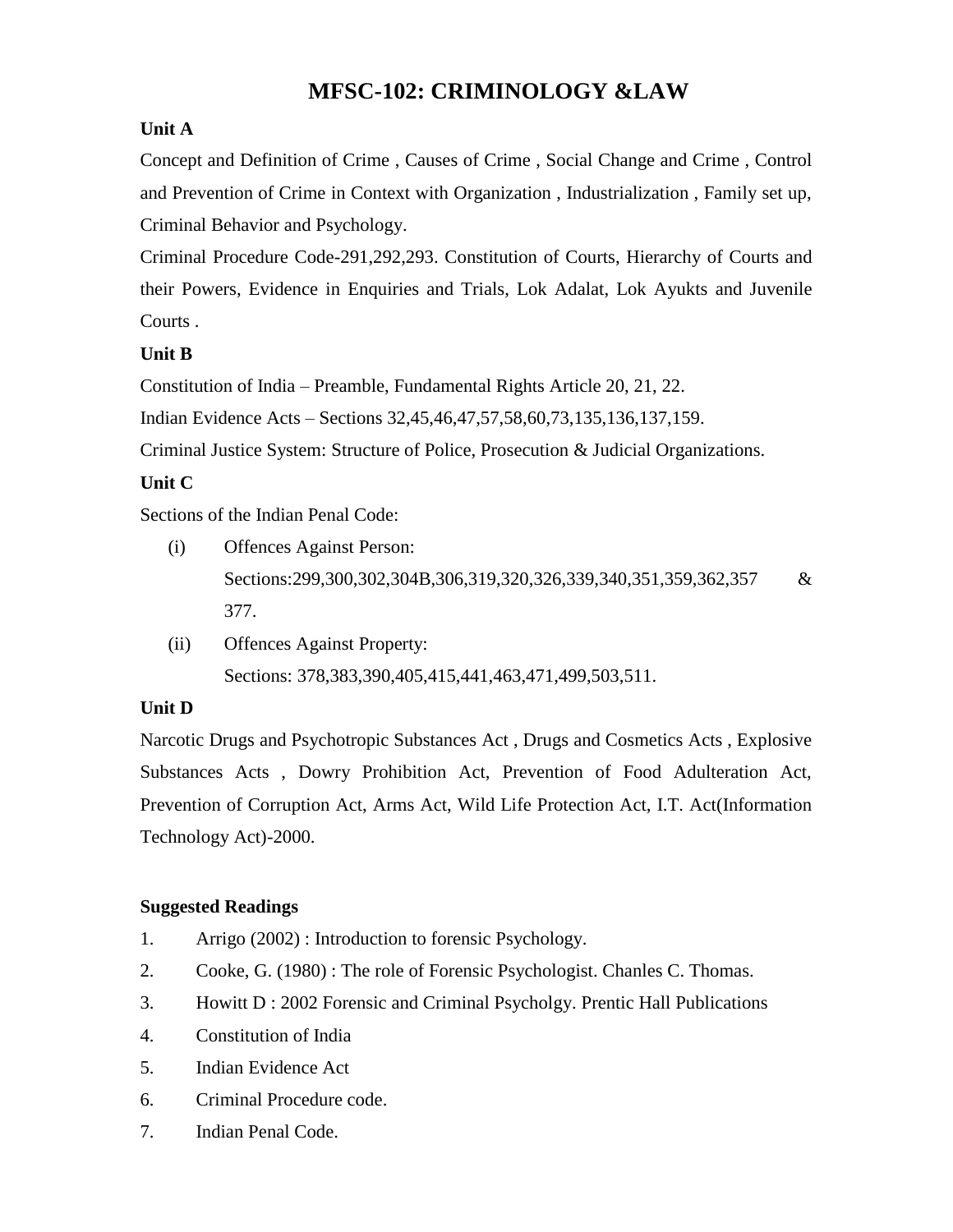- 8. Bare Acts with short notes on the following : Narcotic Drugs & Psychotropic Substances Act, Drugs & Cosmetics Act, Explosive Substances Act, Dowry Prohibition Act, Prevention of Food Adultration Act, Prevention of Corruption Act, Arms Act, Wild Life Protection Act.
- 9. Hess, A.K. and Weiner, I.B. (1999) Handbook of Forensic Psychology 2nd Ed. John wiley & sons.
- 10. Barak, Gregg : Integrative Criminology.
- 11. Adler, Freda : Criminology
- 12 Reid S.T. : Crime and Criminology.
- 13 Johnson : Crime, Correction and Society.
- 14 Riderman : The Manipulation of Human Behaviour.
- 15 Lionel Haward : Forensic Psychology, 1981, Batsford Academic and Education Ltd., London.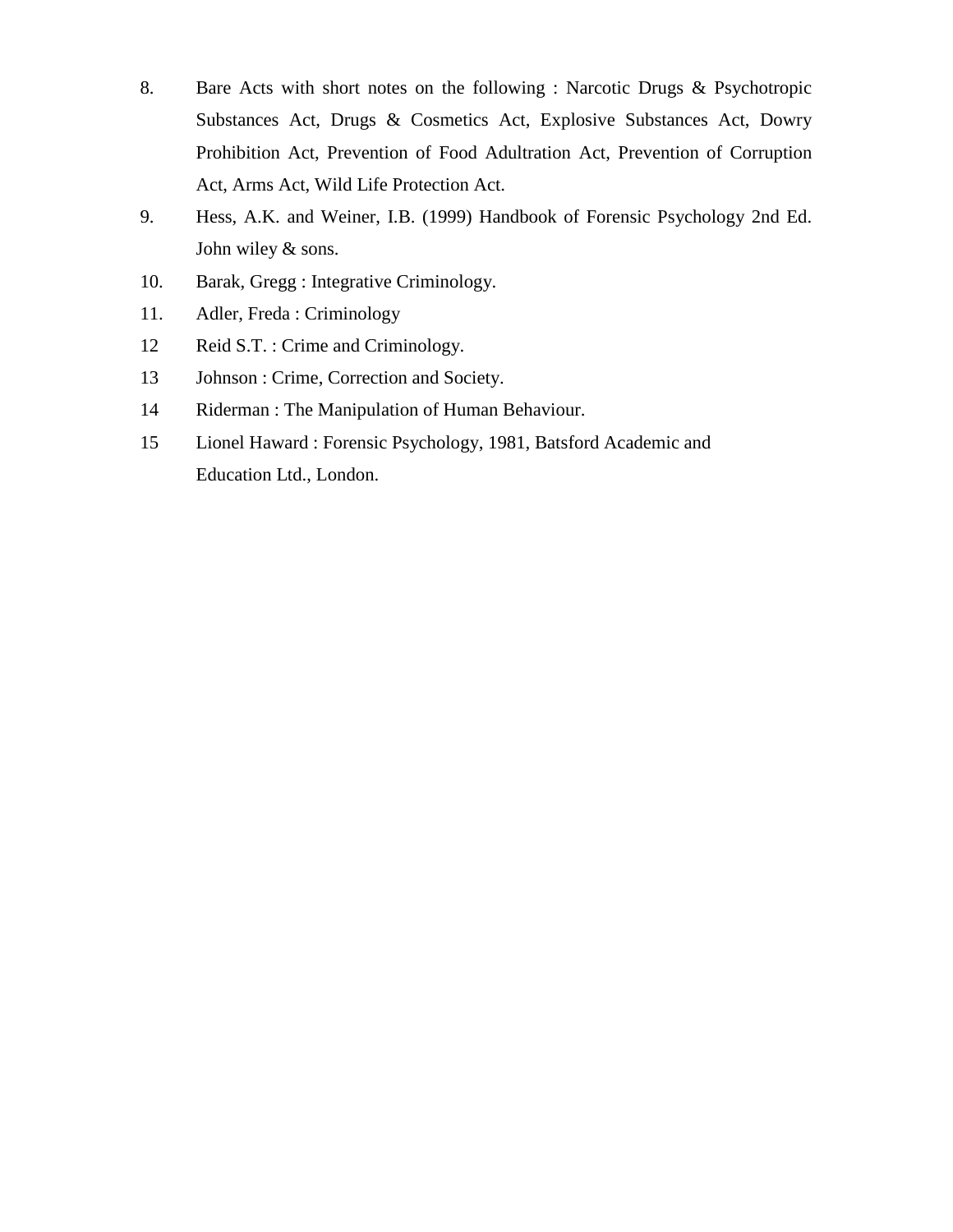# **MFSC: 103 INSTRUMENTAL ANALYSIS-I**

#### **Unit A**

#### **Basic Concepts-Atomic & Molecular Spectroscopy-I**

What is spectroscopy , electromagnetic spectrum, Sources of radiation, their utility and limitations, conventional sources for UV, Visible and Infrared rays, sources for shorter wavelength radiations (X-ray tubes) radioactivity, gama rays and  $\beta$  rays. Laser (He, Ne, Argon ion, dye lasers, semi conductor lasers) as source of radiation. Interaction of radiation with matter: reflection, absorption, transmission, fluorescence, phosphorescence and their Forensic applications,

#### **Unit B**

#### **Basic Concepts-Atomic & Molecular Spectroscopy-II**

Molecular spectra: Introduction, molecular orbital, types of molecular energies, vibrational and electronic spectra, Atomic spectra, energy levels, quantum numbers and designation of states, selection rules, and qualitative discussions of atomic spectra. Augur effect. Detection of radiations, photographic detectors, thermal detectors, photoelectric detectors, radiation filters etc.

#### **Unit C**

#### **Absorption Spectroscopy**

**Ultra violet and visible spectrophotometry:** Types of sources and stability, wavelength selection, filters-cells and sampling devices, detectors, resolution, qualitative and quantitative methods for detection.

**Fluorescence and phosphorescence spectrophotometry:** Types of sources, structural factors, instrumentation, comparison of luminescence and UV- visible absorption methods.

**Atomic absorption spectrometry:** instrumentation and techniques, interference in AAS, background correction methods, quantitative analysis.

**Infrared spectrophotometry:** Dispersive and Fourier Transform spectrophotometry, sample handling, quantitative analysis and interpretation of IR spectra.

#### **Unit D**

#### **Emission Spectroscopy**

**Raman spectroscopy:** Instrumentation, sample handling and illumination, structural analysis, polarization measurements and Dispersive & FT analysis.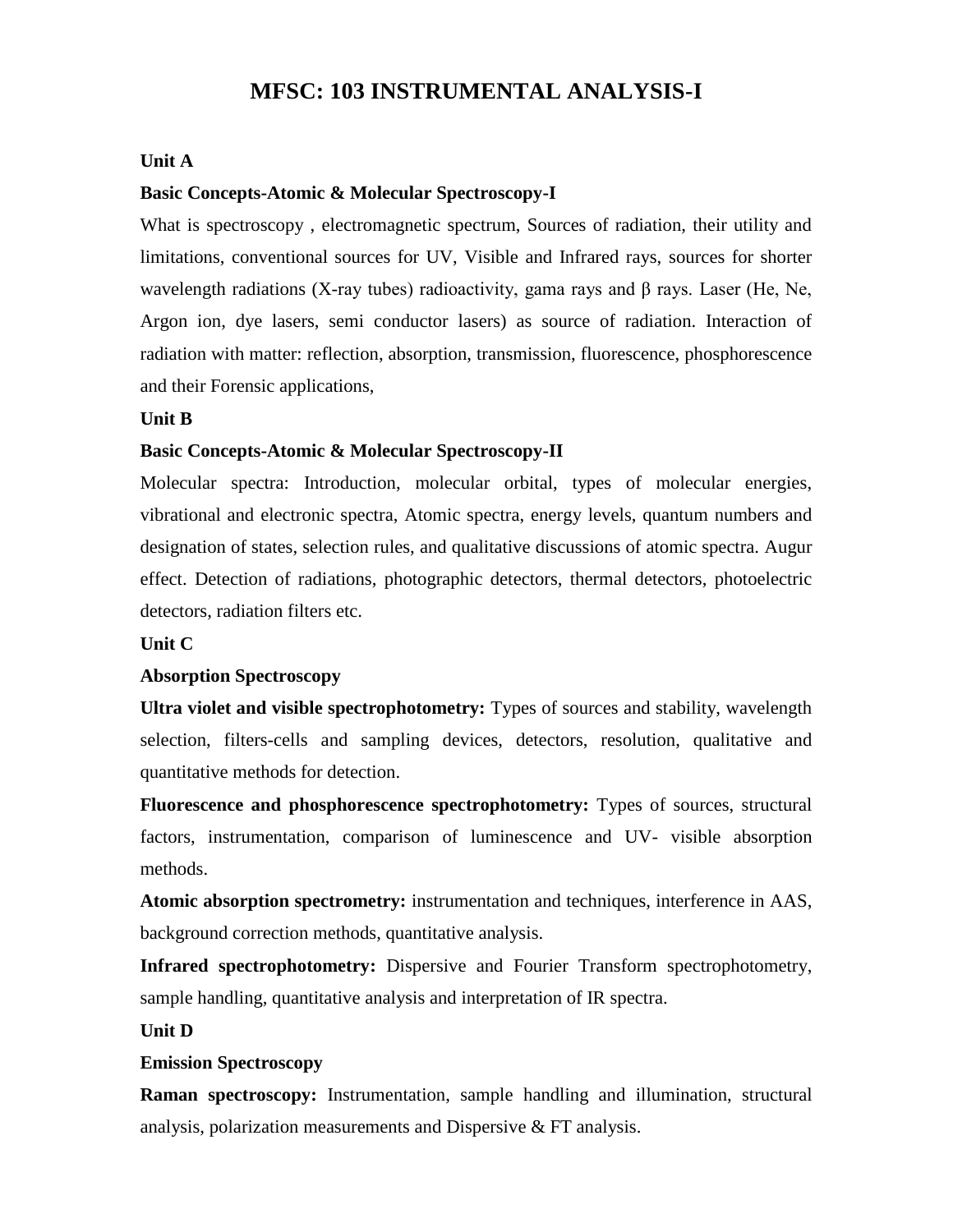**Atomic emission spectrometry:** Instrumentation and techniques, arc/spark emission, ICP-AES, comparison of ICP vs. AAS methods, quantitative analysis, applications.

**X-ray spectroscopy:** Elements of X-ray spectroscopy, X-ray absorption and fluorescence methods, X-ray diffraction, Auger emission spectroscopy (AES), and Dispersive X-ray analysis (EDX), Wavelength Dispersive X-ray analysis (WDX)

**Nuclear magnetic Resonance spectroscopy**: Basic principles, theory and Instrumentation.

- 1. James w. Robinson; Atomic Spectroscopy,  $2^{nd}$  ed. Revised & Expanded, Marcel Dekkar, inc. NY, (1996).
- 2. V.B. Patania; Spectroscopy, Campus Books International, (2004)
- 3. Jerry Workman, Jr, Art Springsteen; Applied Spectroscopy- A compact reference for practitioners, Academic Press (1997)
- 4. N. Subrahmanyam & Brij Lal; A text book of Optics, S. Chand & co. (2004)
- 5. Gurdeep R. Chatwal & Sham k. Anand; Instrumental Methods of Chemical Analysis, Himalaya Pub. House (2004)
- 6. Hobert H. Willard, Lynne L. Merrett Jr, Jhon A Dean Frank A. Settle Jr; Instrumental Methods of Analysis, 7th ed. CBS Pub & Distributors (1986)
- 7. R.S. Khandpur; Handbook of Analytical Instruments, Tata McGraw Hill Pub. Co. New Delhi (2004)
- 8. John A Dean; Analytical Chemistry Handbook, Tata McGraw Hill Inc. (1995)
- 9. K.C. Thompson & R.j. Renolds; Atomic Absorption Fluorescence & Flame Emission Spectroscopy, A practical approach, 2nd ed. Charles Griffin & co. (1978)
- 10. Robert M. Silverstein & Francis X Webster; Spectrometric Identification of organic Compounds, 6th ed. John Wiley & Sons, Inc (1997)
- 11. John C. Lindon, George E. Tranter & John L. Holmes; Encyclopedia of Spectroscopy & Spectrometry, Academic Press (2000)
- 12. Dudley H, Williams & Ian Fleming; Spectroscopic Methods in Organic Chemistry, 4th ed. Tata McGraw-Hill Pub Co. New Delhi, (1994)
- 13. Colin N. Banwell & Elaine M, Mc. Cash; Fundamentals of Molecular Spectroscopy 4th ed. McGraw-Hill Pub Co. New Delhi, (1995)
- 14. R. Murugeshan; Optics & Spectroscopy, S. Chand & co. (1998)
- 15. Jack L Koeing; Spectroscopy of Polymers, 2nd ed. Elsevier pub. Co. (1999)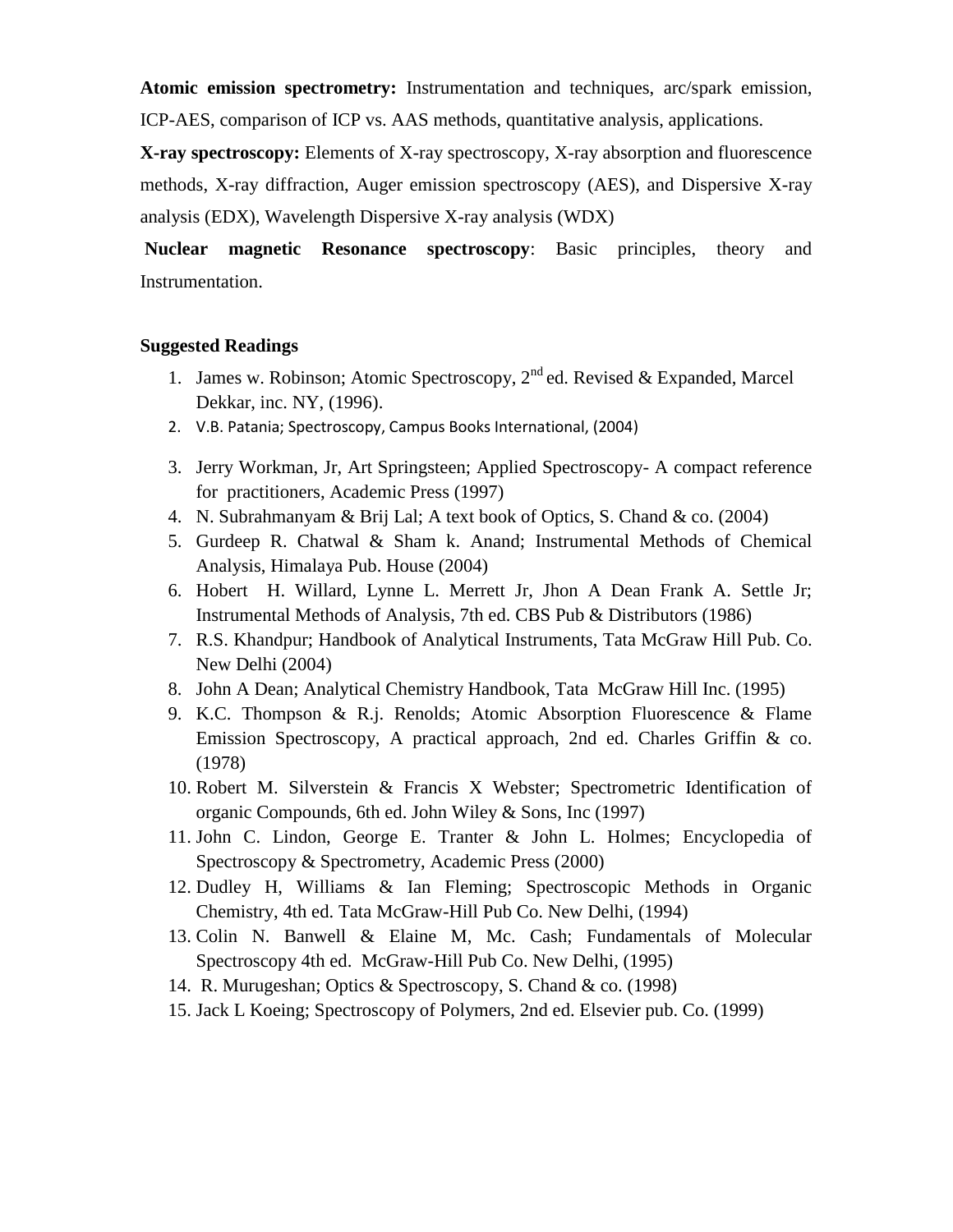# **MFSC-104: FORENSIC BALLISTICS AND EXPLOSIVES**

# **Unit A**

- 1. Firearms : Early history of firearms, the earliest firearms, the fifteenth century Match lock, sixteenth  $\&$  seventeenth century small arms, The age of the Flint lock, the percussion lock firearms.
- 2. Classification, Characteristics and firing mechanism of smooth bored firearms (M.L., B.L.) Rifled firearms (Pistol, Revolver, Rifles, Machine Guns), Classification, nomenclature and construction of country made firearms.
- 3. Ammunition: Types, Cartridge Components (Cartridge case primer propellant, Bullets, Pellets and wads).

#### **Unit B**

- 4. Internal Ballistics: Definition, Ignition of the propellent, manner of burning, Piobett's law, Shape and Size of the propellent, pressure space curve, shot start pressure. All burnt point, Velocity, Space curve, Le Due's formula, muzzle velocity, Factors affecting muzzle velocity, theory of recoil.
- 5. External Ballistics: Definition-trajectory drop in the flight of the projectiles force of gravity, air resistance-base drag, Yaw, Shape of bullet (Spherical ball, Cylinder-conical, flat nose, round nose etc.) effective range, extreme range.
- 6. Terminal Ballistics: Definition, behavior of various types of bullets on hitting the target, remaining velocity, stopping power, Ricochet.

#### **Unit C**

- 7. Matching of crime & test Bullets and cartridge cases in regular firearms, Identification of Bullets, pellets & wads fired from improvised country made firearms. Automated method of cartridge case and bullet comparison.
- 8. Determination of Range of fire, time of fire. Visual and Chemical, instrumental methods with special reference to the applications of Neutron activation, Atomic absorptions, Scanning Electron microscopy and other miscellaneous methods.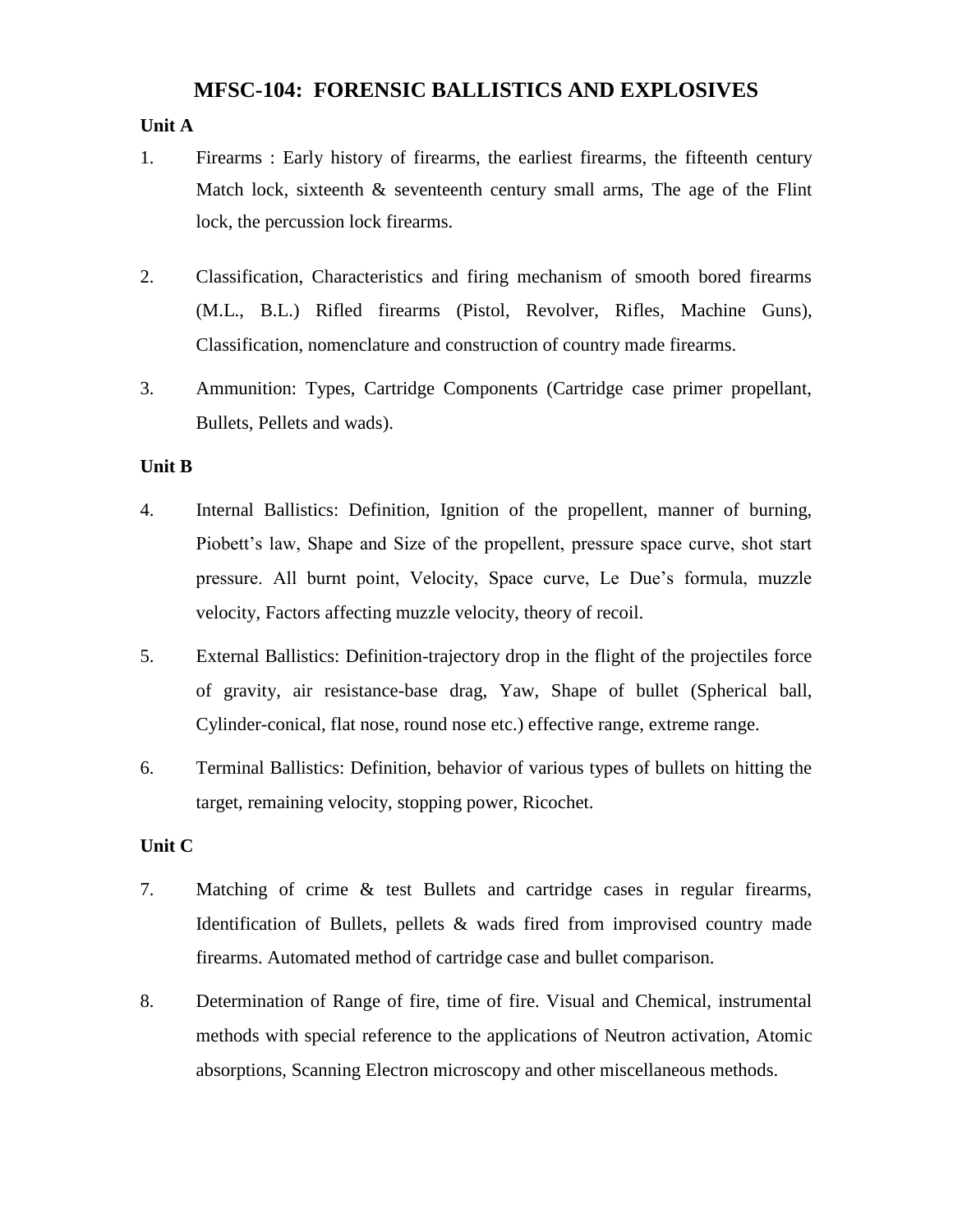- 9. Gun Shot Residues (GSR): Mechanism of formation of GSR, modern methods of analysis of GSR from the shooting hand & target with special reference to clothings.
- 10. Firearm injuries: Ballistic aspect of firearm injuries, nature, Effect of target, Velocity, constructional features and range on the wounding, identification of firearm injuries. Evaluation of Firearm injuries, Reconstruction: Accident, Suicide, murder and self defence.

#### **Unit D**

Explosives: Classification, Composition and Characteristics of explosives, pyrotechnics, IEDs, explosion process and affects, types of hazard, effect of blast wave on structures, human etc., specific approach to scene of explosion, post- blast residue collection, reconstruction of sequence of events, evaluation and assessment of scene of explosion, systematic examination of explosives and explosion residues in the laboratory using chemical and instrumental techniques in the laboratory and interpretation of results.

- 1. Howard MATHEWS; Charles C. Thomas, Firearms identification, vols. 1,2 & 3; Springfield, Illinois; (1973)
- 2. Hatcher, Jury and Weller: Firearms Investigation, Identification and Evidence; Stackpole Books, Harrisburg, PA; (1977)
- 3. Vincent Di Maio, Gunshot Wounds; CRC press, Washington, DC; (1999)
- 4. Brain J. Heard; Handbook of Firearms and Ballistics; Jhon Willey, England; (1997)
- 5. Warlow; Firearms, The Law and Forensic Ballistics; Taylor& Francis, London; (1996)
- 6. Karl G. Sellier et al; Wound Ballistics and the scientific Background; Elsevier, London; (1994)
- 7. M. Johari, Identification of Firearms, Ammunition and Firearms Injuries; BPR& D, New Delhi; (1980)
- 8. I.V. Hogg; The Cartridges Guide- A small arms Ammunition Identification manual; The Stackpole co. Harrisburg, PA (1982)
- 9. Gray J. Ordog, Management of Gunshot Wounds; Elseiver, New York (1983)
- 10. Working Procedures Manual: Ballistics, BPR & D pub. (2000)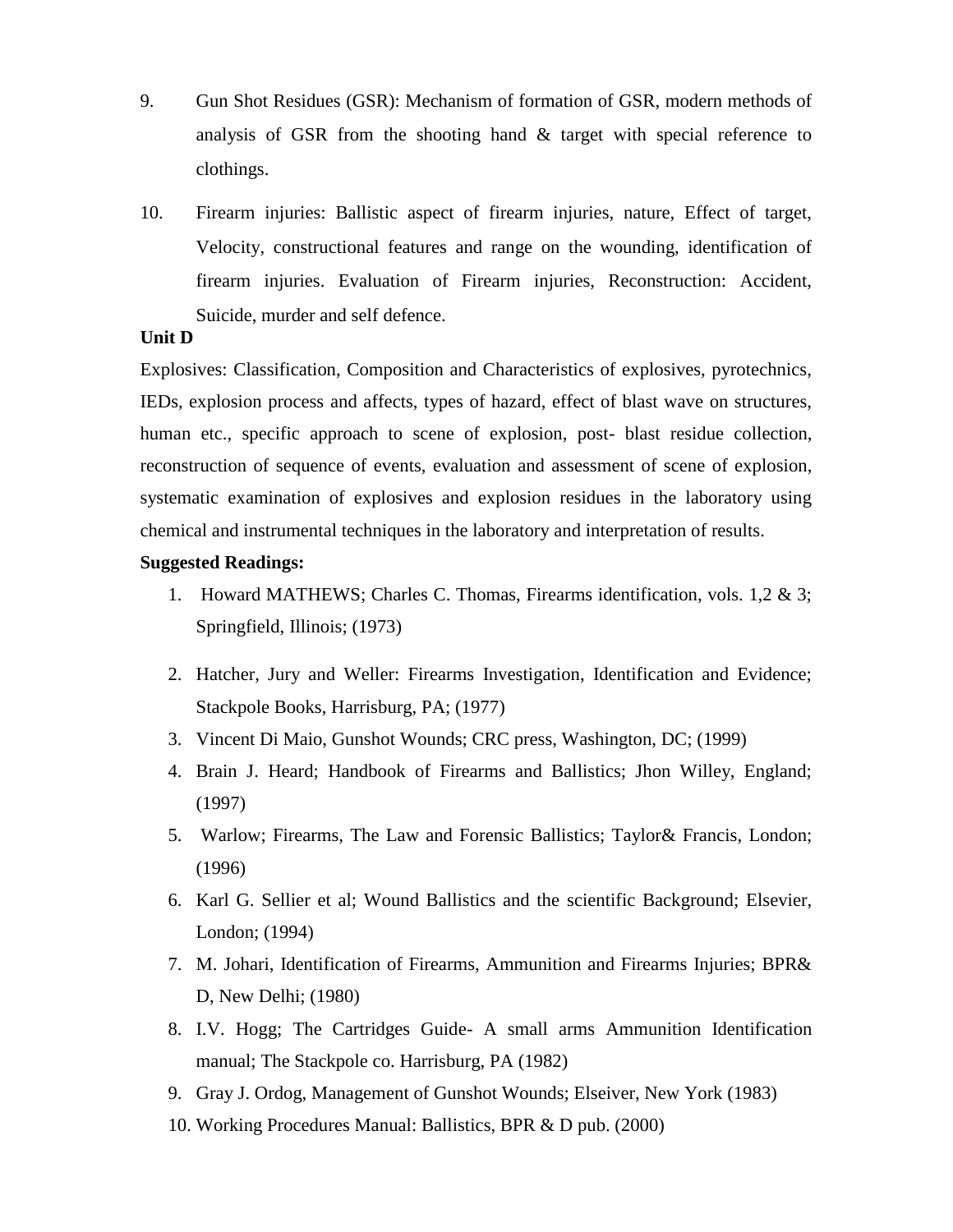- 11. Boundreau JE, et.al,Arson Investigation , Survey & Assessment National Institute of Law Enforcement, U.S. Deptt.of Justice, US Govt. Printing Press (1977)
- 12. Dettean J D; Kirk's Fire Investigation, 5th ed. Prentice Hall, Eaglewood Cliffs, N.J (2002)
- 13. Yinon Jitrin; Modern & Application in Analysis of Explosives, john Wiley & Sons, England (1993)
- 14. Working Procedure Manual; Chemistry, Explosives and Narcotics, BPR& D Pub. (2000)
- 15. C.A. Watson; Official and standardized Methods of Analysis, Royal Society of Chemistry, UK (1994)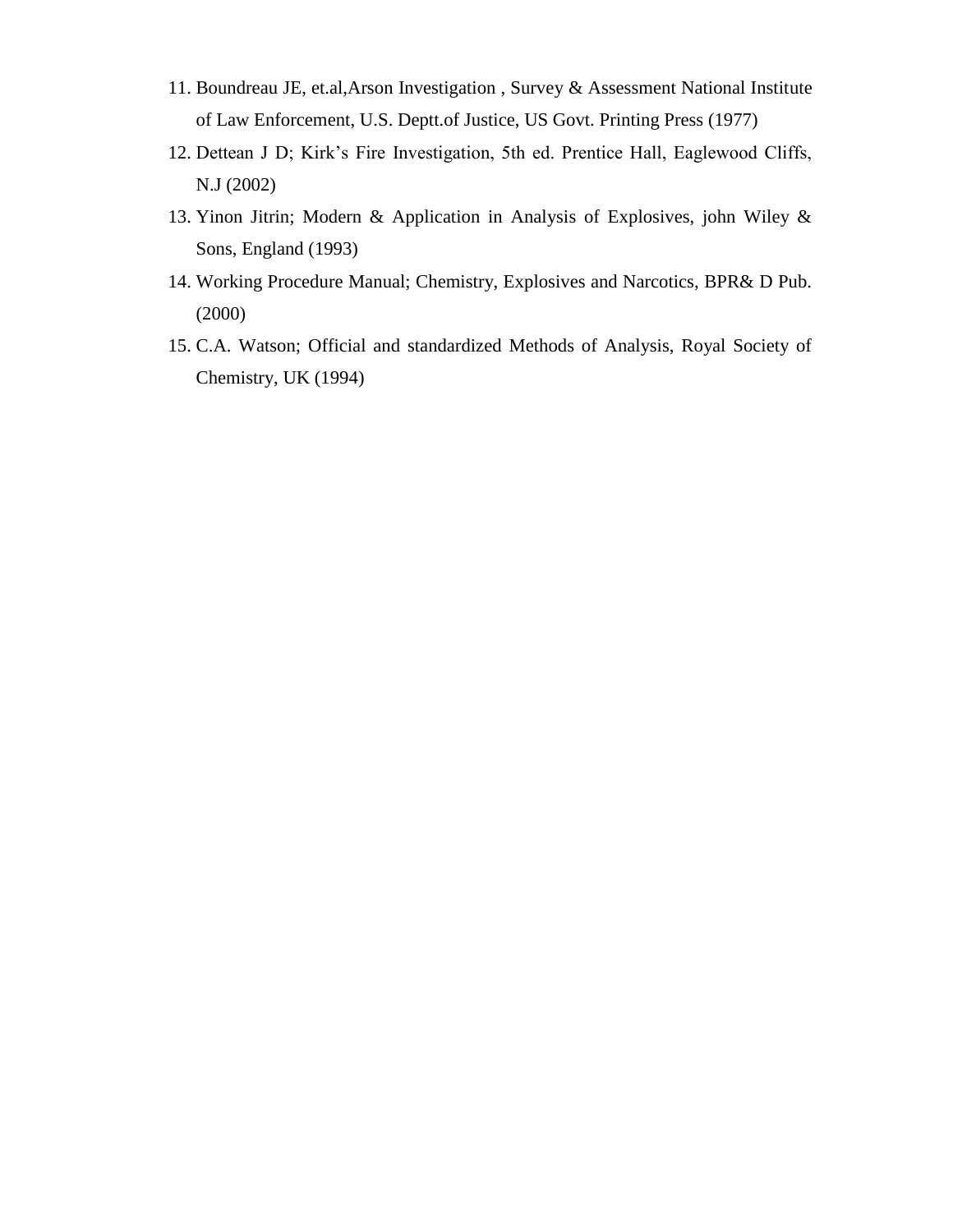# **MFSC-105: PRACTICAL- FORENSIC BALLISTICS & CRIMINALISTICS**

- 1. Sketching and photography of scene of crime.
- 2. Collection and packing of physical clues at the scene of crime.
- 3. Reconstruction and evaluation of scene of crime (Hit and Run, Arson and Shooting cases etc.).
- 4. Determination of density, by density gradient tube techniques.
- 5. Comparison of paints, Soils and glass.
- 6. Miscellaneous Examination (Cloth, Bangles, threads etc.)
- 7. Lifting of prints and impressions by caste and replicas.
- 8. Sole prints comparison and their lifting from the scene of crime.
- 9. Identification of firearms, cartridges, bullets, gunpowder, etc.
- 10. Examination and comparison of fired bullets Caliber, rifling characteristics, probable type of firearms.
- 11. Examination and Comparison of fired Cartridge cases (Caliber, firing pin, breech face, Extractor/ ejector marks etc.)
- 12. Determination of Shot number from size and weight of shots.
- 13. Determination of range and time of firing.
- 14. Identification of propellants.
- 15. Chemical tests for powder residues (Walker's test) and Barrel wash.

# **MFSC- 106 Seminars, Tutorials & Assignments**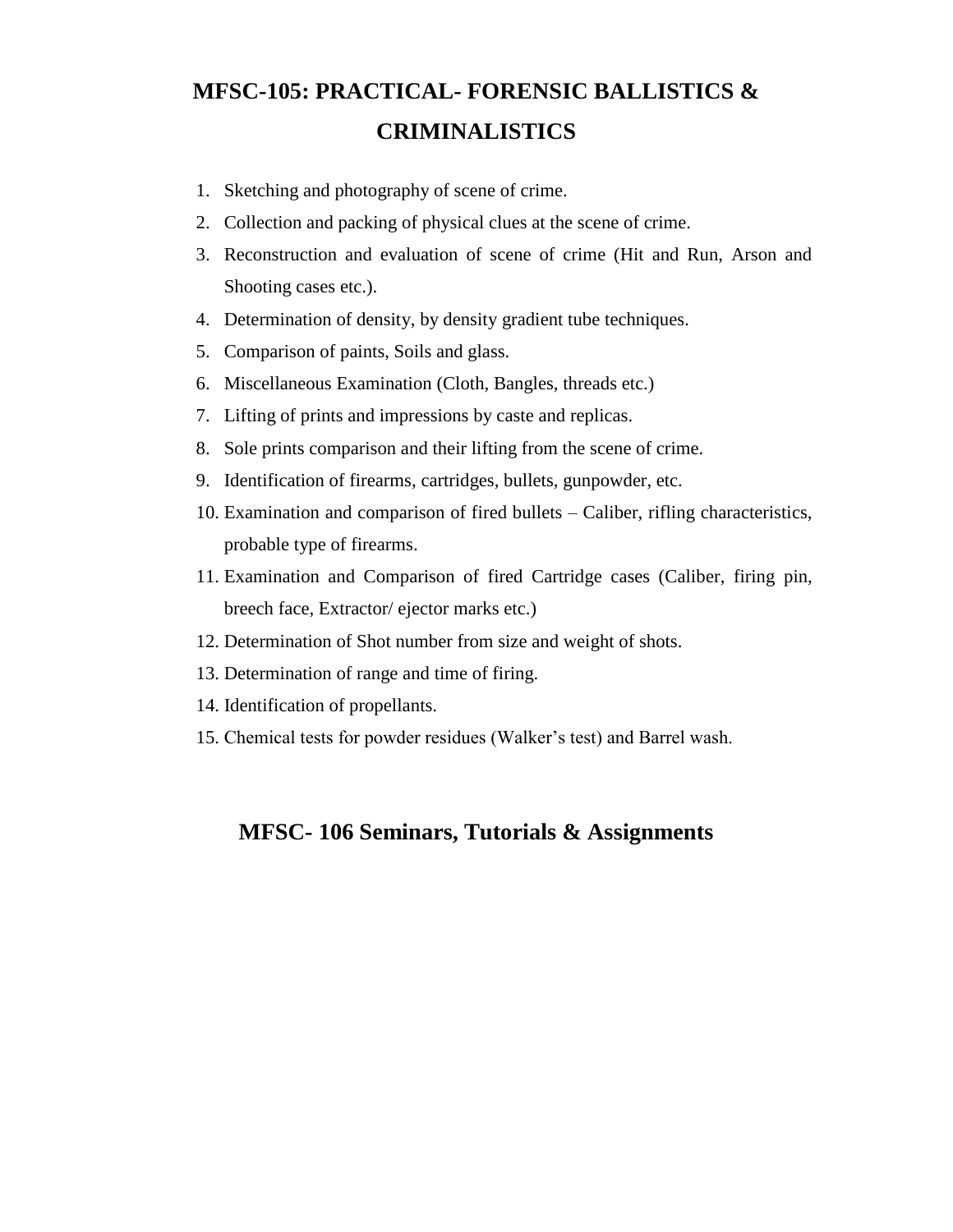# **SEMESTER-II**

# **MFSC-107: QUESTIONED DOCUMENTS & FINGERPRINTS EXAMINATION**

#### **Unit A**

Document in General: Importance, Classification& Preliminary Examination.

Nature & Problems of Document Examination. Handling & Preservation of Documents.

Basic tools needed for Forensic Document Examination and their use.

Writing instruments and their influence on writing. Examination of Paper and Ink.

Handwriting: Basic Principle of Handwriting Identification, Handwriting characteristics-General and Individual.

Development of Individuality in Handwriting, Comparison of Handwriting, Natural variations, Fundamental divergences. Standard for Comparison.

Signatures: Characteristics of genuine and forged signatures and their Examination.

#### **Unit B**

Forgery: Definition, types, Characteristics and their detection.

Disguised writing and anonymous letters: Definition, Characteristics and Indentification of writer.

Sequence of strokes: Definition and determination of sequence of strokes.

Alteration in the Document: Examination of erasures, additions, overwriting and Obliteration. Decipherment of Secret writing, Indented and Invisible writing, Charred documents. Examination of seal impression and other mechanical impressions.

Age of document: Absolute/relative age, determination of age of documents by Examination of Printed Matter, Types Script Writing, Signatures, Paper and Ink.

#### **Unit C**

Type writing: Working of type writer, Various type of typewriting devices, Identification of type Scripts, Typist.

Printed matter: Various type of printing processes, Examination of various types of Printed Matter.

Preparation of detailed report with reasons and illustrative charts, Use of standard Terminology.

Photography: Basic principles and techniques, Exposing, Developing and Printing, Modern Developments in Photography, Digital Photography, Videography/High speed videography, Crime scene and Laboratory photography.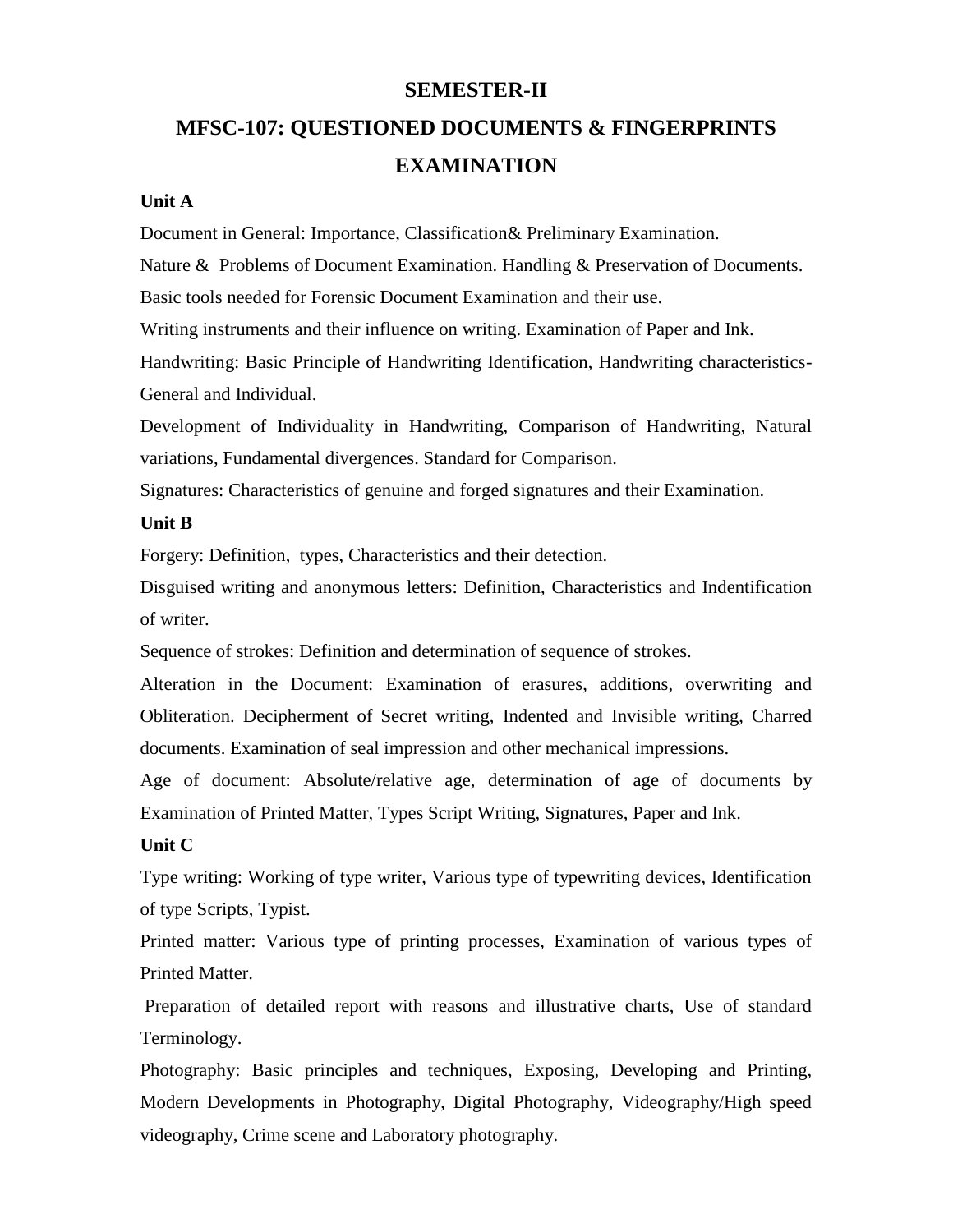#### **Unit D**

History and Development of Fingerprints, Formation of Ridges, Pattern Types, Pattern areas, Classification of Fingerprints- Henry System of Classification, Single Digit Classification, Search of Fingerprints, Fingerprint Bureau.

Chance Fingerprints-Types of chance prints, Composition of Sweat, Development of latent Fingerprints. Conventional method of development of Fingerprints. Digital imaging & Enhancement, Application of laser & other radiations to develop latent fingerprints. Photography of Fingerprints, Digital Transmission, Comparison of Fingerprints, Automated Fingerprint Identification System (AFIS).

- 1. Huber, A. R. and Headride, A.M. (1999) : Handwriting identification : facts and fundamental CRC LLC
- 2. Ellen, D (1997) : The scientific examination of Documents, Methods and techniuqes. 2nd ed., Taylor & Francis Ltd.
- 3. Morris (2000) : Forensic Handwriting Identification (fundamental concepts and Principals)
- 4. Madinger J. and Zalopany, A.R. (1999) : Money Laundering CRC Press.
- 5. Manning, C.A (1999) : Financial Investigations and Forensic Accounting CRC Press.
- 6. Harrison, W.R.(1966) : Suspect Documents & their Scintific Examination, Sweet & Maxwell Ltd., London.
- 7. Hilton, O(1982) : The Scientific Examination of Questioned Document, Elsaevier North Holland Inc., New York.
- 8. Brewster, F(1932) : Contested Documetns and Foregeries, The Eastern Law House, Calcutta.
- 9. Ames : Ames on Foregery(1900), Ames Rellingson Co., New York.
- 10. Conway, J.V.P. : Evidential Documents(1959), Charles C. Thomas, Illinois.
- 11. Mehta, M. K.(1970) : The identification of Handwriting & Cross Examination of Experts, N.M. Tripathi, Allahabad.
- 12. Sulner, H.F.(1966) : Dispated Documents, Oceana Publications Inc., New York.
- 13. Saxena's : Saxena's Law & Techniques Relating to Finger Prints, Foot Prints & Detection of Forgery, Central Law Agency, Allahabd (Ed. A.K. Singla).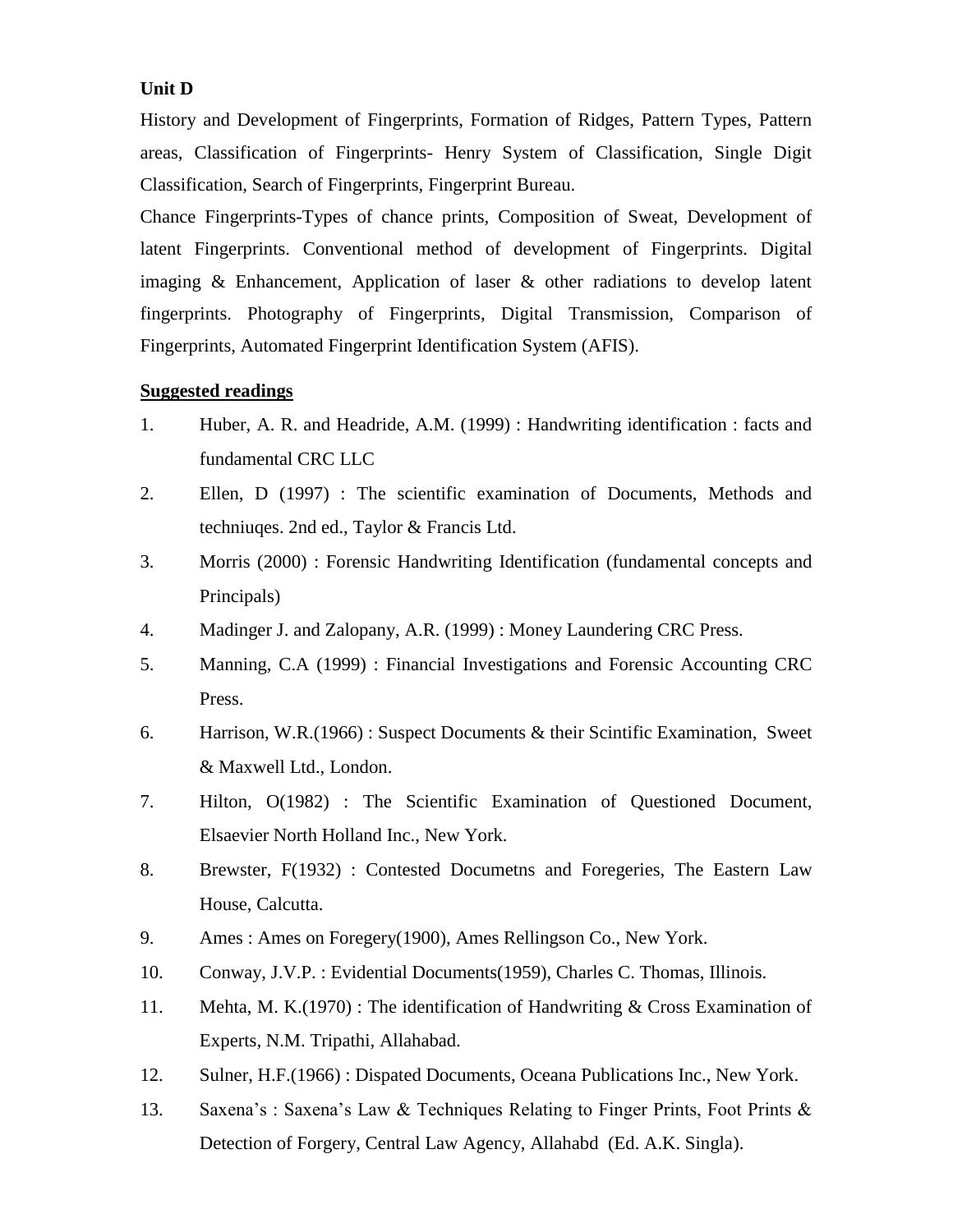- 14. Osborn, A. S.(1929) : Questioned Documents , Boyd Printing Co., Chicago.
- 15. Cummins & Midlo(1943) : Finger Prints, Palms and Soles, The Blakiston office London.
- 16. Cherril, F.R.(1954) : The Finger Prints. System at Scotland Yard, Her Majesty's office, London.
- 17. Wentworth & Wilder(1948) : Personal Identification, . R. G. Badger. Boston.
- 18. Mehta, M. K.(1980) : Identification of Thumb Impression & Cross Examination of Finger Prints, N. M. Tripathi (P) Ltd. Bombay.
- 19. Moenssens(1975) : Finger Prints Techniques, Chitton Book Co., Philadelphia, New York.
- 20. Bridges (1942): Practical Finger Printing, Funk and Washalls Co. New York.
- 21. Saferstein, R.(1990) : Criminalistics, Prentice Hall, New York.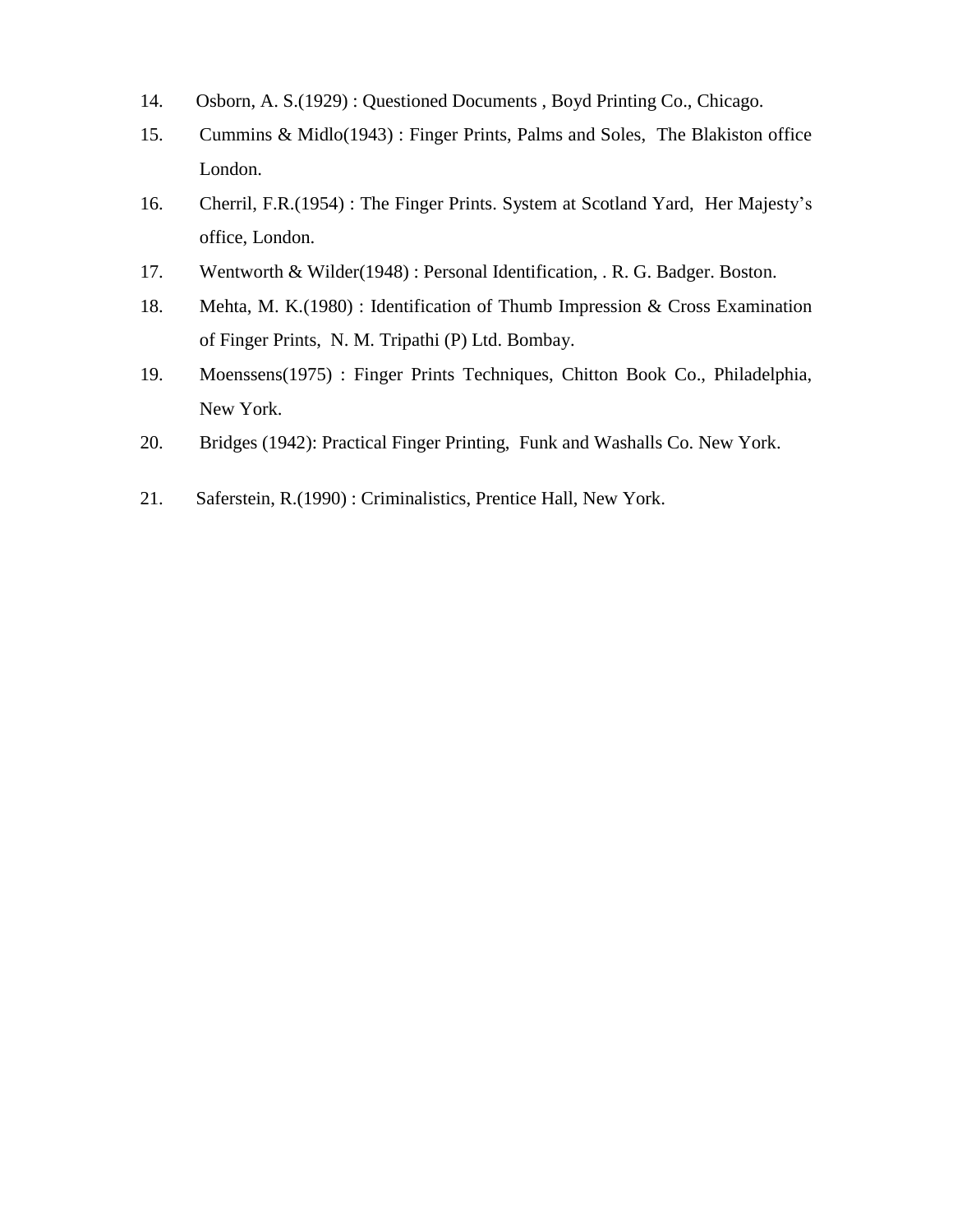# **MFSC-108: INSTRUMENTAL METHODS- II**

#### **Unit A**

**Light Microscopy**-Introduction, Geometrical optics, Image formation, Magnification and Resolution, Lens aberrations, Distortion of image and curvature of field. Basic principles, working and Forensic Applications of Following Microscopes:

- 1. Compound Microscope
- 2. Comparison Microscope
- 3. Fluorescence Microscope
- 4. Polarized Microscope
- 5. Stereomicroscope
- 6. Infra-red Microscope

#### **Unit B**

**Electron Microscopy**- Introduction, Historical review, Types of Electron Microscopy-**Scanning electron microscopy (SEM):** Theory & Principle, Specific feature, instrumentation, sample preparation, specimen interaction, specimen interaction volume, signal produced by specimen & Forensic applications.

**Transmission electron microscopy (TEM): T**heory and basic principles, Instrumentation & Forensic applications.

#### **Unit C**

**Photomicrography:** Photography, Microscope, Camera, light system, Film, Filters, Photographic papers, Photocapture, Development of film, Positive photograph prepration, Developer, Stop- Bath, Fixing.

**Ultra- Violet Photography**

**Infra-red Photography**

**Microphotography**

#### **Unit D**

**Radiochemical techniques:** Basic principles and theory, introduction about nuclear reactions and radiations, Neutron sources, Neutron Activation Analysis (NAA).

**Thermal analysis methods:** Basic principles and theory, differential scanning colorimetry and differential analysis, thermogravimetry.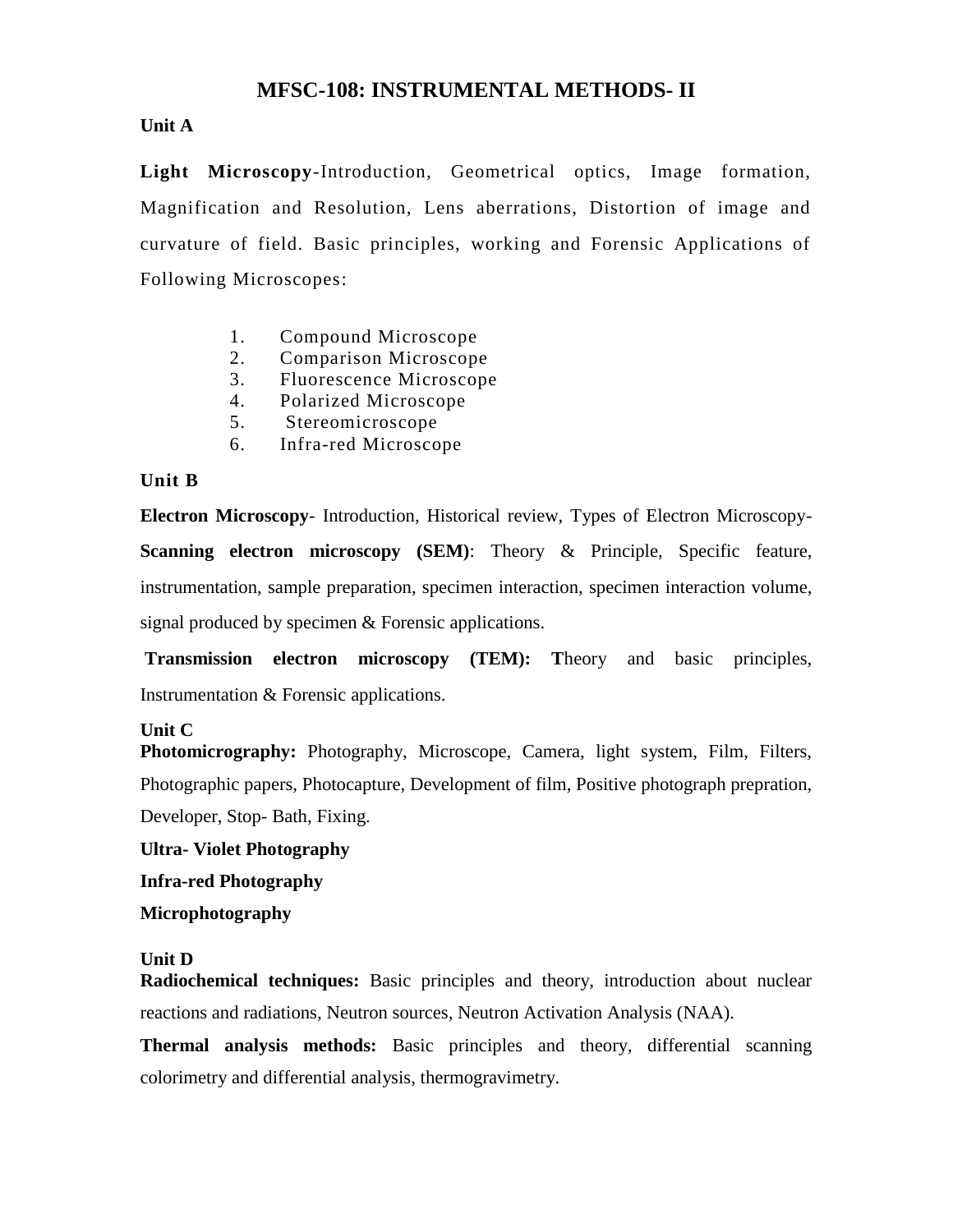# **MFSC-109: INSTRUMENTAL METHODS- III**

#### **Unit A**

**Chromatography:** Introduction, Review of basic principles and types of chromatography

- 1. Paper Chromatography- Basic Principle, Experimental Procedure, Forensic Application.
- 2. Thin layer chromatography- Basic Principle, Experimental Procedure, Rf Value, Forensic Application, Advantage of TLC over Paper Chromatography.
- 3. Column Chromatography: Basic Principle, Experimental Procedure, Advantages & Disadvantages, Forensic Applications.

#### **Unit B**

**HPTLC-:** Theory and Basic principle, Experimental Procedure, Qualitative and Quantitative analysis, Forensic Application.

**Gas chromatography:** Theoretical principles, instrumentations and technique, columns, stationary phases, detectors, Pyrolysis GC, GC-MS, Forensic applications.

**Liquid chromatography:** HPLC, Review of theory, Instrumentation, Technique, column, detectors, LC-MS, Forensic applications.

# **Unit C**

**Electrophoresis:** Introduction, Basic Principles, Various factors affecting electrophoresis, Instrumentation & Forensic applications of Various electrophoresis techniques- Moving boundary electrophoresis, Zone electrophoresis ( Paper electrophoresis, Cellulose acetate membrane electrophoresis, Gel electrophoresis, Agrose gel electrophoresis, Polyacrylamide gel electrophoresis), Sodium dodecyl sulphate (SDS) polyacrylamide gel electrophoresis, Two dimensional electrophoresis, Capillary electrophoresis, Immunoelectrophoresis, Isoelectric focusing.

#### **Unit D**

**Immunological Techniques:** Introduction, immune system, types of immunity.

**Radioimmunoassay:** Basic Principle, Labelling of Antigen and technique of Assay & Applications.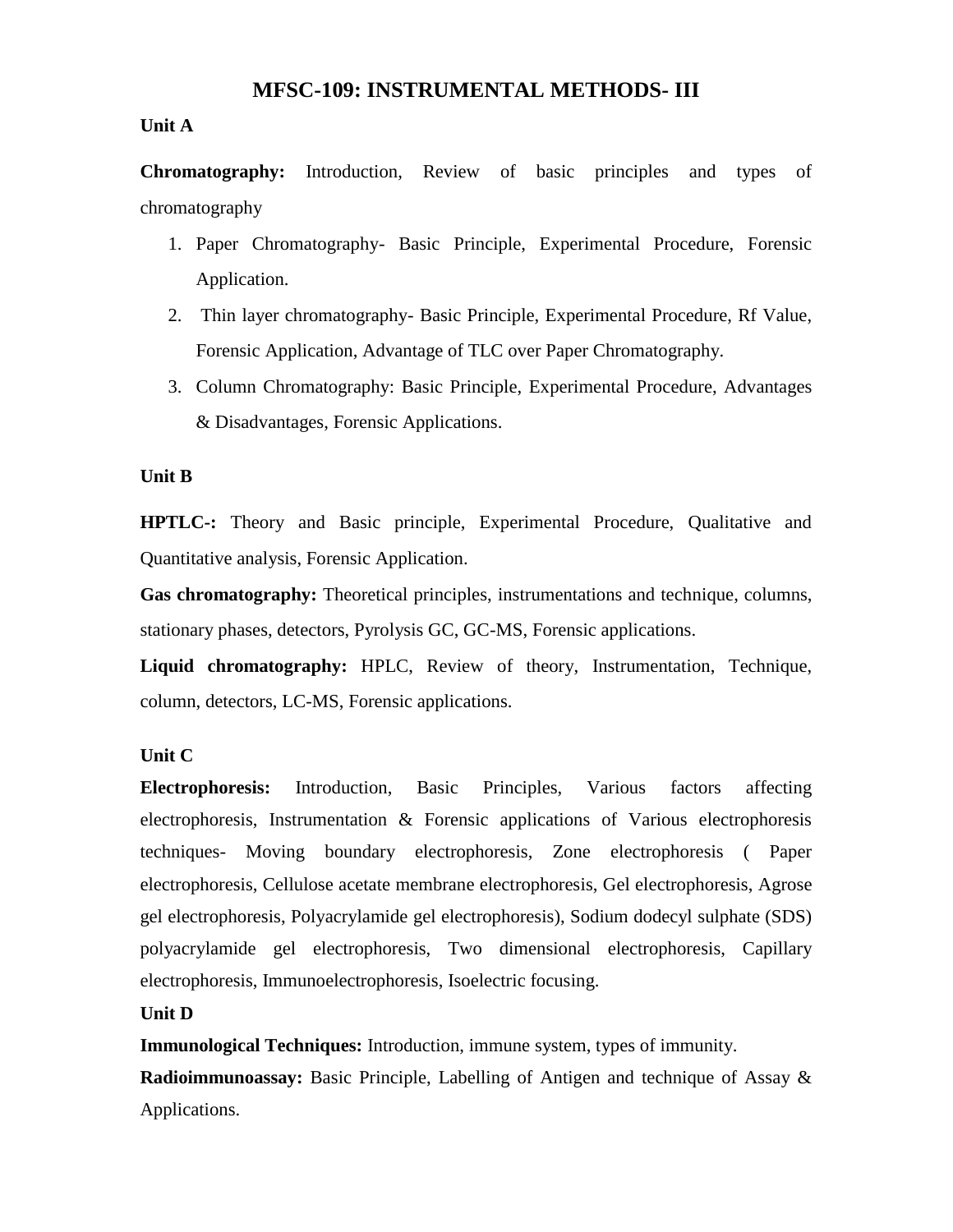**Enzyme linked Immunosorbent Assay (ELISA):** Competitive method, Sandwich method, Indirect method & Applications.

- 1. Lurie and Witturer(1983): High Performance Liquid chromatography in Forensic Chemistry.
- 2. Gilbert(1997): GC-MS guide to ignitable liquids.
- 3. Brown, P.R: Advance in chromatography
- 4. Howard: Forensic Analysis by Gas Chromatography.
- 5. Grahm D.(1973): The use of X-ray Techniques in Forensic Investigation.
- 6. Settle, F.A.(1997): Handbook of Instrumental Techniques for Analytical Chemistry, Prentice Hall.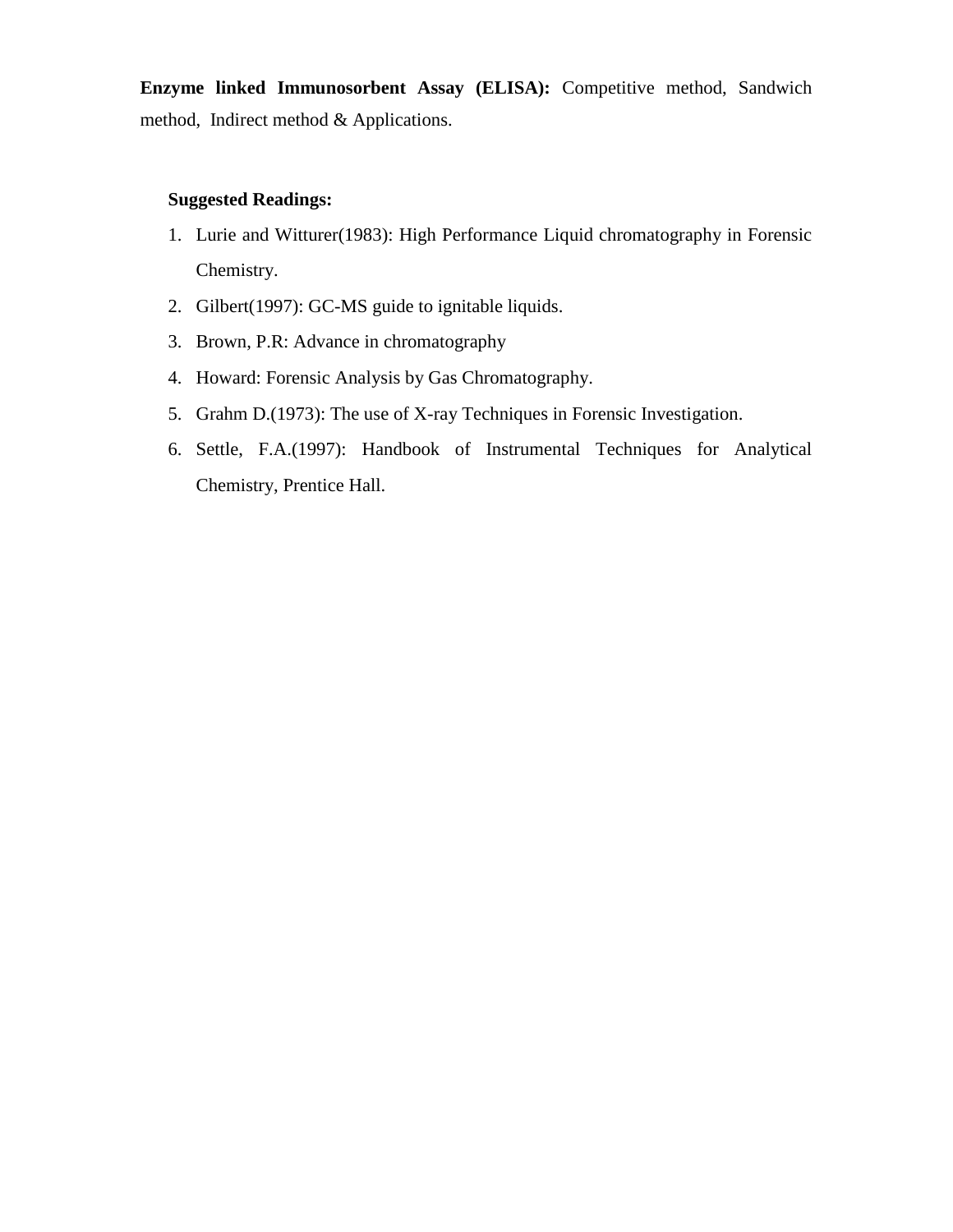# **MFSC 110: FUNDAMENTALS OF COMPUTER FORENSICS**

#### **Unit A**

Fundamentals of Computers: History of Computers, Areas of Application, Computers and its components, Advantages and Disadvantages of Computer, Application Software and System Software, The Memory Hierarchy and Cache Memory. Operating System Overview: Introduction, Objectives and Functions of Operating System. Types of Operating system- Windows, Linux, Mac. Basics of Networks: Types of Networks, Networks Topology, OSI Model, TCP/IP and Related Protocols.

Concept of Internet: Introduction, Applications and Working of Internet. Search Engines, Chat, E-mails.

#### **Unit B**

Cyber Crimes: Introduction, Classification, Reasons of Cyber Crimes. Types of Cyber Crimes:

- (a) Crimes Targeting Computers.
- (b) Online Based Cyber Crimes.

Investigation of Cyber Crimes: Investigation of Malicious Applications, Evidence Collection and Seizure Procedures of Digital Mediums, Securing the Scene, Documenting the Scene, Evidence Collection and Transportation. Data Acquisition, Data Analysis and Reporting. Concealment techniques.

#### **Unit C**

Provisions in Indian Laws in dealing with Cyber Crimes and its critical analysis, Information Technology Act, 2000, Penalties under IT Act, Offences under IT Act, Offences and Analysis related with Digital Signature and Electronic Signature under IT Act, Statutory Provisions, Establishment of Authorities under IT Act and their functions, powers, etc.

#### **Unit D**

Image Processing: Introduction and Process, Image Enhancement and Restoration. Investigation of Erased Tapes and Analysis of Signals (Analog Video Image Processing), Compression, Encryption Methods. Methods for Digital Video Recording, Digitalization Techniques, Investigation of Integrity of Images and Videos.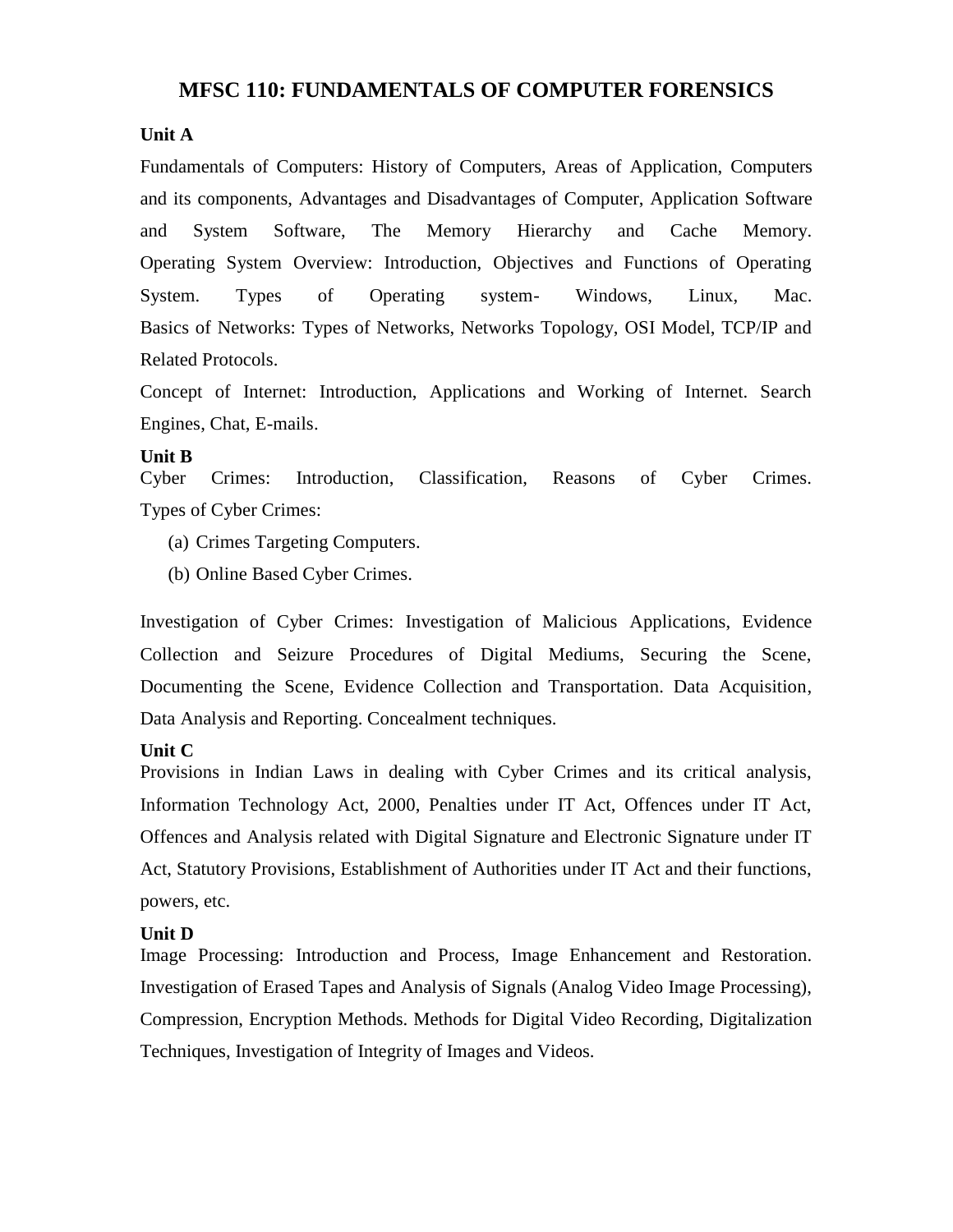#### **Suggested Readings:**

1. Cyber Law in India by Farooq Ahmad- Pioneer Books

2. Infromation Technology Law and Practice by Vakul Sharma- Universal Law Publishing Co. Pvt. Ltd.

3. The Indian Cyber Law by Suresh T. Vishwanathan- Bharat Law House NewDelhi

4. Guide to Cyber and E- Commerce Laws by P.M. Bukshi and R.K. Suri- Bharat Law House, New Delhi

5. Guide to Cyber Laws by Rodney D. Ryder- Wadhwa and Compney, Nagpur

6. The Information technology Act, 2000- Bare Act- Professional Book Publishers, New Delhi.

7. Computer Forensics: Principles and Practices by Linda Volonino, Reynaldo

Anzaldua and Jana Godwin -Pearson Prentice-Hall 2007.

8. First Responder's Guide to Computer Forensics by Richard Nolan et al.-

Carnegi Mellon, 2005.

9. Digital Evidence and Computer Crime, 2nd ed. By Eoghan Casey- Acdemic

Press, 2004.

10. The Regulation of Cyberspace by Andrew Murray, 2006- Routledge –

Cavendish.

11. Scene of the Cybercrime: Computer Forensics Handbook by Syngress.

12. Security and Incident Response by Keith J. Jones, Richard Bejtlich and Curtis

W. Rose

13. List of Websites for more information is available on:

[Http://www.garykessler.net.library/forensicsurl.html](http://www.garykessler.net.library/forensicsurl.html)

14. Introduction to Forensic Science in Crime Investigation By Dr.(Smt) Rukmani

Krishnamurthy

15. Tiwari, R.K. and Ravikumar, K.V. (2003): Computer Crime & Computer Forensics, Selective publication, New Delhi.

16. Stern, D.L. Preventing Computer Frauds.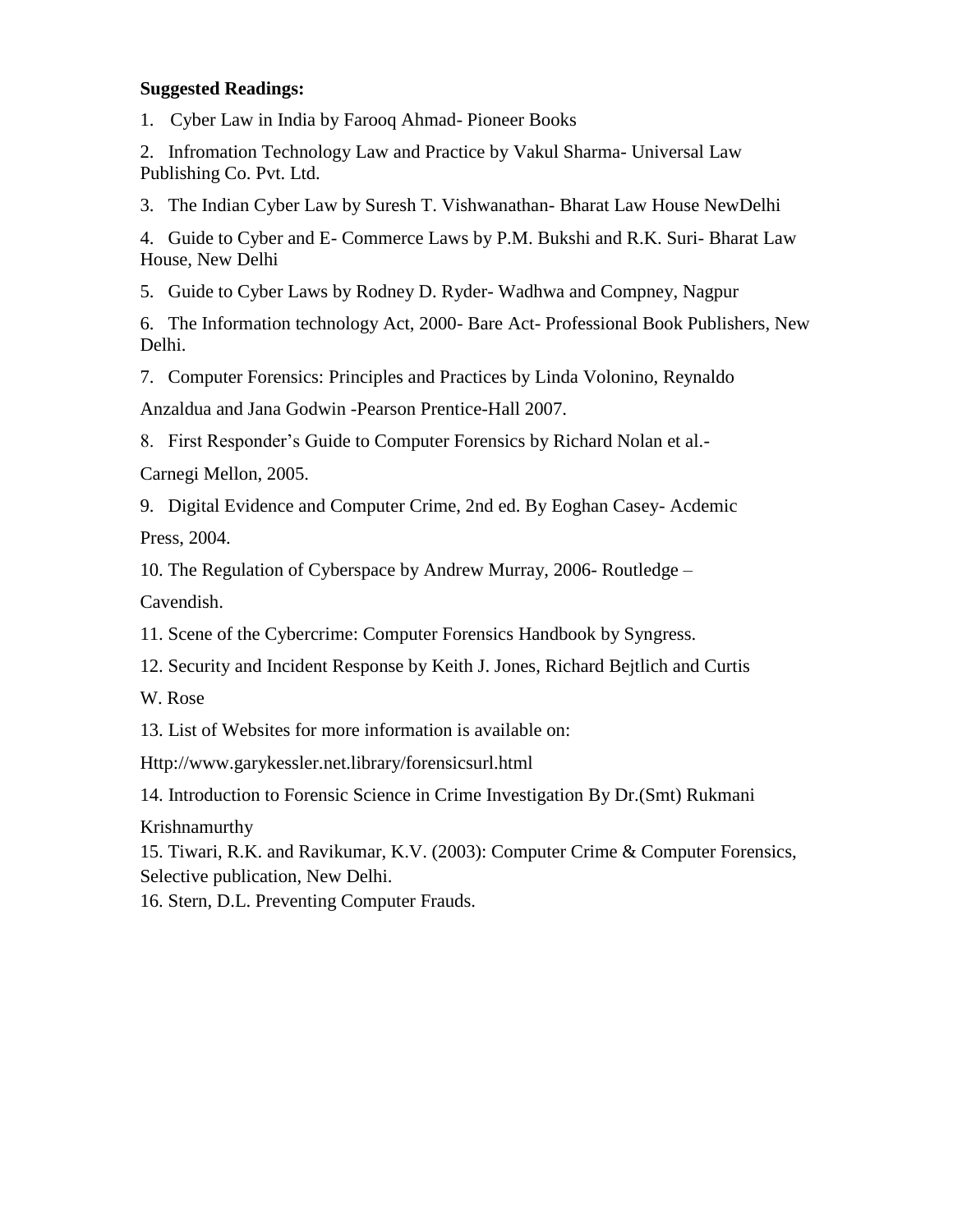# **MFSC-111: PRACTICAL- QUESTIONED DOCUMENTS & FINGERPRINT EXAMINATION, COMPUTER FORENSICS**

- 1. Identification of Handwriting General Characteristics.
- 2. Study of natural variations in handwriting.
- 3. Study of fundamental divergences.
- 4. Identification of individual characteristics.
- 5. Study of Disguised in handwriting.
- 6. Comparison of handwriting.
- 7. Detection of Simulated forgery.
- 8. Detection of traced forgery.
- 9. To obtain Plain and rolled inked finger prints.
- 10. To identify the finger Print Patterns.
- 11. To perform ridge tracing and ridge counting.
- 12. To identify the ridge characteristics.
- 13. To Compare the finger Prints.
- 14. To develop latent finger Prints with powder method.
- 15. To develop latent finger Prints with fuming method.
- 16. To develop latent finger Prints with chemical methods.
- 17. Working in Windows

18. Application of Internet- visiting websites with given URL, searching information using search engine.

19. Investigation of E-mail- Finding senders IP Address of received e- mail, tracing route of e-mail received using tools available on internet e.g. Visual Trace Route etc.

20. To Recover Concealed Data in the form of Altered Data viz. Renamed Files, Manipulated File System, Data Hidden on NTFS.

21. To Take Images from various Storage media.

# **MFSC-112: Attachment with FSL/CFSL/Police Station /Court room.**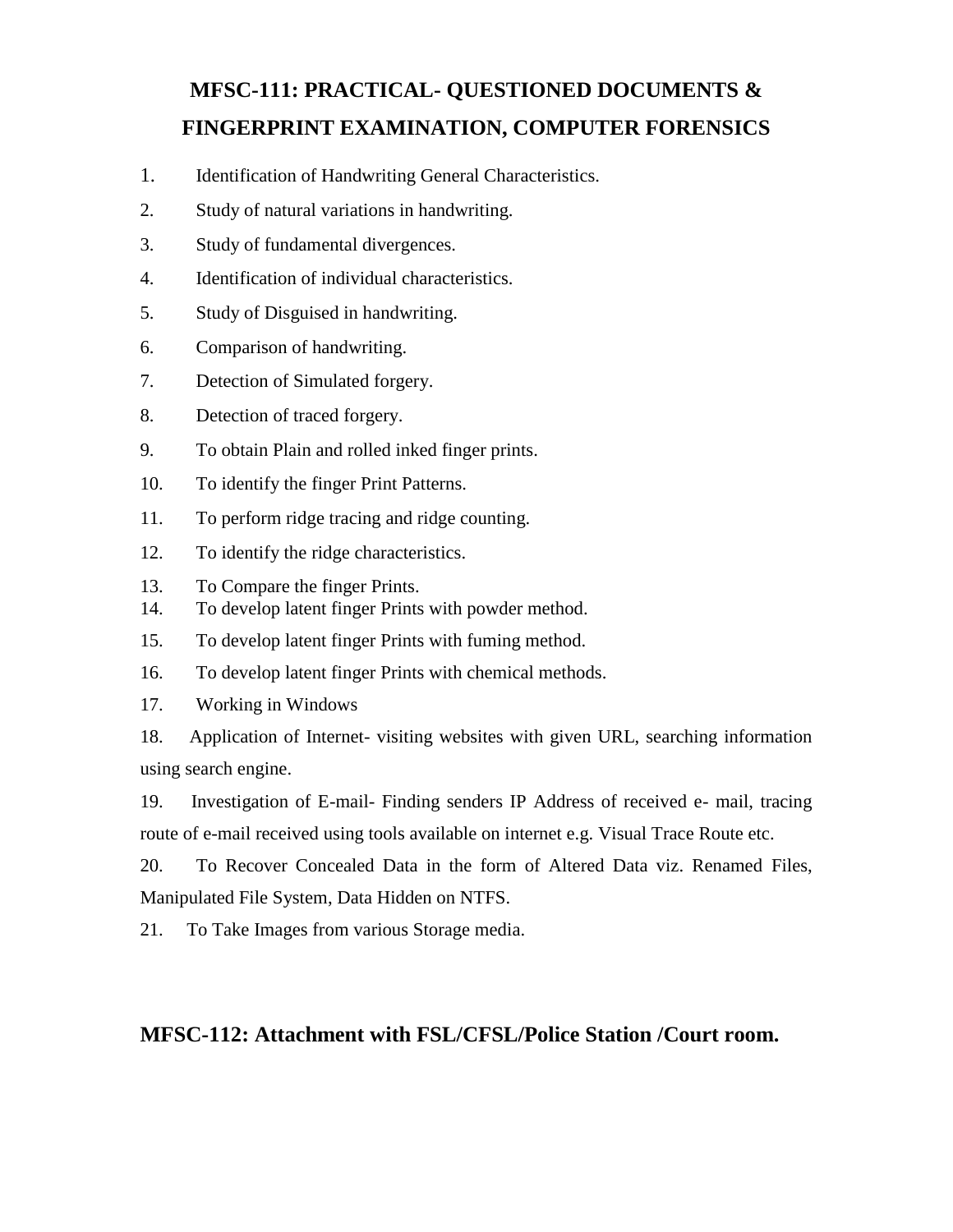# **SEMESTER III**

# **MFSC-113: FORENSIC CHEMISTRY & TOXICOLOGY**

# **Unit A**

Forensic Chemistry: Introduction, Types of cases which require chemical analysis, Limitations of forensic samples, conventional methods of chemical analysis, presumptive tests (colour/spot tests), Microcrystal tests, Elemental analysis (organic and inorganic). Examination of contact Traces: Introduction to cosmetics and detective dyes, collection, sampling and analysis.

# **Unit B**

Arson: Introduction, chemistry of fire, scientific investigation and evaluation of clue materials, collection and preservation, analysis of flammable residues.

Drugs of abuse: Introduction, drug addiction and its problems, classification of drugs of abuse, Depressants, stimulants, Hallucinogens, Identification, Field tests and laboratory tests.

Drug abuse in sports: Introduction, common prohibited substances, analytical approach.

# **Unit C**

Forensic Toxicology: Introduction, Role of the toxicologist, significance of toxicological findings, poisons, definition, classification on the basis of their origin, physiological action and chemical nature, metabolism and excretion of poisons, poisoning in India.

# **Unit D**

Management of Toxicological cases in the hospital: Signs and symptoms of common poisons, antidotes.

Collection and preservation of viscera for various types of poisons: Choice of preservatives, containers and storage.

Extraction, Isolation, Identification, Estimation of poisons from Viscera, Blood and Urine.

- 1. Ret Newman, Micheal Gilbert, Kevin Lothridge; GC-MS Guide to Ignitable Liquids, CRC Press, LLC, 1999.
- 2. Modi's: Medical Jurisprudence & Toxicology, M. M. Trirathi Press Ltd. Allahabd, 1988.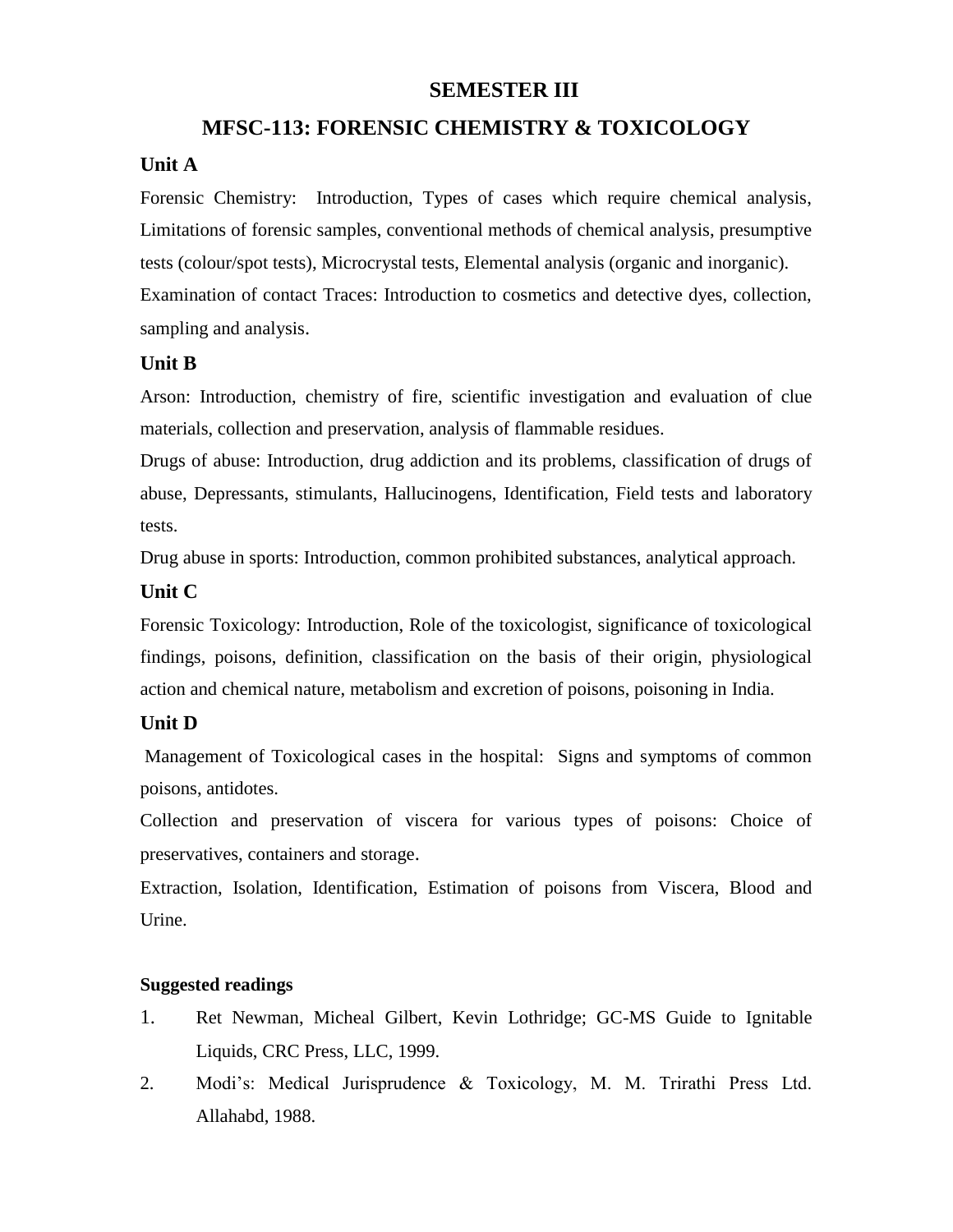- 3. S.N. Tiwari: Analytical Toxicology, Govt. of India Publications, New Delhi, 1987.
- 4. Saferstein, R: Forensic Science Hand Book, Vol I, II and III, Pretince Hall, 1982.
- 5. Saferstein, R: Criminalistics, 2002.
- 6. O Hara & Osterburg : Introduction to Criminalistics, 1949.
- 7. Sharma, B.R.: Forensic Science in Criminal Investigation & Trials, 2003.
- 8. Maehly and Stromberg : Chemical Criminalistics, 1980.
- 9. Curry: Analytical Methods in Human Toxicology, Part II, 1986.
- 10. Casarett & Doll Toxicology : The Basic Science of poisons.
- 11. Curry, A.S. : Poison Detection in Human Organs, 1976.
- 12. Holfmann, F.G.: Handbook of Drug and Alchoho Abuse.
- 13. Arena Poisoning: Chemistry, Symptoms and Treatment.
- 14. Froede, R.C.: The Laboratory Management of the Medico-Legal, Specimen Analytical Chemical Laboratory Sciences.
- 15. Connors, K.: A text book of Pharmaceuticals analysis, Interscience, New York, 1975.
- 16. Gleason, M.N. et. al.: Clinical Toxicology of Commercial products,
- . Williams and Williams, Baltimore USA, 1969.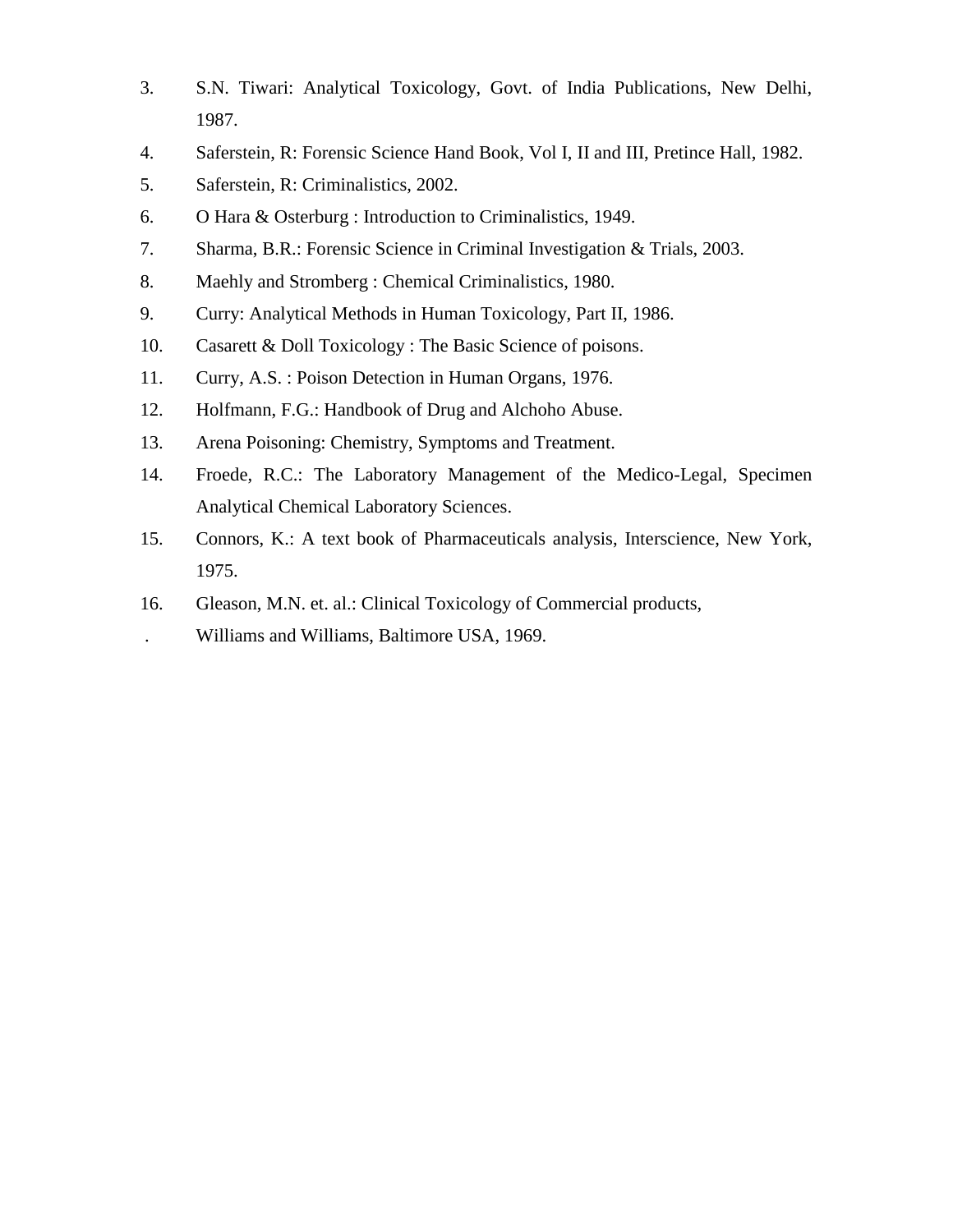# **MFSC:114 FORENSIC BIOLOGY AND SEROLOGY**

#### **Unit A**

Biological evidence: Importance, nature, location, collection and evaluation.

Hair and Fibers: Importance, nature, location, collection, evaluation and tests for their identification.

Importance and identification of Botanical evidence such as Pollen grains, wood, leaves and seeds.

#### **Unit B**

Blood: Composition and functions, collection and species identification.

Human Blood groups: General Principles, theory of their inheritance, Blood group determination from fresh blood.

Definition of antigen and antibody, Various Antigen-antibody reactions.

Blood grouping from stains of blood, semen, saliva and other body fluids by Absorptioninhibition, Absorption-elution and mixed agglutination techniques, determination of secretor/non-secretor status.

# **Unit C**

Semen: Forensic significance, location, collection, evaluation and tests for identification Forensic significance of other body fluids like saliva, sweat, milk etc. Their collection and identification.

#### **Unit D**

Polymorphic enzymes: Forensic significance, identification from fresh blood and stains. Paternity disputes: Causes, Various serological and biochemical methods, calculation of paternity index and probability for paternity and maternity.

- 1. Robertson, J. (1996): Forensic Examination of Hair. Taylor and Francis, USA.
- 2. Modi, J.K. (1988): Medical Jurisprudence and Toxicology, N.M. Tripathi Pvt. Ltd.
- 3. Fraser, Roberts J.A (1965): An introduction to Medical Genetics.
- 4. Chatterjee, C. C- (1975): Human Physiology.
- 5. Boorman, K. E: Blood Group Serology, Churchill, and Lincolin, P. J. (1988)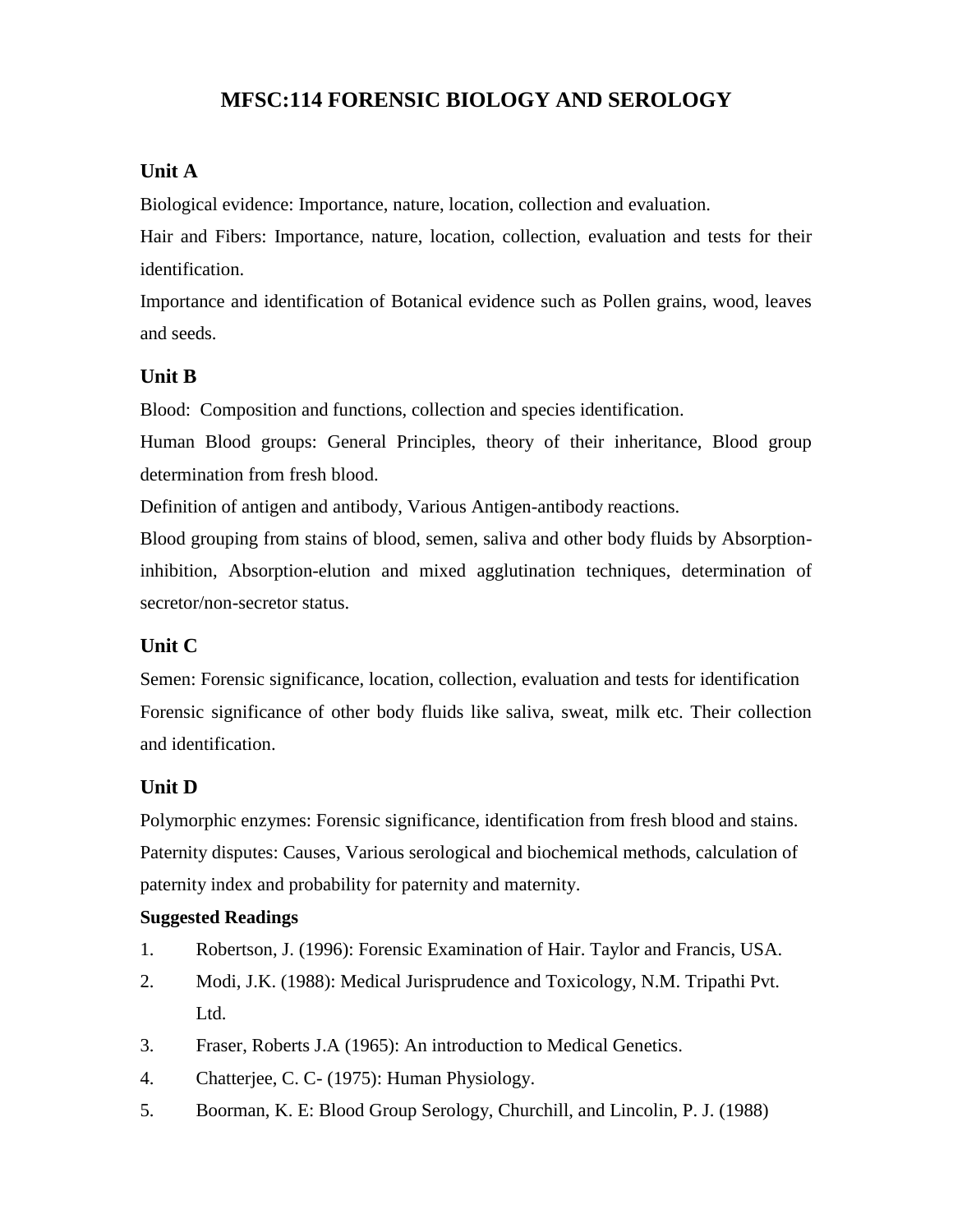- 6. Race, R. R. and Sangar, R. (1975): Blood Groups in Man. Blackwell Scientific, Oxford.
- 7. Saferstein, R. (1982): Science Handbook, Vol. I, II and III, Prentice Hall, New Jersey.
- 8. Barris, H. and Hopkinson, D. A. (1976): Handbook of Enzyme, Electrophoresis, Elsevier, North, Holland, New York.
- 9. Gilblet, E. (1969): Marker's in Human Blood, Davis, Pennsylvania.
- 10. Culliford, B. E. (1971), The examination and Typing of Blood Stains, US Deptt. of Justice, Washington.
- 11. Chowdhuri, S. (1971): Forensic Biology, B P R & D, Govt. of India.
- 12. Dunsford, I. and Bowley, C. (1967): Blood Grouping Techniques, Oliver & Boyd, London.
- 13. Eckert, W. G. & James, S.H. (1989): Interpretation of Blood Stain, Evidence, Elsevier, New York.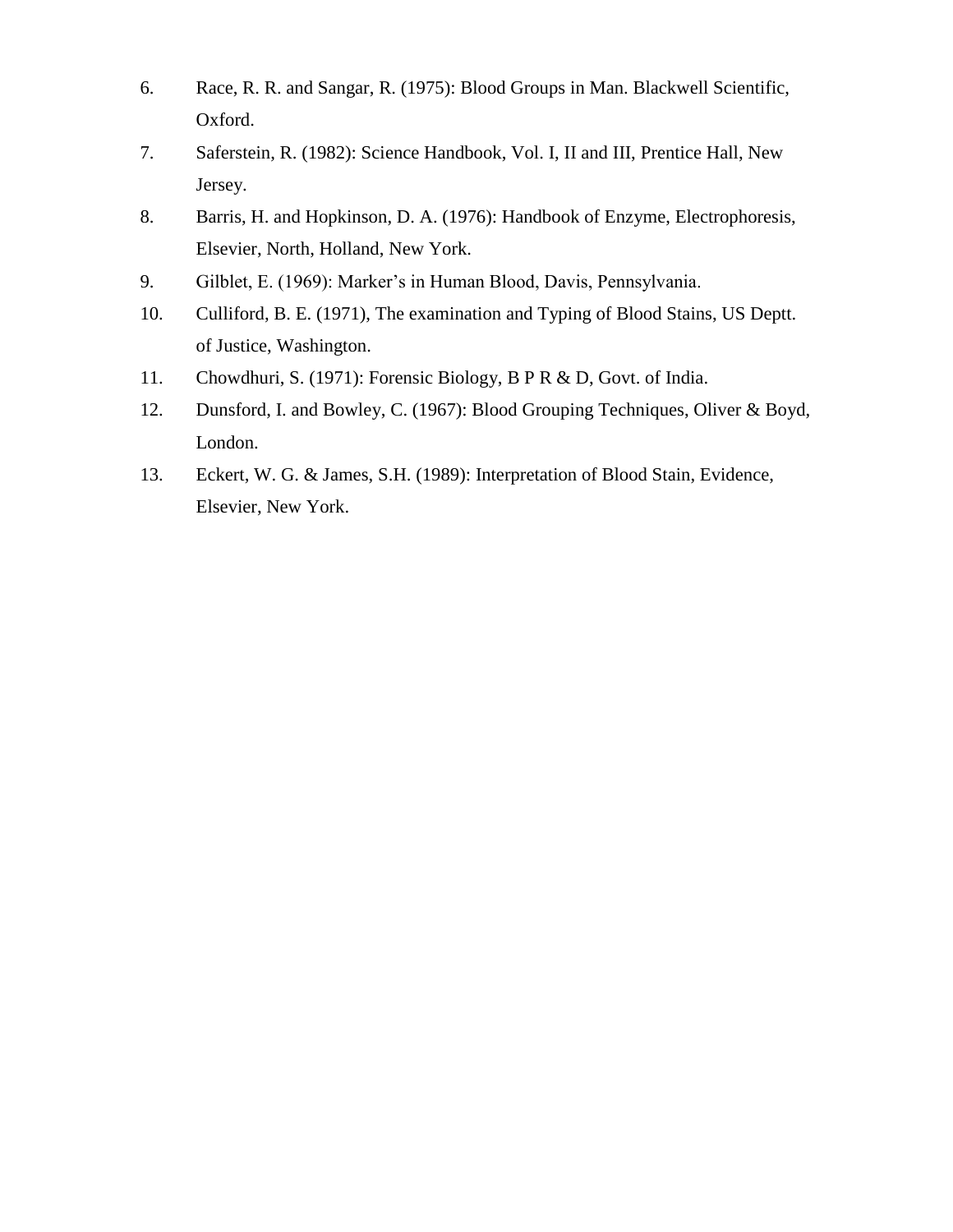# **MFSC:115 FORENSIC PHYSICAL ANTHROPOLOGY AND FORENSIC MEDICINE**

# **Unit A**

Forensic Anthropology: Definition, scope and objectives, Human skeleton, comparative skeletal anatomy of human and non-human.

Identification of bones and determination of side: Age determination from skeletal remains: General considerations, classification of bones, suture closure in skull and ossification in other bones. Sex determination from skeletal remains: skull, Pelvis, and other bones. Estimation of stature from skeletal remains with special reference to long bones.

# **Unit B**

Personal Identification Techniques (Somatoscopy, Somatometery, Osteometery and Craniometery) & their Importance in Determination of Age and Sex.

Portrait Parle/Bertillon system, Introduction and Importance of Photofit/Identi Kit System for Facial Reconstruction. Cranio Facial Super Imposition Techniques (Photographic Super Imposition, Video-Superimposition, Roentgenographic Superimposition). Use of Somatoscopic and Craniometric Methods in Reconstruction. Importance of Tissue Depth to Reconstruct various Facial Features. Genetic and Congenital Anomalies: Causes, Types, Identification and their Forensic Significance.

# **Unit C**

Forensic odontology: Development and scope, role in mass disaster. Structural variation in teeth ( human and non-human), types of teeth and their functions, determination of age from teeth: eruption sequence, Gustafson's method, dental anomalies, their significance in personal identification.

Bites marks: Forensic significance, collection and preservation of bite marks, photography of bite marks, and evaluation of bite marks. Legal aspects of bite marks.

# **Unit D**

Forensic Medicine: Medico legal aspects of Death, causes of Death (asphyxial death, starvation, electrocution, Accidents).

Determination of time since death by various methods including, histopathological methods.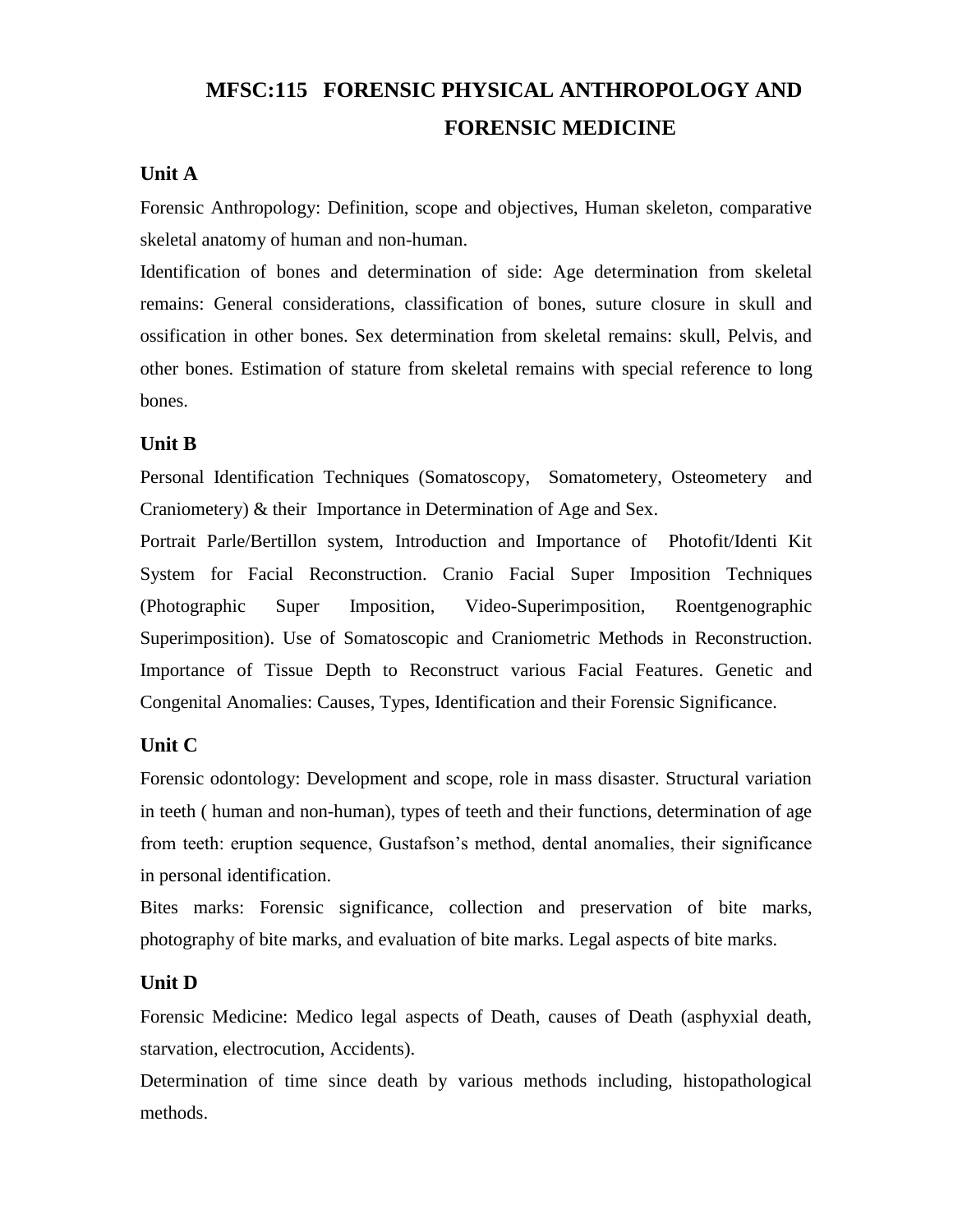Determination of age of living person, medico-legal investigation of sexual offences, including examination of victim and suspect.

Injuries: Types and classification of injuries, anti-mortem and post-mortem injuries, aging of injuries, artificial injuries.

- 1. Text book of Forensic Medicine by Krishan Vij; B.I. Churchill Livingstone Pvt. Ltd. 2001.
- 2. Forensic Dentisty by Paul G. Stimson, Curtis A. Mertz; CRC Press, LLC, 1999.
- 3. Craniofacial Identification in Forensic Medicine, edited by John. G. Clement and David. L. Ranso; Oxiford University, Press; 1998.
- 4. Forensic Taphonomy, edited by William D. Haglernd, Marculla H. Sorg; CRC Press, LLC, 1997.
- 5. Beals, R.L. and Hoizir, H. (1985): An Introduction to Anthropology, Macmillan, New Delhi.
- 6. Krogman, W.M. And Iscan, M. (1986): Human Skeleton in Forensic Medicine, Charles C. Thomas, U.S.A.
- 7. Gray'ss Anatomy (1987): Churchill Livingston, Edinburgh.
- 8. Glaister (Ed)-Rentoul & Smith (1973) : Forensic Medicine & Toxicology, Churchill Livingston, Edinburgh.
- 9. Modi, J.K. (1988): Medical Jurisprudence & Toxicology, N.M. Tripathi Pvt. Ltd.
- 10. El Najjar and Mcwilliams (1978) : Forensic Anthropology.
- 11. Mukherjee, J.B.: Forensic Medicine & Forensic Toxicology.
- 12. Cummins, H. and Midlo, C. (1961) : Finger Prints, Palms and Soles, Dover Publications, U.S.A.
- 13. Fraser, Roberts, J.A. (1965): An Introduction to Medical Genetics.
- 14. Comas, J.A. (1960): A Manual of Physical Anthropology, Charles C. Thomas U.S.A.
- 15. Whitaker, D.K. and MacDonald, D.U. (1989): Forensic Dentistry, Wolfe Medical Publications Ltd.
- 16. Robert A. Jensen: Mass falality and Casulity incidents: A field guide
- 17. Taylor (2000) : Forensic Art and Illustrations CRC Press.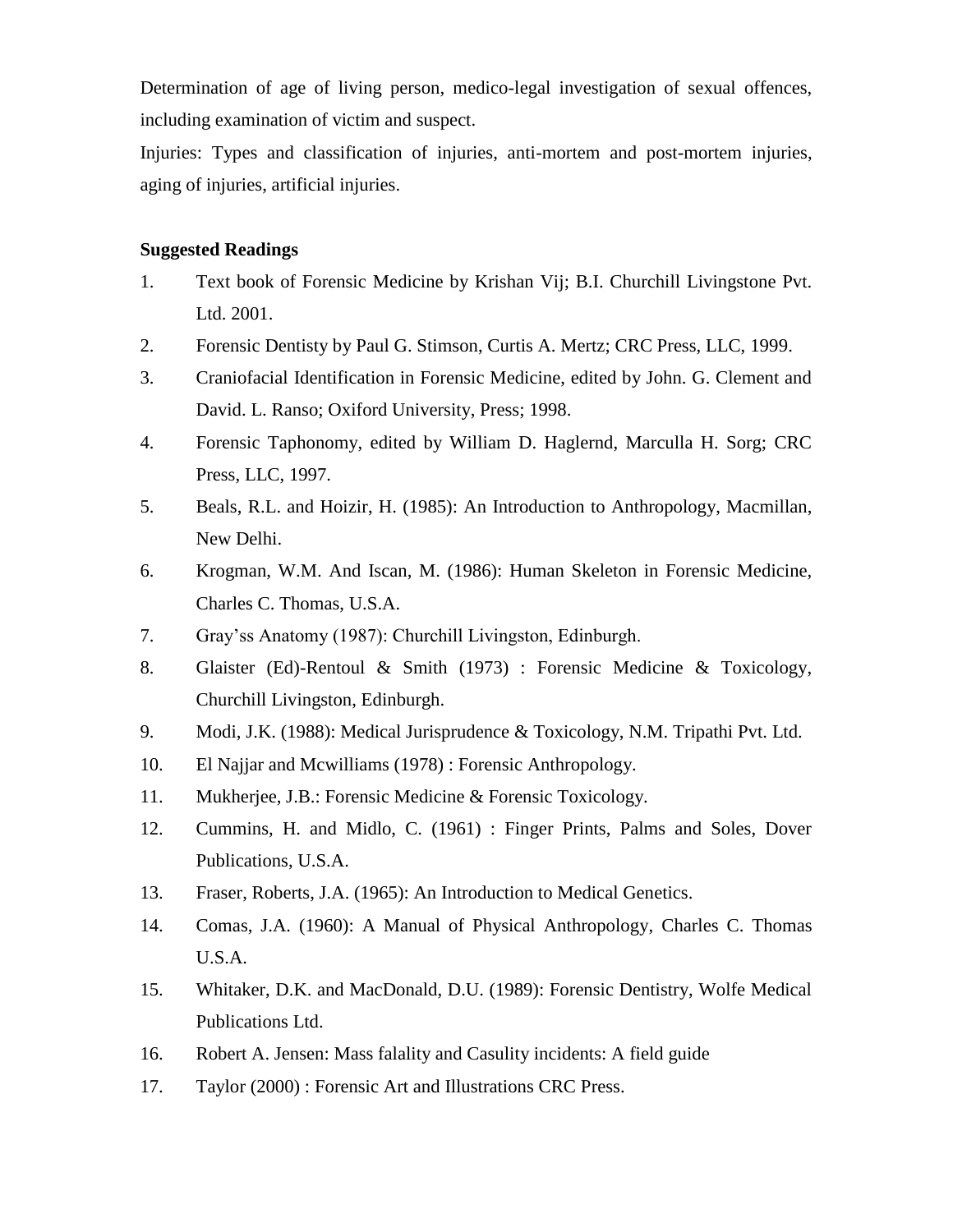- 18. Singh, I.P. and Bhasin M. K. (1968): Anthropometery, Kamla-Raj Publications, Delhi.
- 19. Hooton, E.A. (1946): Up from the Ape, Macmillan, New York.
- 20. Whitaker, D.K. and MacDonald, D.U. (1989): Forensic Dentistry, Wolfe Medical Publication Ltd

21. Nath, S. (1987): An Introduction to Forensic Anthropology. Gian Publishing House, New Delhi.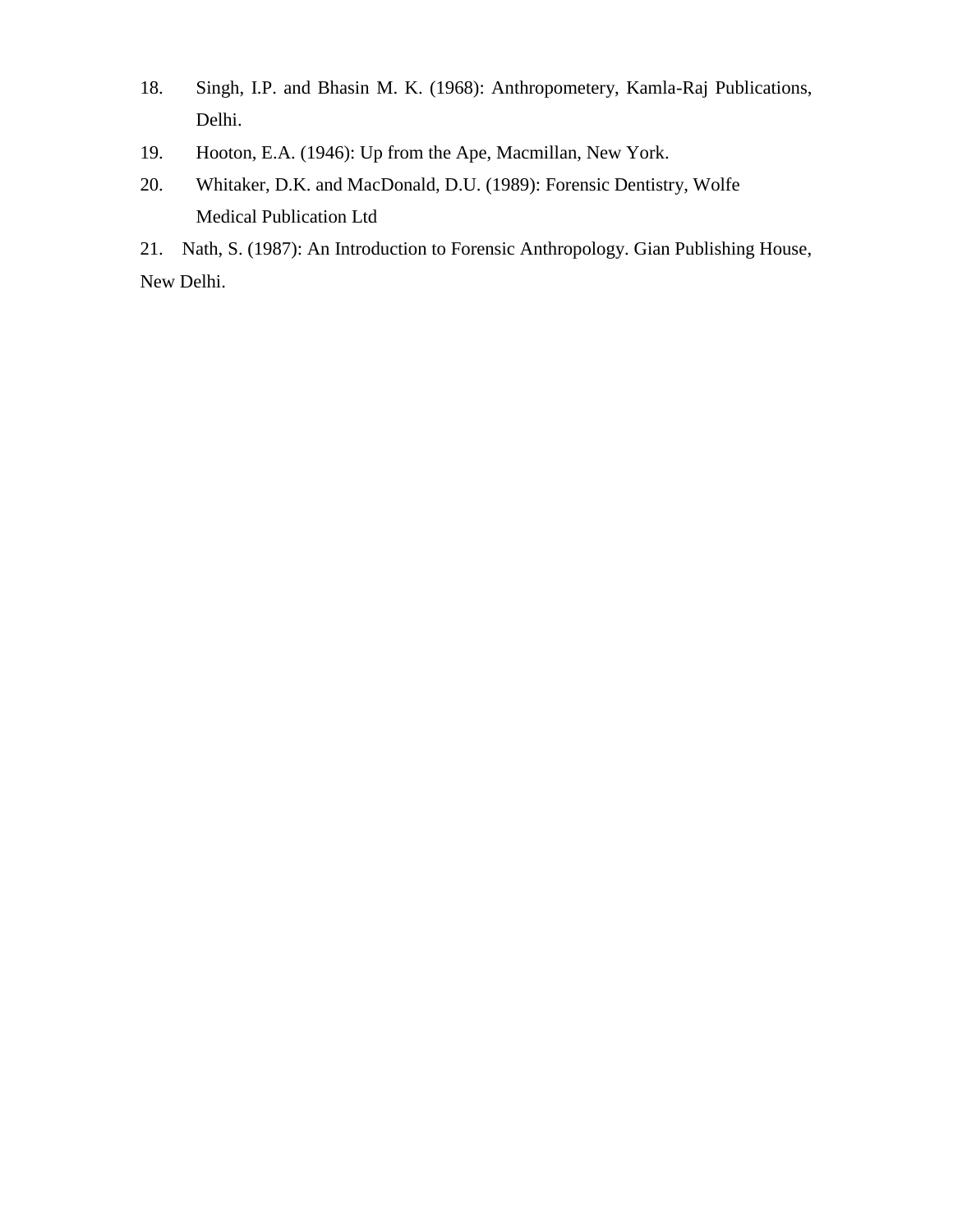# **MFSC-116: QUALITY MANAGEMENT & RESEARCH METHODOLOGY**

# **Unit A**

Quality Management System: Quality, Total Quality, Quality assurance, Quality Control, Quality Planning, and Quality Audit: Internal and External Audit, Accreditation, NABL, ISO, IEC, BIS.

# **Unit B**

General Requirements for the competence of testing and calibration of laboratories, Management Requirements: organizational, document control, Subcontracting of tests and calibrations, Control of non conforming testing/ calibration work, Corrective and preventive actions, management review.

Technical Requirements: Test and calibration methods and their validation, measurements, standards and reference material, traceability, sampling.

# **Unit C**

Selection of Research Problem: Research proposal, literature search, hypothesis, report writing. Sampling population and Sample, Sampling procedures (random and non random), sampling statistics, sampling and physical state, homogenization of samples, sample size and hazards in sampling.

# **Unit D**

Types of data, Basic concepts of frequency distributions, measure of central Tendency, Mean, Median and Mode, measure of dispersion, range, mean deviation and standard deviation. Correlation and regression analysis. Variance – coefficient of variation, moment, Skewness, and kurtosis, binomial distribution, normal distribution, hyper geometric distribution, correlated measurements. Test of significant of attributes , Z-test of significance and coefficient of correlation , small sample test , t- test , paired test , chisquare test, F-test for equality variance , large sample test, Normal test . Significance of statistics in Forensic Science.

- 1. C.G.G. Aitken and D.A Stoney; The use of statistics in Forensic Science, Ellis Horwood Limited, England 1991.
- 2. Visweswara Rao. K: Biostatistics, A Manual of Statistical Methods for Use in Health, Nutrition & Anthropology.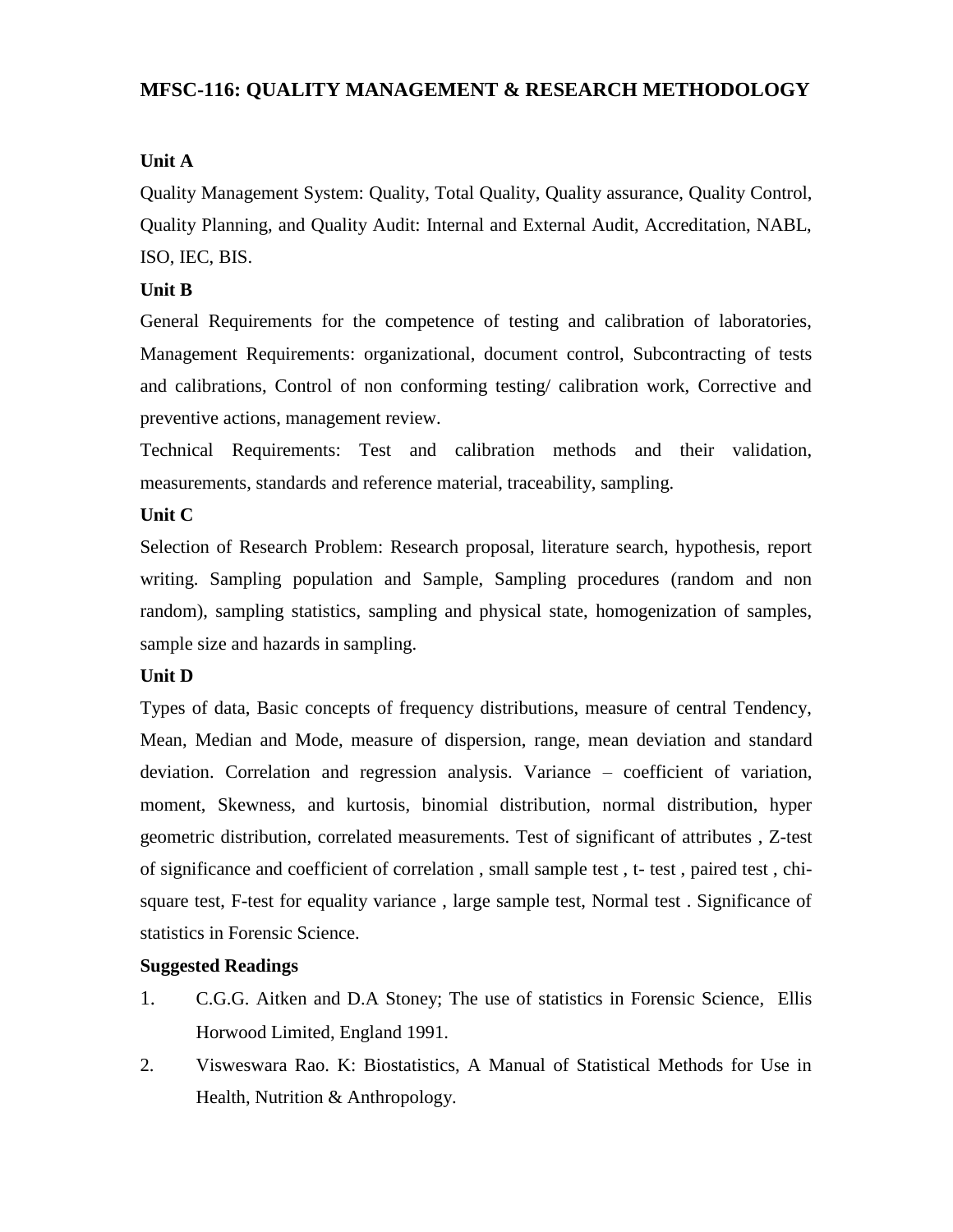- 3. Sokal, R.R & Rolf, F.J: Biometery, Principles & Practices of Statistics in Biological Research
- 4. Rao, C. R Advanced Statistical Methods in Biometric Research.
- 5. Saferstein R. Forensic Science Handbook I, II, III.
- 6. William L. Duncan: Total Quality, Key Terms and Concepts.
- 7. Murray S. Cooper: Quality control in the Pharmaceutical Industry.
- 8. John T. Rabbitt, Peter A Bergh: The ISO 9000 Book.
- 9. Willard Merritt, Dean & Settle: Instrumental Methods of Analysis.
- 10. NABL -113
- 11. NABL -113A
- 12. Quality Management systems: A Practical Guide Howard S. Gitlow 2001 CRC Press ISBN 1-574-44261-9
- 13. Crime Laboratory Management: Jami St. Clair 2003. Academic Press. ISBN 12661051-3
- 14. ASCLD Guidelines for Forensic Science Laboratory Practics.
- 15. The laboratory Quality Asurance system: A manual of Quality Procedures and forms. Thomas A Ratliff. 2003  $3^{\text{rd}}$  ed. John Wiley & Sons ISBN. 0-471 26918-2
- 16. Systematic Quality Management Gary B Clark. 1995 Practical Laboratory Management Series.
- 17. Quality assessment of chemical Measurments John K. Taylor. CRC Press 1987. 087371-097-5.
- 18. Quality in the analytical chemistry laboratory E. Prichard. 1995 JohnWiley ISBN 0471 955418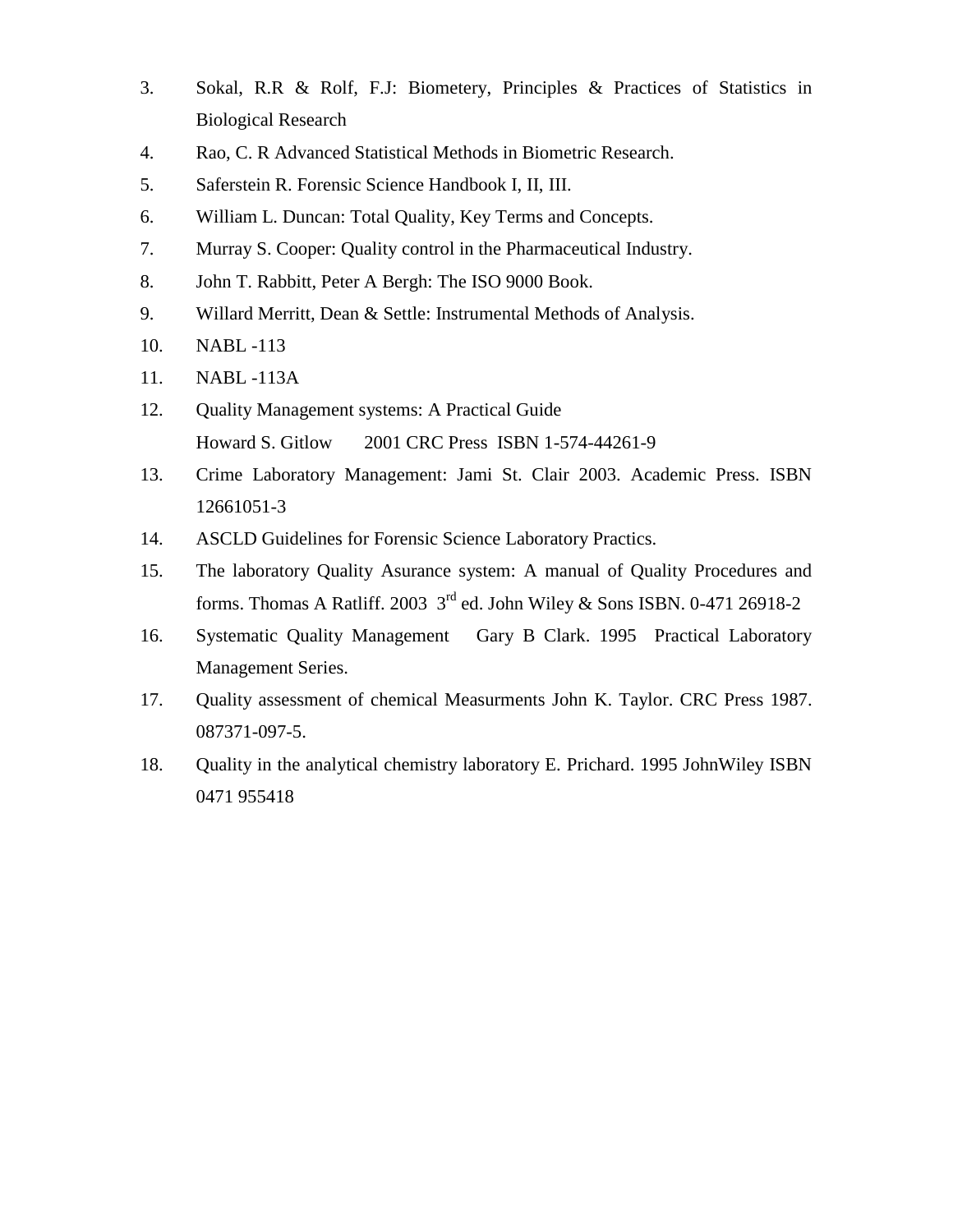# **MFSC: 117 PRACTICAL - FORENSIC CHEMISTRY AND TOXICOLOGY**

- 1. Colour/spot tests for common drugs of abuse.
- 2. TLC separation of drugs of abuse.
- 3. TLC separation of pesticides/insecticides.
- 4. TLC separation of anabolic steroids.
- 5. Distillation characteristics of gasoline, kerosene, and diesel oil.
- 6. Analysis of phenolphthalein in trap cases.
- 7. M.P, B.P and flash point Determination.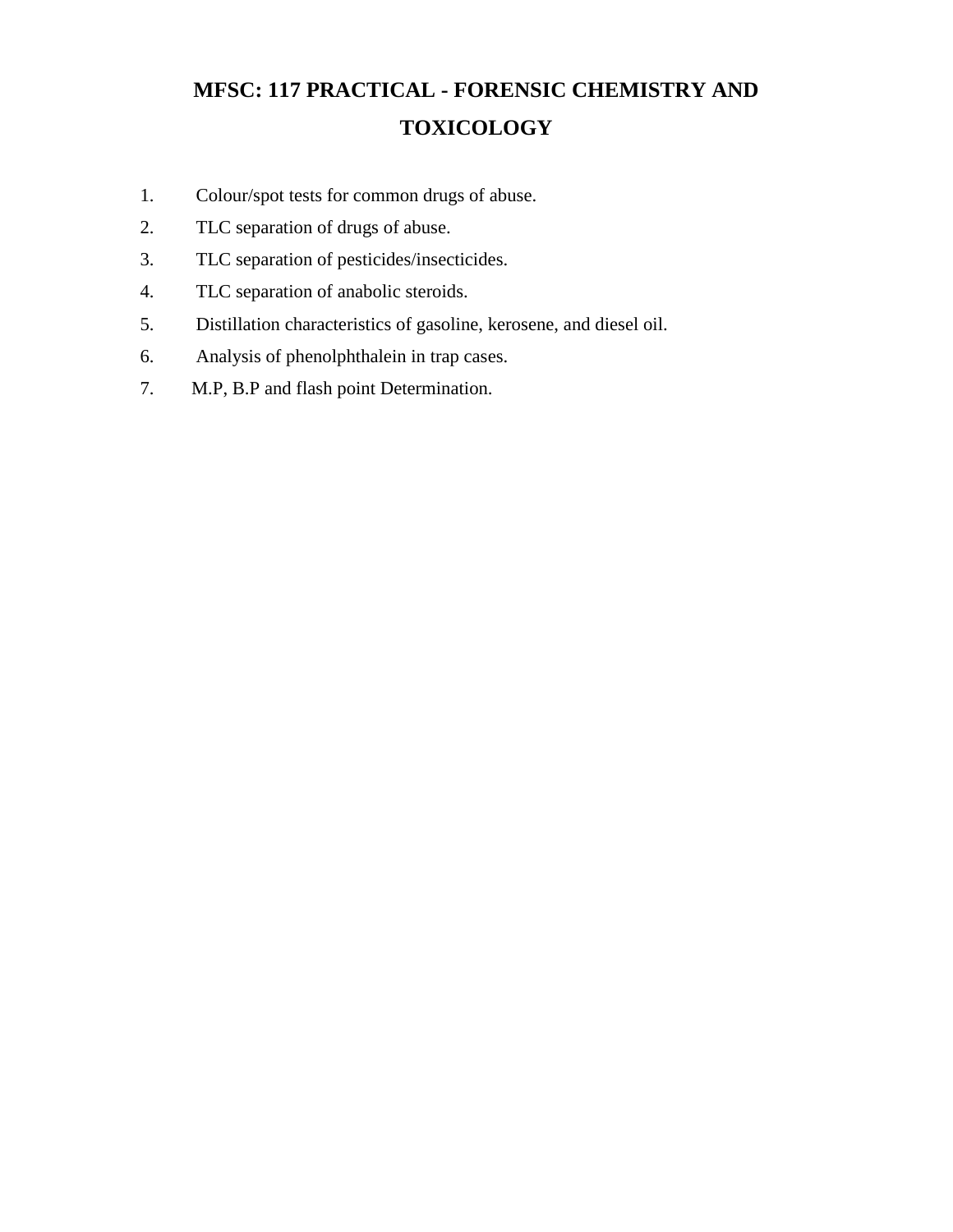# **MFSC:118 PRACTICAL BASED ON FORENSIC BIOLOGY AND SEROLOGY INCLUDING FORENSIC PHYSICAL ANTHROPOLOGY**

- 1. Determination of Age from Skull Sutures.
- 2. Determination of Age from Teeth.
- 3. Determination of Sex from Skull.
- 4. Determination of Sex from Pelvis.
- 5. To Perform Osteometric measurements on Long bones.
- 6. To Perform Craniometric measurements on skull.
- 7. To perform Somatometric measurement on living.
	- (a) Height Vertex, (b) Head Length
	- (c) Head Breadth (d) Foot Length
	- (e) Foot Breadth (f) Nasal Height
	- (g) Nasal Breadth (h) External Biorbital Breadth
	- (i) Internal Bi-Orbital Breadth (j) Bigonial Breadth
	- (k) Bizygomatic Breadth.
- 8 To prepare slides of scale patterns of human hair.
- 9 To examine human hair for cortex and medulla.
- 10 To examine Barr bodies from hair root.
- 11 To Identify Blood Stains.
- 12 To Identify Semen Stains.
- 13 To Identify Saliva Stains.
- 14 To Identify Various Type of Fibers.
- 15 To Determine Species of Origin from Blood.
- 16 To Determine Blood Group from Fresh Blood and Blood Stains.
- 
-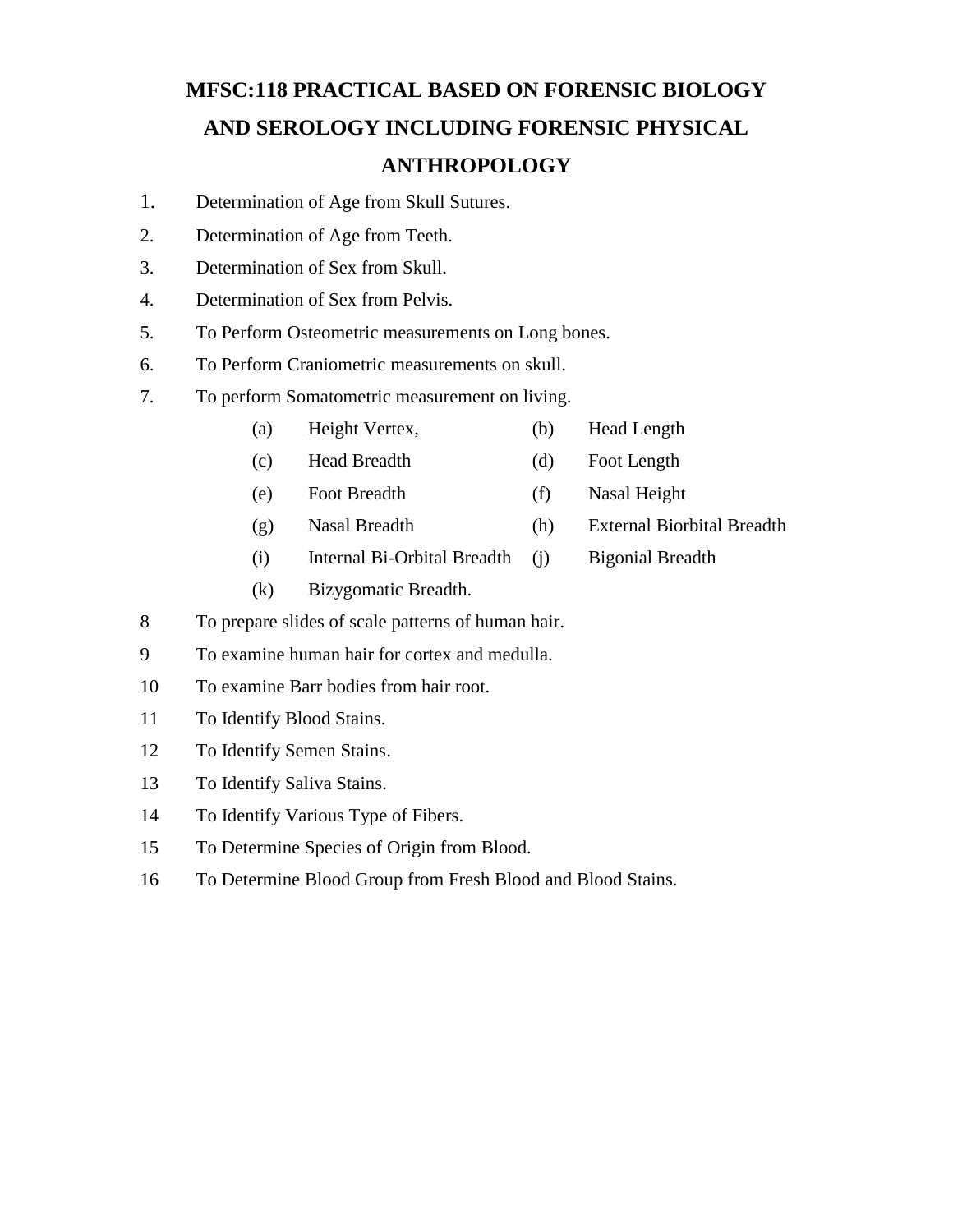# **SEMESTER - IV**

# **Option -A: Specialization in Forensic Biology and Serology (FBS) MFSC: 119(FBS) ADVANCED FORENSIC BIOLOGY**

# **Unit A**

Fiber Examination: Introduction, Classification, Fiber transfer and persistence. Fiber Recovery: At the scene, in the laboratory, contamination and its prevention. Fiber Identification and comparison: Microscopic Examination, Determination of optical properties, Refractive Index, Birefringence, Instrumental analysis, dye analysis by TLC, factors affecting the strength of fiber evidence.

Hair examination: Hair structure, growth and replacement of hair.

Identification: Species of origin, variation in different major population groups, somatic origin.

Individualization: Blood grouping, enzyme typing and DNA typing

# **Unit B**

Wild Life Forensics: Introduction, importance, protected and endangered species of Animals and Plants. Identification of wild life materials such as skin, fur, bones, nails, horn, teeth, flowers and plants, by conventional and modern methods, Identification of Pug marks of various animals.

# **Unit C**

Forensic Entomology**:** Introduction, general entomology and arthropod biology, insects of forensic importance, collection of entomological evidence during death investigations, the role of aquatic insects in forensic investigations, Insect succession on carrion and its relationship to determine time since death, its application to Forensic Entomology.

# **Unit D**

Botanical evidences: Introduction, types, location, collection evaluation and forensic significance.

1. Wood: Type of wood and their identification and comparison.

2. Leaves: Identification of various types of leaves and their anatomy, methods of comparison.

3. Pollens: Structure, function, methods of identification and comparison.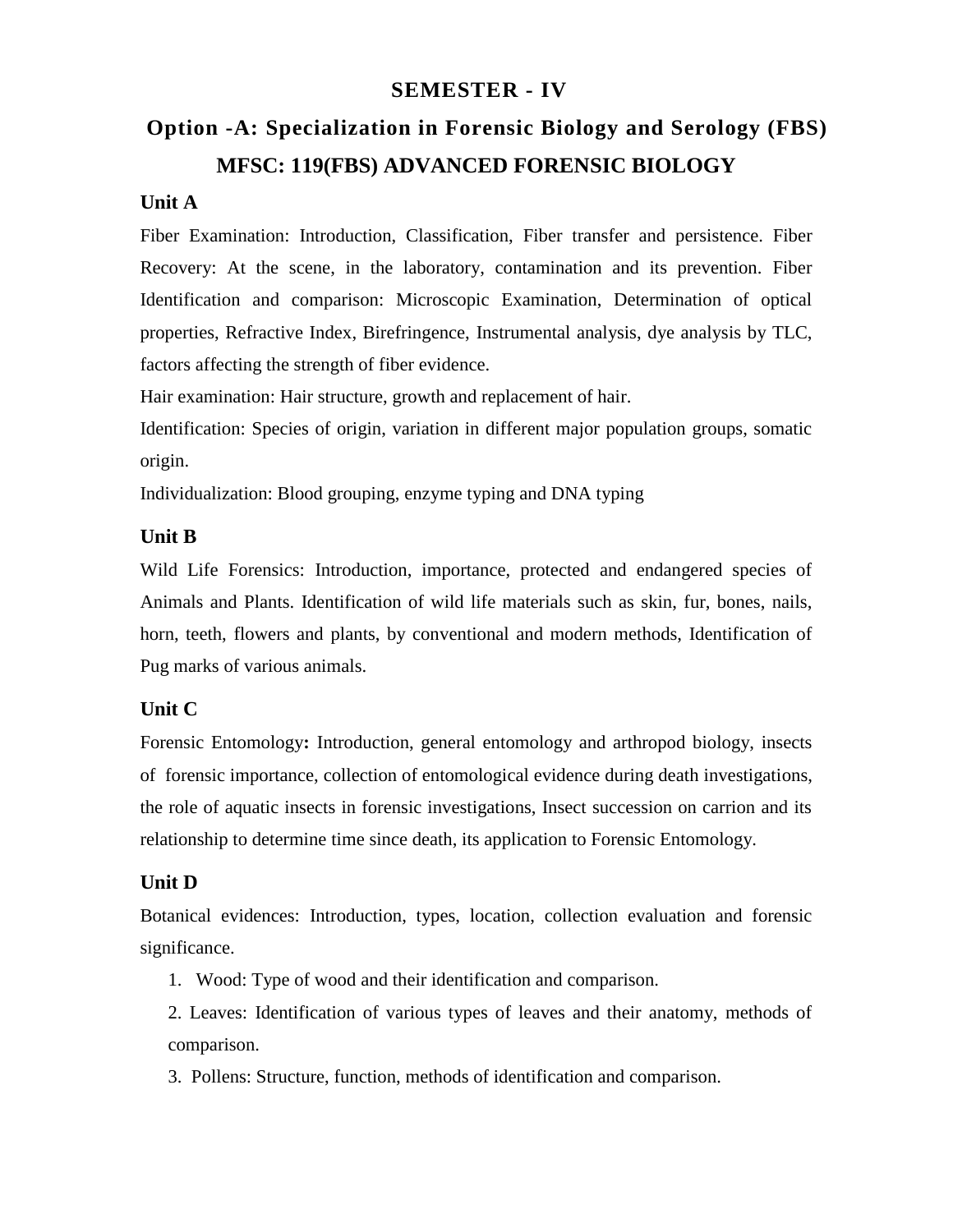4. Diatoms: Nature, location, structure, extraction from various body tissues, including bone marrow, preparation of slides, methods of identification and comparison, forensic significance.

Forensic Microbiology: Types and identification of microbial organisms of forensic significance.

- 1. Richard saferstein; Forensic Science Hand book, Vol (I); Prentice Hall, Publications.
- 2. Jason H. Byrd and James L. Castner; Forensic entomology, CRC Press LLC, 2001.
- 3. Forensic Science Hand book by Richard saferstein Vol (II); Prentice Hall, Publications.
- 4. Robertson (1996) : Forensic examination of Hair. Francis & Taylor, USA.
- 5. Robertson (1999) : Forensic examination of Hair. Francis & Taylor, USA.
- 6. Safersstein, R. (1982) Science Handbook; Vol. III, Prentice Hall, New Jersey.
- 7. Curry, A. S. (1965) Methods of Forensic Science, Vol. IV, Interscience, New Youk.
- 8. Chowdhuri, S. (1971) : Forensic Biology, B P R & D Govt. of India.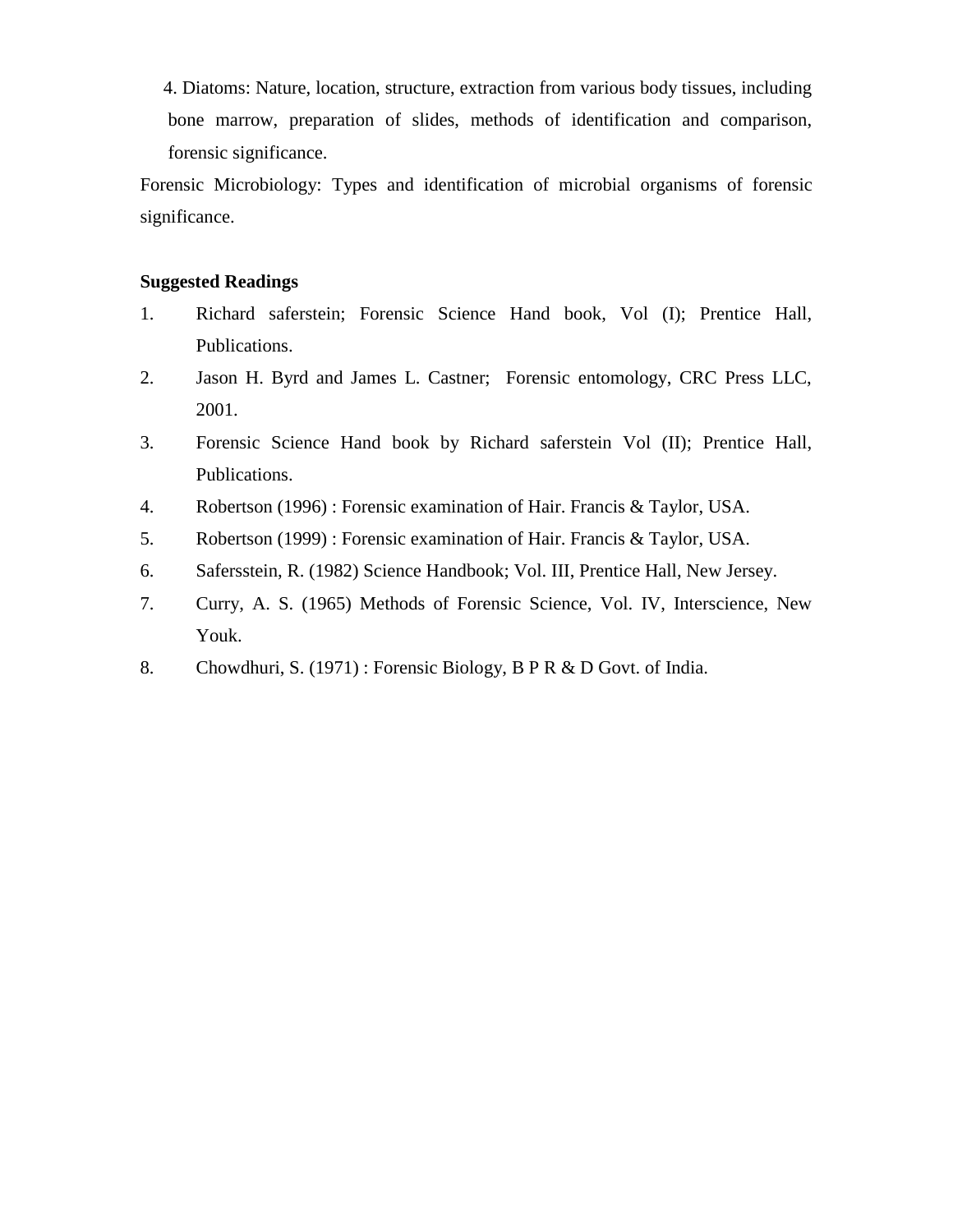# **MFSC:120 (FBS) ADVANCED FORENSIC SEROLOGY**

# **Unit A**

Immunology: Immune system, immune response, innate and acquired immunity and antigens, haptenes and adjuvants.

Immunoglobulin: Types, physio-chemical properties and function, raising of antisera.

Lectins: Forensic significance, buffers and serological reagents, methods of sterilization employed for serological work.

Antigen-Antibody Reactions: Precipitation, agglutination, complement, neutralization, immunofluorescence.

HLA system: Its applications in paternity testing, pitfalls of HLA system.

# **Unit B**

Forensic examination of Body fluids: 1) Blood: Identification (Preliminary and confirmatory tests), species of origin (Immunodiffusion and Immunoelectrophoresis), Individualization: Blood grouping, enzyme typing,

2) Semen: Composition, functions and morphology of spermatozoa,

Identification (Preliminary and confirmatory tests including Azoospermic semen stains), Individualization (Blood Grouping, seminal fluid isozymes typing,

3) Composition, functions and forensic significance of saliva, sweat, milk, urine, faecal matter, vaginal secretions and tests for their identification including the presence of blood group specific ABH substances.

# **Unit C**

DNA Profiling**:** Introduction, History of DNA Typing, human genetics- heredity, alleles, mutations and population genetics, molecular biology of DNA, variations, polymorphism, DNA typing systems- RFLP analysis, PCR amplifications, sequence polymorphism. Analysis of SNP, Y- STR. Mitochondrial DNA, evaluation of results, frequency estimate calculations, interpretations, allele frequency determination, match probability- database, quality control, certification and accreditation.

# **Unit D**

Forensic Significance of DNA profiling: Applications in disputed paternity cases, child swapping, missing person's identity- civil immigration, veterinary, wildlife and agriculture cases, legal perspectives- legal standards for admissibility of DNA profiling,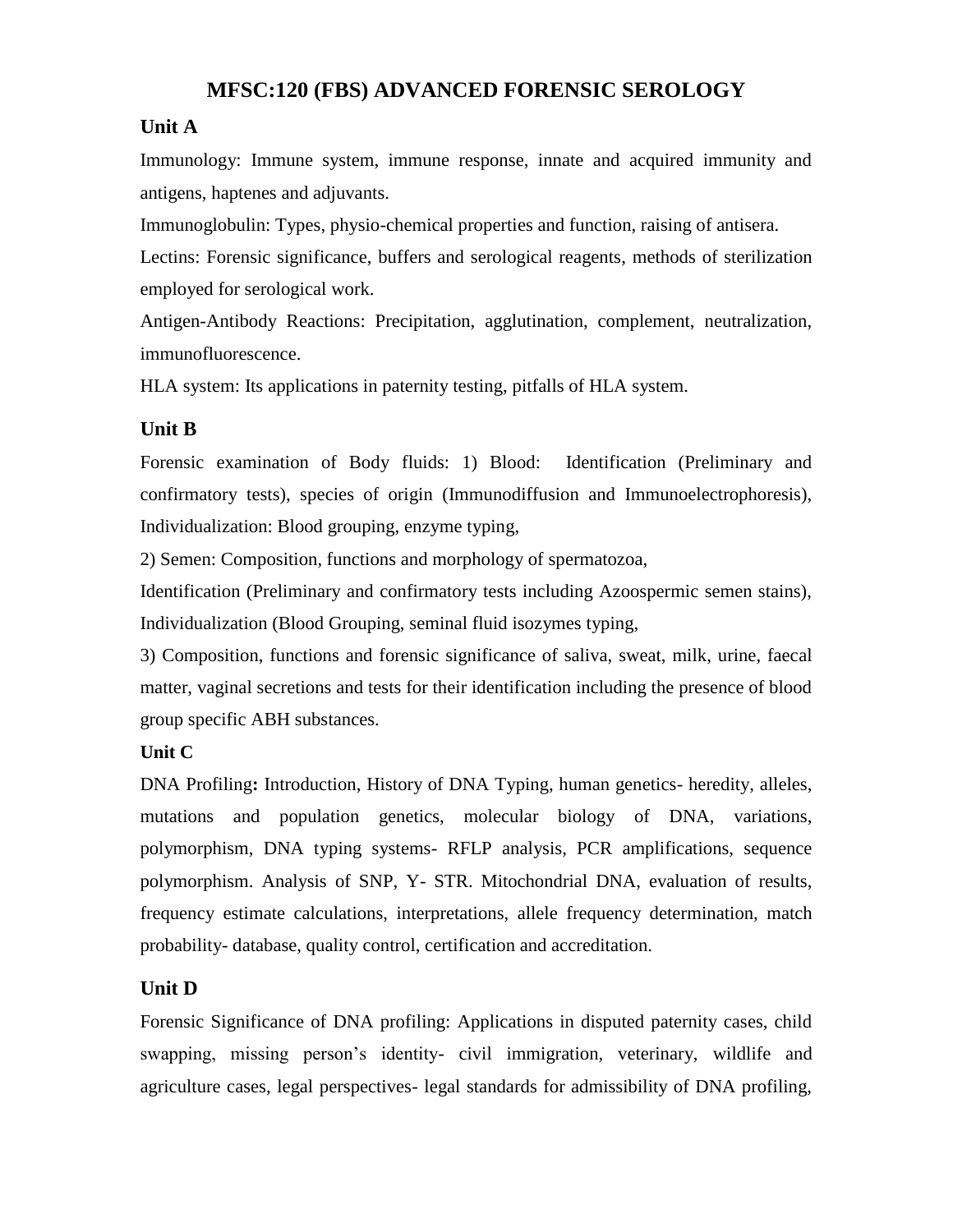procedural and ethical concerns, status of development of DNA profiling in India and abroad.

New and future technologies: DNA chips, SNPs and limitations of DNA profiling.

- 1. Medical immunology by Danniel P. Stites, Abba I. Jerr, Tristram G. Parstow, Ninth edition; Prentice Hall International Inc. 1997.
- 2. Stern, C. (1964) : Principles of Human Genetics, Freeman, California.
- 3. Chatterjee, C. C-(1975) Human Physiology.
- 3. Beerman, K.E.: Blood Group Serology, Churchill, and Lincoin, P.J. (1988)
- 4. Race, R.R, and Sanger, R. (1975) : Blood Groups in Man. Blackwell Scientific, Oxford.
- 5. Saferstein, R. (1982): Forensic Science Handbook, Vols. I, II, & III, Prentice Hall New Jersey.
- 6. Curry, A. S. (1965): Methods of Forensic Science, Vol IV, Interscience, New York.
- 7. Barris, H. and Hopkinson, D.A. (1976) : Handbook of Enzyme, Electrophoresis Elsevier, North, Holland, New York.
- 8. Gilblet, E. (1969) : Markers in Human Blood, Davis, Pensylvania
- 9. Culliford, B.E. (1971) The Examination and Typing of Blood Stains, US Deptt. of Justice, Washingron
- 10. Kirby : DNA Fingerprinting Technology.
- 11. Furley, M.A. & Harrington, J.J. (1991) Forensic DNA Technology
- 12. National Research Council (1992) : DNA Technology in Forensic Science, Washington DC National Academy Press.
- 13. Chowdhari, S. (1971) : Forensic Biology, B P R & D, Govt, of India.
- 14. Dunsford, I and Bowley, C. (1967) : Blood Grouping Techniques, Oliver & Boyd, London
- 15. Bokert, W. G. & James, S. H. (1989) Interpretation of Blood Stain, Evidence, Elsevaier, New York.
- 18. Erikson : Blood Group Serology.
- 19. DNA structure and functions by Richard R. Sinden; Academic Press, Inc. 1994.
- 20. DNA Structure and functions by Richard R. Sinden; Academic Press, Inc. 1994.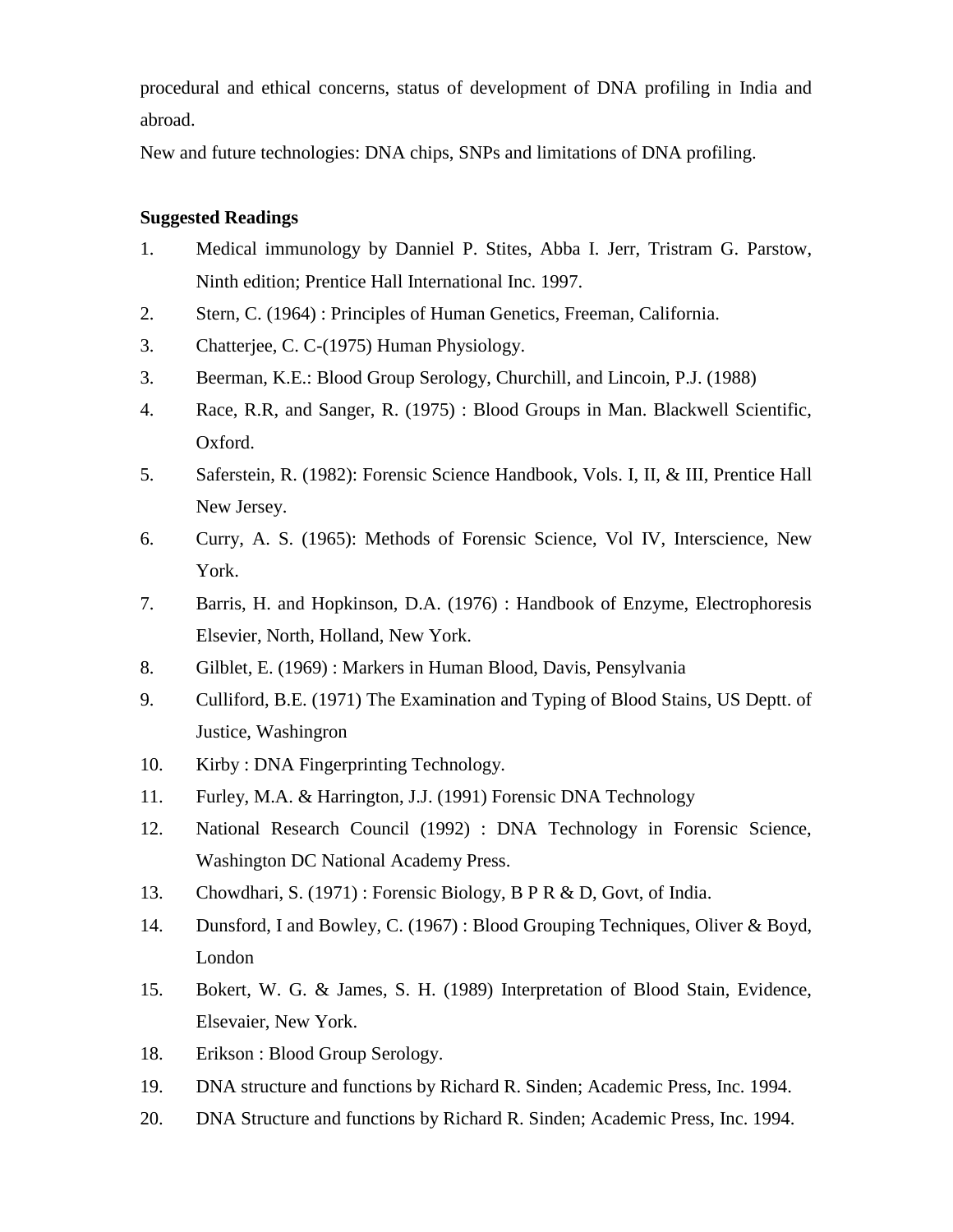- 21. DNA Profiling and DNA fingerprinting; Edited by Jorg T. Epplen and Thomas Lubjuhn; Birkhauser Verlag, Switzerland, 1999.
- 22. Forensic DNA Profiling Protocols edited by Patrick J. Lincoln and Jim Thomson; Humana Press, Inc. 1998.
- 23. DNA and other Polymorphism in Forensic Science by Henry C. Lee and R.E. Gaensslen; Year book Medical Publishers, Inc. 1990.
- 24. DNA Technology in Forensic Science by committe on DNA Technology in Forensic Science, Board on Biology, Commission on Life Sciences, National Research council; National Academy Press, Washington, D.C. 1992.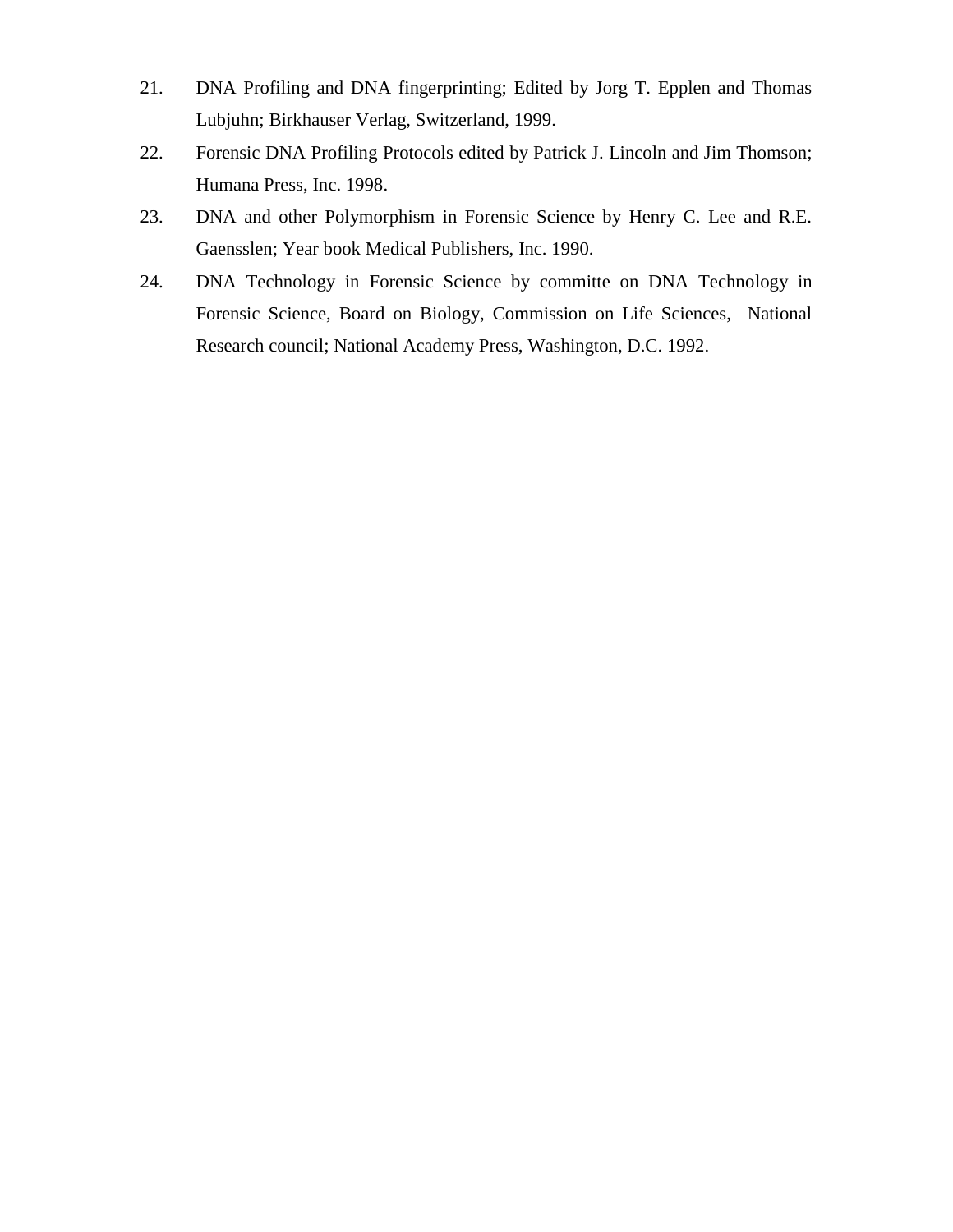# **MFSC:121(FBS) PRACTICAL BASED ON FORENSIC BIOLOGY AND SEROLOGY**

- 1. To determine titre of antisera.
- 2. To prepare anti-H from seeds of Eulex.
- 3. To perform precipitin test for species of origin determination.
- 4. To perform Immunodiffusion test for species of origin.
- 5. To determine blood group from stains of blood and various body fluids with Absorption-inhibition, mixed agglutination and absorption-elution techniques.
- 6. To prepare gel plates for electrophoresis.
- 7. To perform electrophoresis for separation of Haptoglobins.
- 8. To perform electrophoresis for separation of various polymorphic enzymes.
- 9. Examination of diatoms.
- 10. Examination of hair of different animals such as cat, dog, cow, horse and goat.
- 11. Extraction and isolation of DNA from blood and other body fluids.

# **MFSC:122 (FBS) DISSERTATION**

Every student will have to undertake a dissertation based on the option and the actual work carried out on the problem under the guidance of his/her supervisor. The supervisor will be allotted by the HOD to each of the student. The supervisor will be the faculty member of the institute. The institution may decide to send the students to external institution for completion of the experimental work/consultation with the scientist and library for their dissertation work. In that case the HOD of the concerned external institute will allot one of its facility member/scientist as co supervisor to the student. If a student goes to any external institute for the completion of his dissertation work he/she has to submit one certificate duly signed by the allotted cosupervisor and HOD of the external institution. The student will have to submit minimum for copies(04) of his/her dissertation before the last date specified by the department. The dissertation will be evaluated in terms of quality of written work, experimental and performance in the viva-voce by internal and external examiners.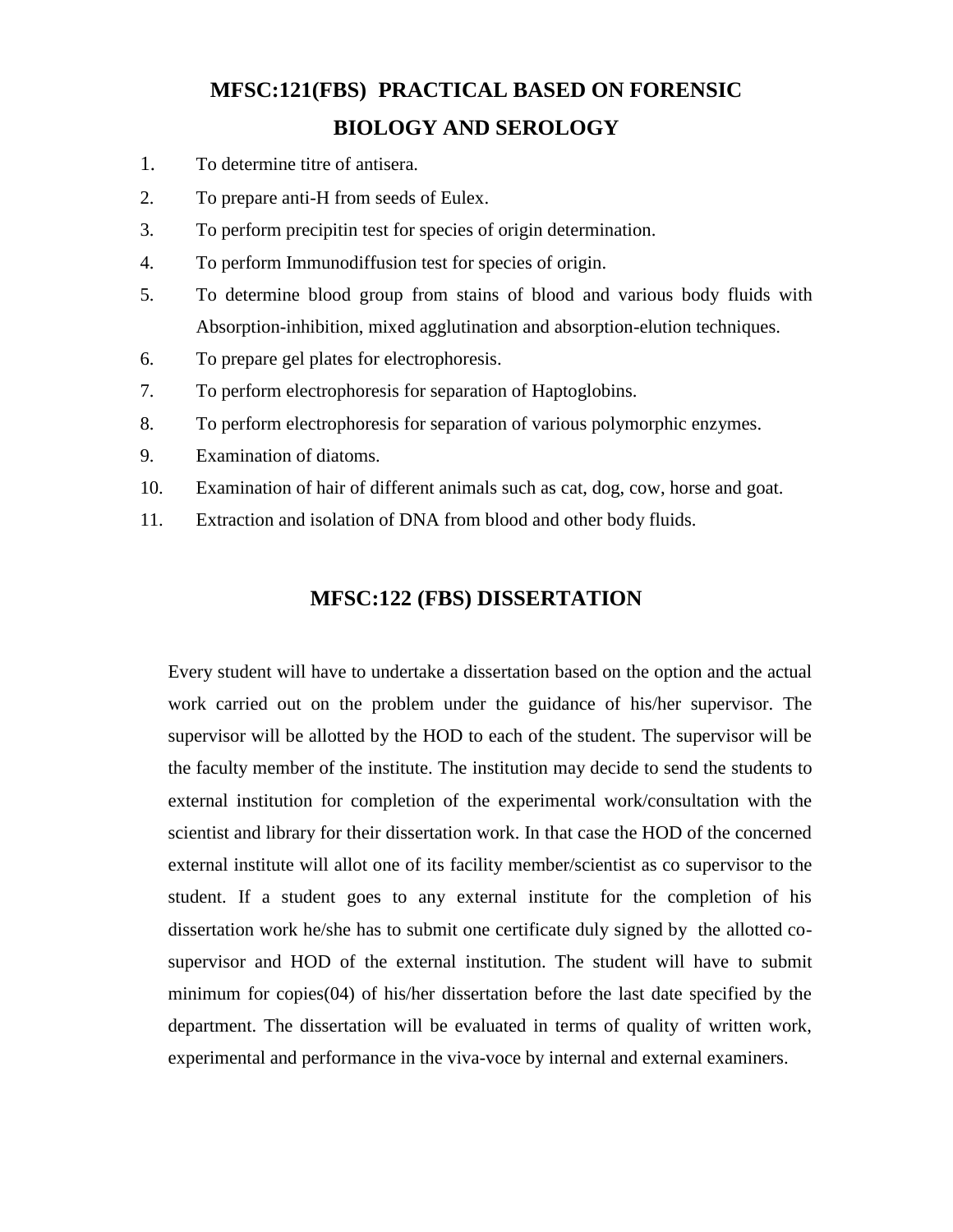# **Option - B: Specialization in Forensic Chemistry and Toxicology (FCT) MFSC: 119(FCT) ADVANCED FORENSIC CHEMISTRY**

#### **Unit A**

Analysis of petroleum products and residues: Distillation and fractionation, Various fractions and their commercial uses, Standards/methods of commercial analysis of petroleum products as per ASTM and BIS, Analysis of traces of petroleum products in forensic exhibits, Comparison of petroleum products, Adulteration of petroleum products, Characterization of petroleum products in oil spills, Application of conventional and Modern Techniques in the analysis of petroleum products.

#### **Unit B**

Analysis of Narcotic Drugs and Psychotropic Substances: Job of forensic drug chemist, analysis of NDPS evidence by various procedures prescribed by U.N. Manual, DFS manual, spot tests, microcrystal tests, extraction methods, TLC, UV-Vis spectrophotometry, IR spectrophotometry, GC-HPLC, MS, GC-MS, NMR and XRD as exemplified by cocaine, cannabis, barbiturates, benzodiazepines, amphetamines, opiates and hallucinogens (LSD, psilocybine and mescaline), evidence handling techniques, clandestine laboratory investigation and designer drugs.

#### **Unit C**

Explosives: Classification, composition and characteristics of explosives, pyrotechnics, IEDs, explosion process and affects, types of hazards, effect of blast wave on structures, human etc, specific approach to scene of explosion, post blast residue collection, reconstruction of sequence of events, evaluation and assessment of scene of explosion, systematic examination of explosives and explosion residues in the laboratory using chemical and instrumental techniques and interpretation of results.

#### **Unit D**

Analysis of Beverages: Alcoholic and non-alcoholic beverages and their composition, Analysis of alcoholic beverages as per BIS and PFA Act, Detection and determination of ethanol, furfural, organic acids, aldehydes, chloral hydrate, methanol and ethylene glycol in liquors by color tests, TLC, GC, and GC-MS methods, Distinction between licit and illicit liquors.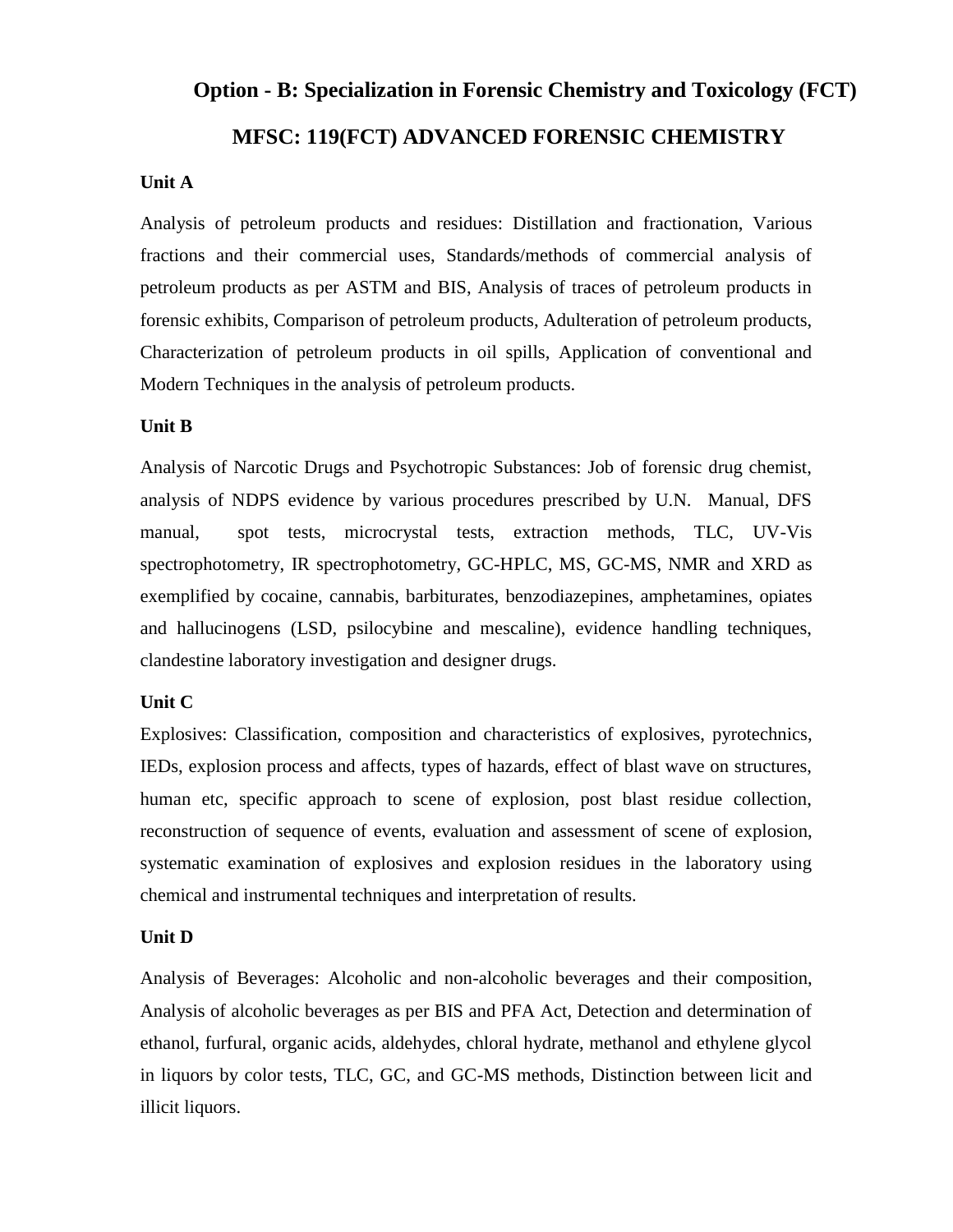- 1. Lundquist & Curry : Methods of Forensic Science, 1963.
- 2. Saferstein : Criminalistics, 1976.
- 3. O Hara & Osterburg : Introduction to Criminalistics, 1949.
- 4. Sharma, B.R. : Forensic Science in Criminal Investigation & Trials, 1974.
- 5. Walb & Brounds : Drunks, Drugs & Driving.
- 6. Crown : The Forensic Examination of Paint and Pigments, 1968.
- 7. White : Dynamics of Accident Investigation in criminal cases.
- 8. Moenssens, Mosses and Inbaw : Scientific Evidence in criminal cases.
- 9. Hoffman : A Handbook on Drug Alcoholic Abuse.
- 10. Maehly and Stromberg : Chemical Criminalistics, 1980.
- 11. Cunliffe and Piazza : Criminalistics and Scientific Investigation.
- 12. Moffat, A.C. (Editor) : Clark's Isolation and Identification of Drugs, 1996.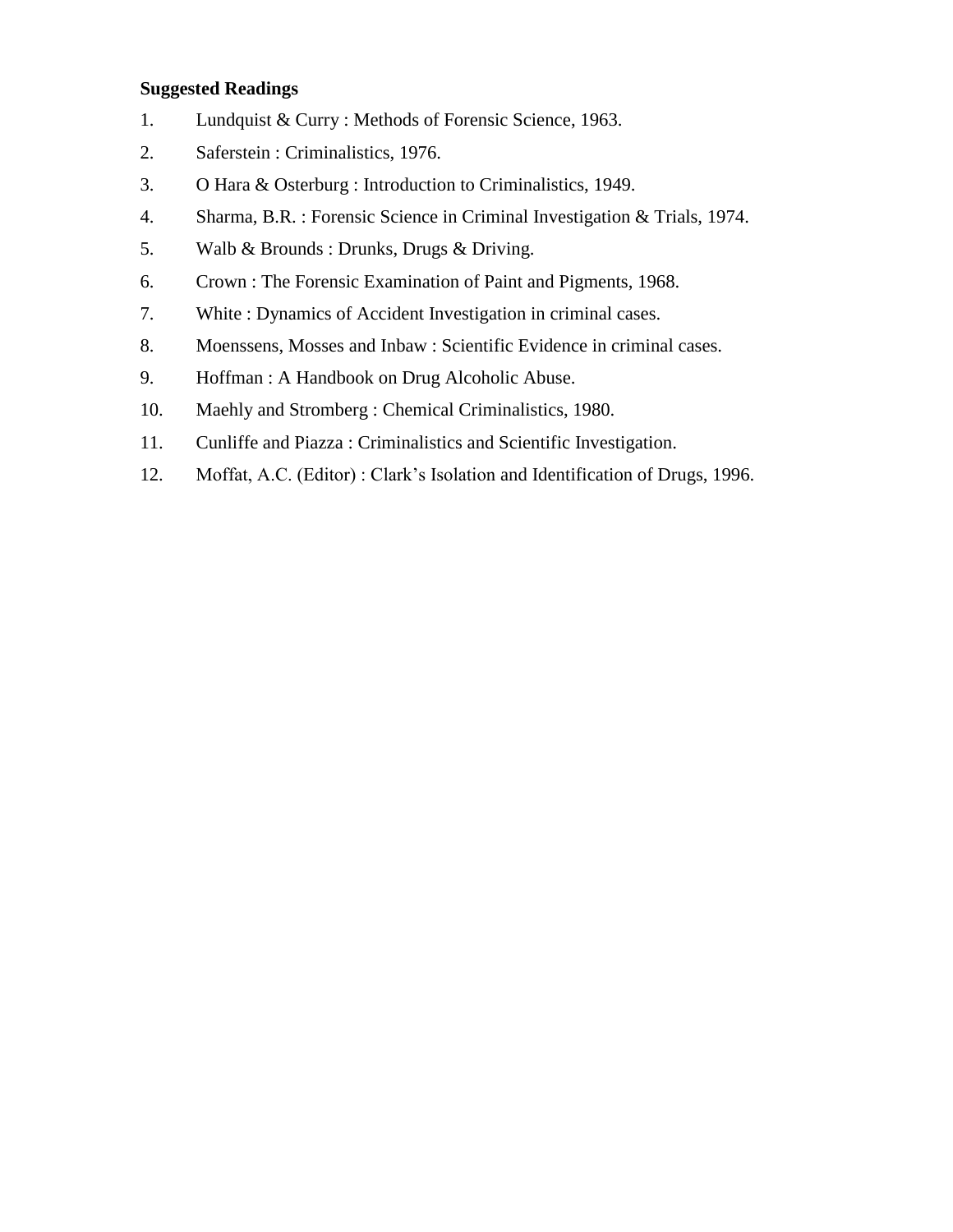# **MFSC:120 (FCT) ADVANCED FORENSIC TOXICOLOGY**

#### **Unit A**

Systematic Extraction, Isolation, Identification, Estimation of following poisons from viscera, blood and urine.

- (i) Common narcotics (as poisons): opium and its derivatives.
- (ii) Barbiturates, Benzodiazepines derivatives, Amphetamines.
- (iii)Insecticides/ Pesticides: Organochloro, organophosphorus and carbamates.
- (iv)Common inorganic poisons, salts of Arsenic, Mercury, Lead and Cyanides.

#### **Unit B**

Vegetable poisons: Nature, type, mode of action, extraction, isolation, Identification of the following:

- (i) Poisonous seeds: Abrus precatorius, Atropa belladonna, Argemone mexicana, Cerbera thevetia, Croton tiglium, Datura fastuosa, Ricinus communis.
- (ii) Poisonous fruits: Semicarpus anacardium, Urginea scilla.
- (iii) Poisonous roots: Digitalis, Aconitum napellus, Plumbago rosea.
- (iv) Poisonous Mushrooms.

Animal Poisons: Snake venom, composition, site of action, mode of action, effect on the body as a whole, and tests for identifications.

Carbon monoxide poisoning: significance, signs and symptoms, methods of diagnosis, tests for identification.

#### **Unit C**

Metabolism and excretion of poisons:- Introduction, Pathways of drug-metabolism-Non synthetic pathway or phase- I reactions like oxidation, hydroxylation, N-and –O dealkylation and sulphoxide formation, Synthetic pathways or phase II reactions like conjugation, acetylation, methylation of drugs/poisons as exemplified by alcohols, aldehydes, ketones, aliphatic amines, carbamates, phenols, cyanides, barbiturates, amphetamines and opiates.

# **Unit D**

Interpretation of toxicological data, limitations of methods, Limits of detections: residue levels, toxic levels, and therapeutic levels, fatal levels of commonly encountered poisons in blood, urine and tissues.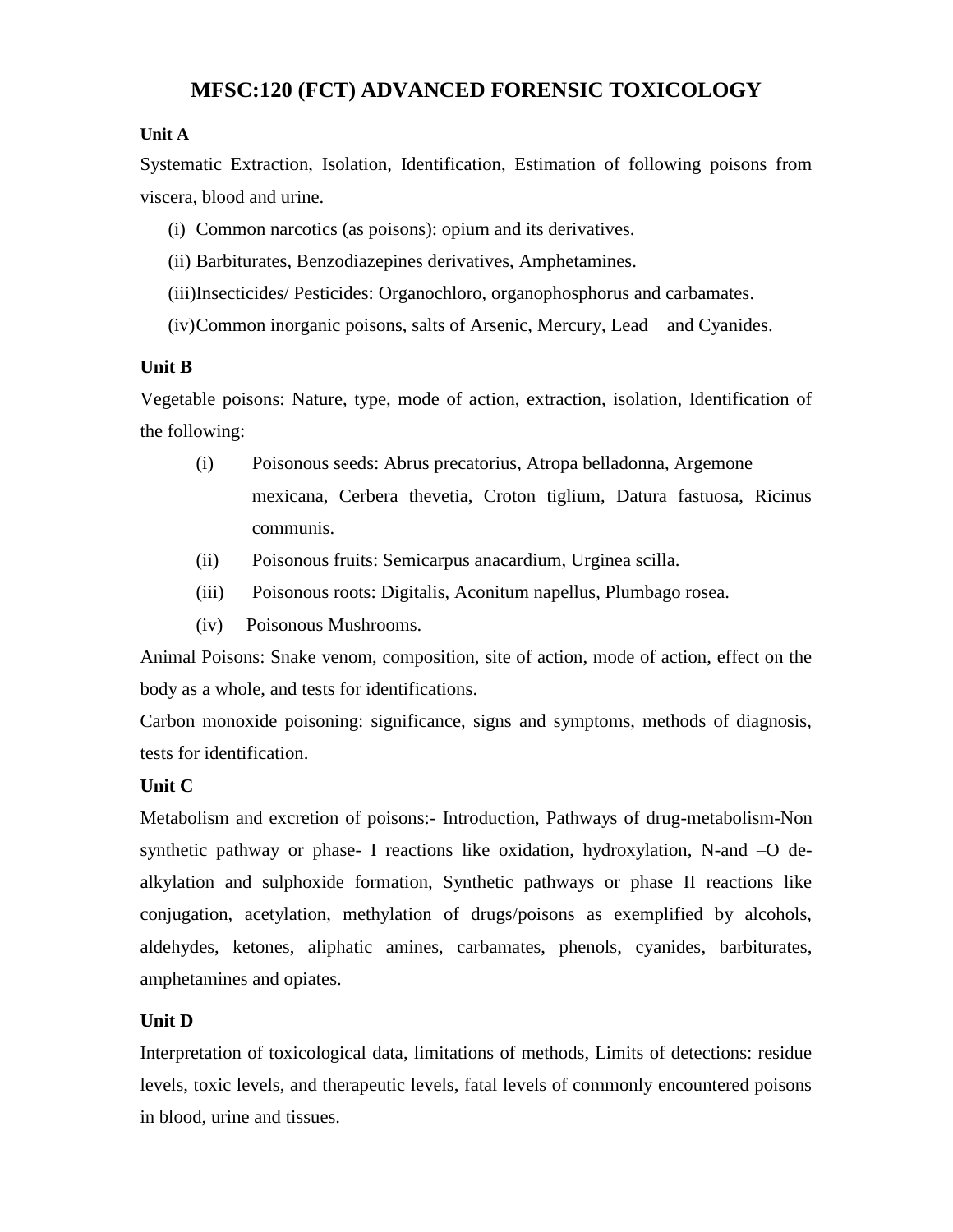Immunoassays: Basic principles, separation of bound and unbound drug , different techniques: radio-immunoassays, optical-immunoassays, enzyme-immunoassays, fluoroimmunoassays, luminescence-immunoassays, their basic principles and applications in forensic work.

- 1. Curry : Analytical Methods in Human Toxicology, Part II, 1986.
- 2. Casarett & Doll Toxicology : The Basic Science of poisons.
- 3. Clark, E.G.C. : Isolation and identification of Drugs, VI and Vol. II, 1966, 1975- 1986.
- 4. Curry, A.S. : Poison Detection in Human Organs, 1976.
- 5. Curry, A.S. : Advances in Forensic Chemical Toxicolo, 1972.
- 6. Holfmann, F.G. : Handbook of Drug and Alchoho Abuse.
- 7. Turner : Drugs & Poisons.
- 8. Samford : Poisons Their Isolation Identification.
- 9. Dubois and celling : Textbook of Toxicology.
- 10. Arena : Poisoning Chemistry, Sympto Treatment.
- 11. Stoleman : Progress in Chemical Toxicology.
- 12. Sunshine, I : Guidelines for Analytical Toxicology Programme, Vol. I, CRC Press, 1950.
- 13. Sunshine, I: Handbook of Analytical Toxicology, Press, 1969.
- 14. Sunshine : Methods for Analytical Toxicology, Press USA, 1975.
- 15. Curry, A.S. : Poison Detection in Human Organs, C. Tho Springfeild, Illinois USA, 1963.
- 16. Froede, R.C. : The Laboratory Management of the Medico-Legal, Specimen Analytical Chemical Laboratory Sciences.
- 17. Connors, K. : A text book of Pharmaceuticals analysis, Interscience, New York, 1975.
- 18. Gleason, M.N. et. al. : Clinical Toxicology of Commercial products, Williams and Williams, Baltimore USA, 1969.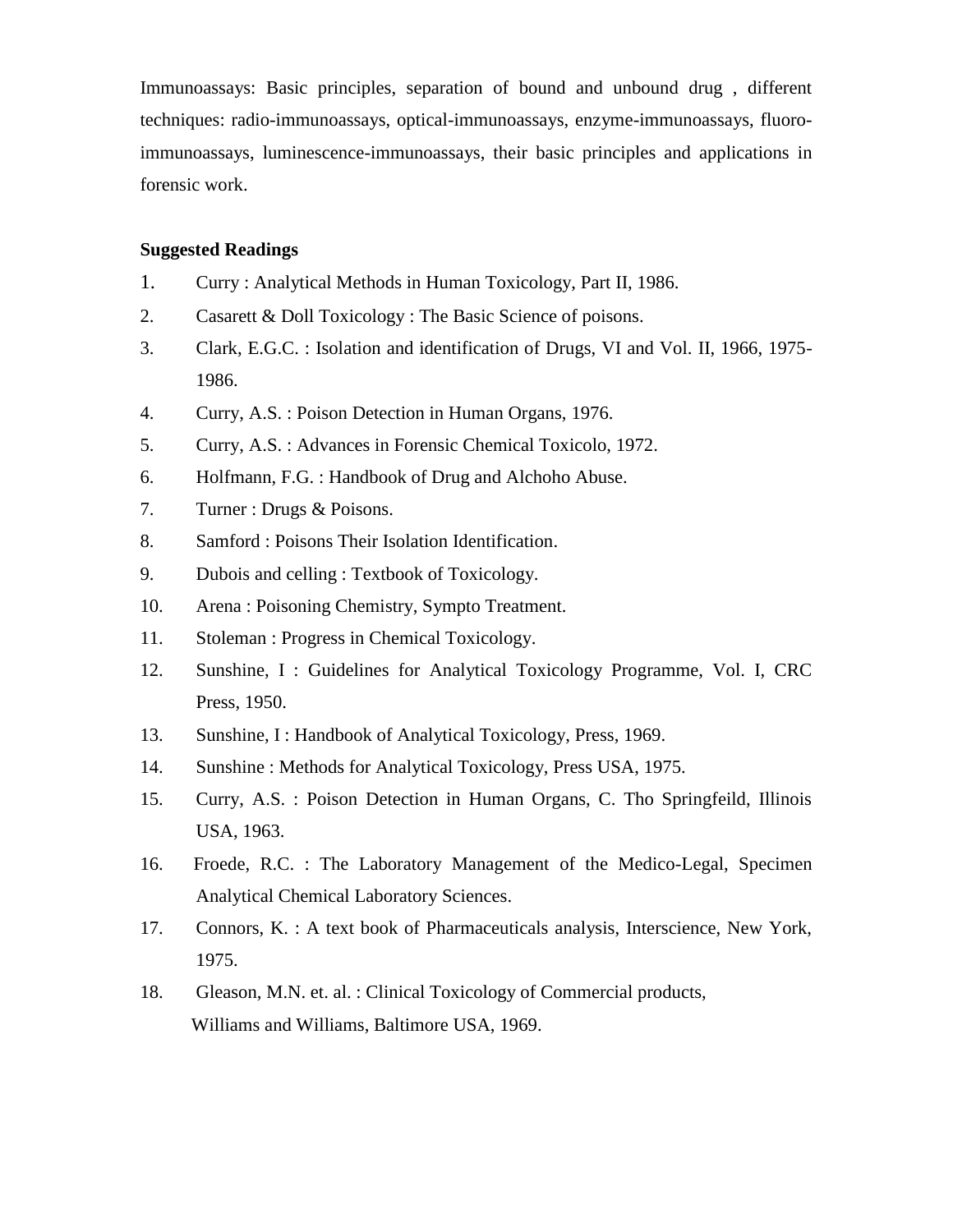# **MFSC: 121(FCT) PRACTICAL- FORENSIC CHEMISTRY AND TOXICOLOGY**

- 1. Analysis of alcoholic liquor as per BIS specifications.
- 2. Determination of methanol and ethanol in alcoholic liquors.
- 3. Analysis of gasoline as per BIS specifications.
- 4. Analysis of explosive residues (Qualitative).
- 5. Systematic identification of Narcotic Drugs and Psychotropic substances (opiates, cannabis and barbiturates, benzodiazepines and amphetamines) by spot colour tests.
- 6. Thin layer chromatographic analysis of above NDPS.
- 7. U.V/Vis spectrophotometric analysis of barbiturates, benzodiazepine and amphetamines.
- 8. Systematic extraction and identification of acidic and basic drugs from viscera (simulated sample).
- 9. Detection of metallic poisons (arsenic and mercury) in viscera and food stuff (simulated samples).
- 10. Analysis of viscera (simulated sample) for organo-chloro /organo-phosphorus pesticides by TLC.
- 11. Identification of vegetable poisons through microscopy.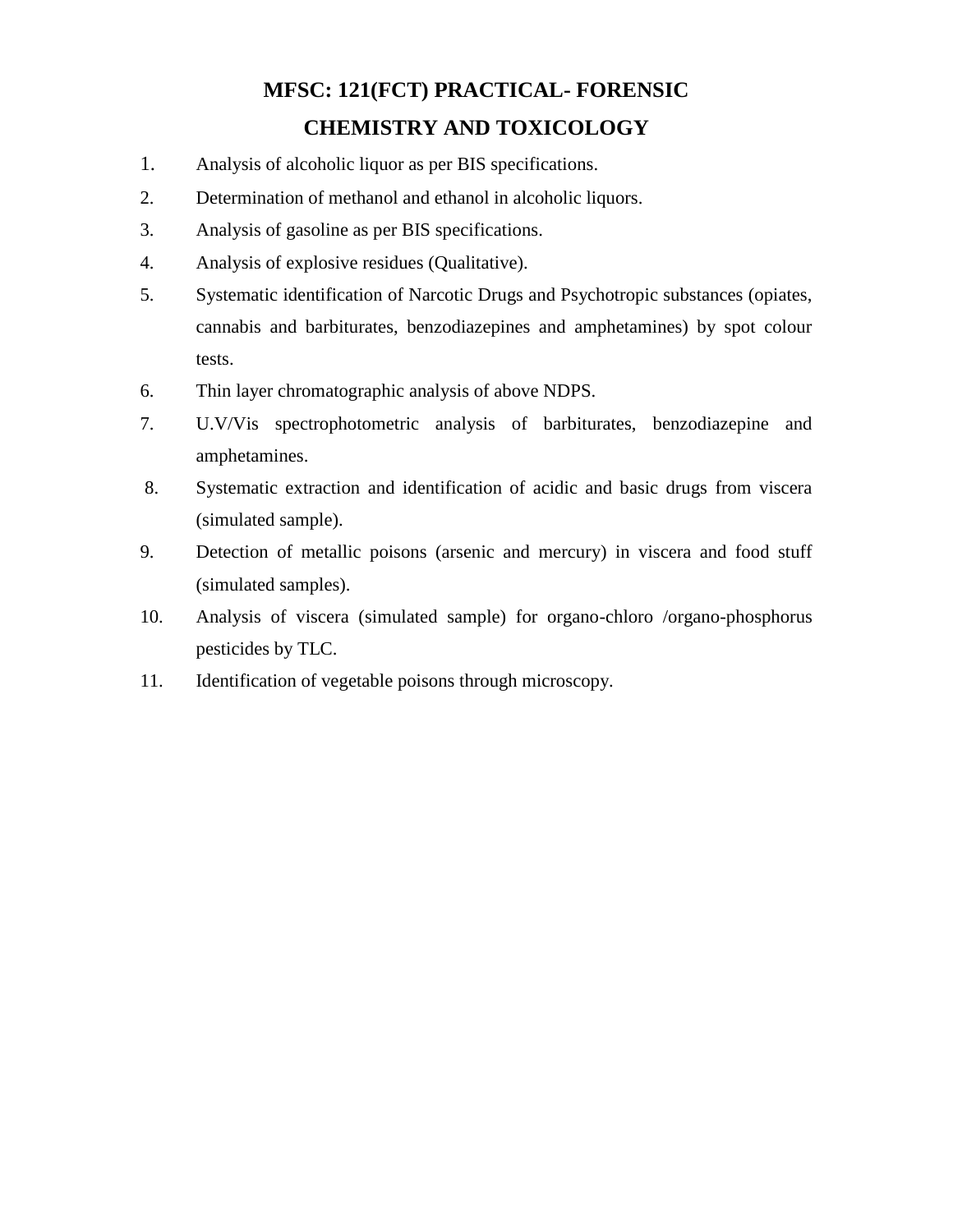# **MFSC:122 (FCT) DISSERTATION**

Every student will have to undertake a dissertation based on the option and the actual work carried out on the problem under the guidance of his/her supervisor. The supervisor will be allotted by the HOD to each of the student. The supervisor will be the faculty member of the institute. The institution may decide to send the students to external institution for completion of the experimental work/consultation with the scientist and library for their dissertation work. In that case the HOD of the concerned external institute will allot one of its facility member/scientist as co supervisor to the student. If a student goes to any external institute for the completion of his dissertation work he/she has to submit one certificate duly signed by the allotted cosupervisor and HOD of the external institution. The student will have to submit minimum for copies (04) of his/her dissertation before the last date specified by the department. The dissertation will be evaluated in terms of quality of written work, experimental and performance in the viva-voce by internal and external examiners.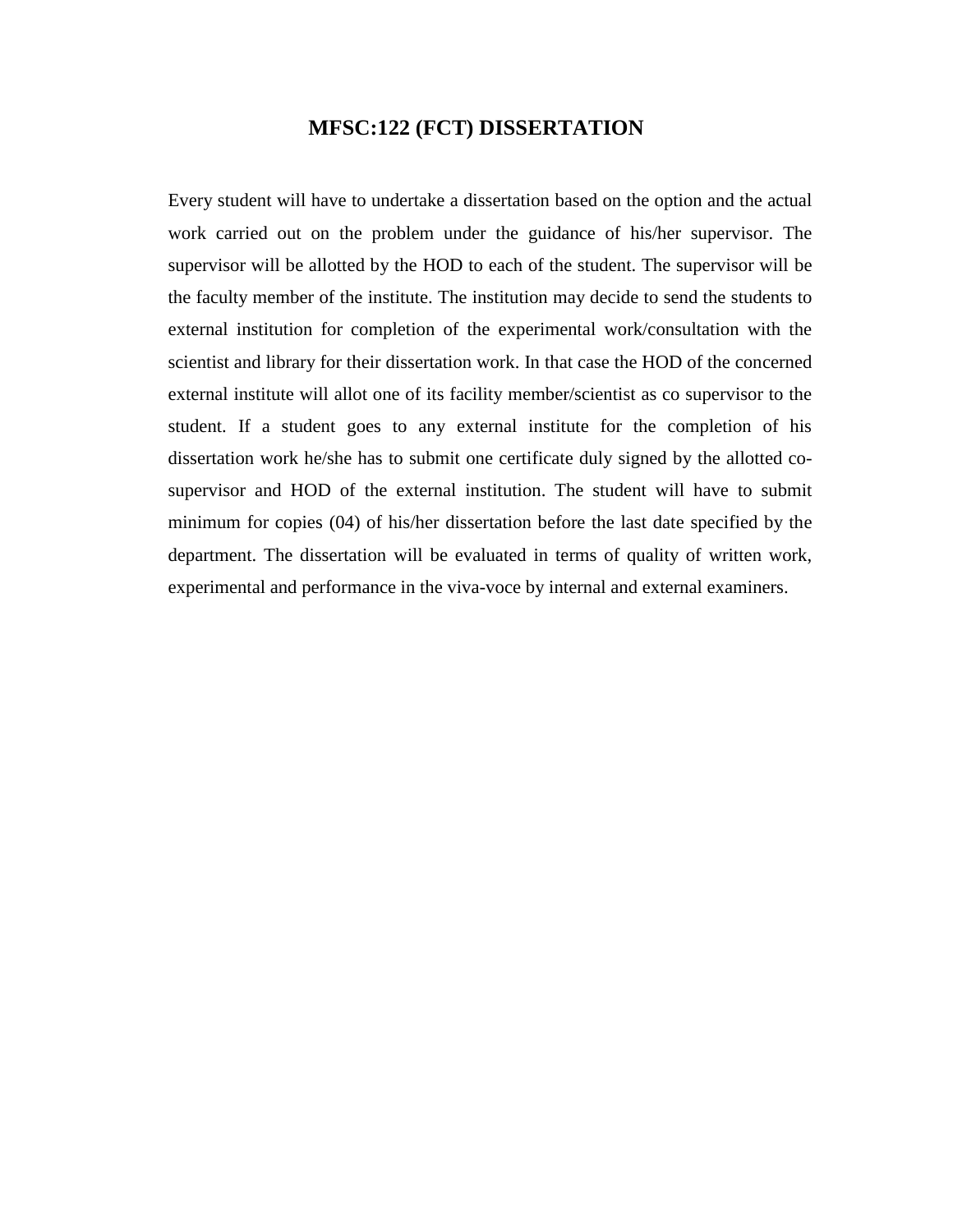# **OPTION - C: SPECIALIZATION IN QUESTIONED DOCUMENTS AND FINGER PRINT EXAMINATION (QDFP) MFSC: 119 (QDFP) QUESTIONED DOCUMENT EXAMINATION**

#### **Unit A**

Handwriting: Origin of alphabet, teaching of handwriting, writing systems; Principle of handwriting identification, copy book form Deviations from copy book form Development of individuality in handwriting classification of characteristics: Class and individual characteristics, Natural characteristics in handwriting, accidental characteristics in handwriting. Various types of characteristics contributed due to (a) Element of style as Arrangement, connection, design, size and relative size, slant, spacing (b) elements of execution as Abbreviations, Alignment, Commencement and termination, diacritic and punctuation, embellishment, legibility, pen control leading to pen scope, pen pressure, pen lift, pen pause, writing movements, line quality.

#### **Unit B**

Comparison of handwriting**:** Natural Variations in handwriting range of variations (consistency), fundamental divergences in handwriting. Interpretation of these two in relation of identification of handwriting, individual characteristics, significant individual characteristics, relative weightage of characteristics of handwriting, consideration of various writing instruments used in writing.

Forgeries of Signature: Classes of forgery and their examination, Disguise in handwriting, anonymous letters, Handed ness and ambidexterity, examination of numeral and initials

#### **Unit C**

Alterations in the document: Advanced methods of examination of alterations as Projectina, video- spectral comparator (VSC) and ESDA, their working principles and uses. Modern Typewriting devices as check writing machine, electronic type writer, proportional spacing type writer, Computer Printing devices as dot matrix printer, inkjet printer and laser printer, their working, identification and limitations.

Composition of ink, paper and their examination.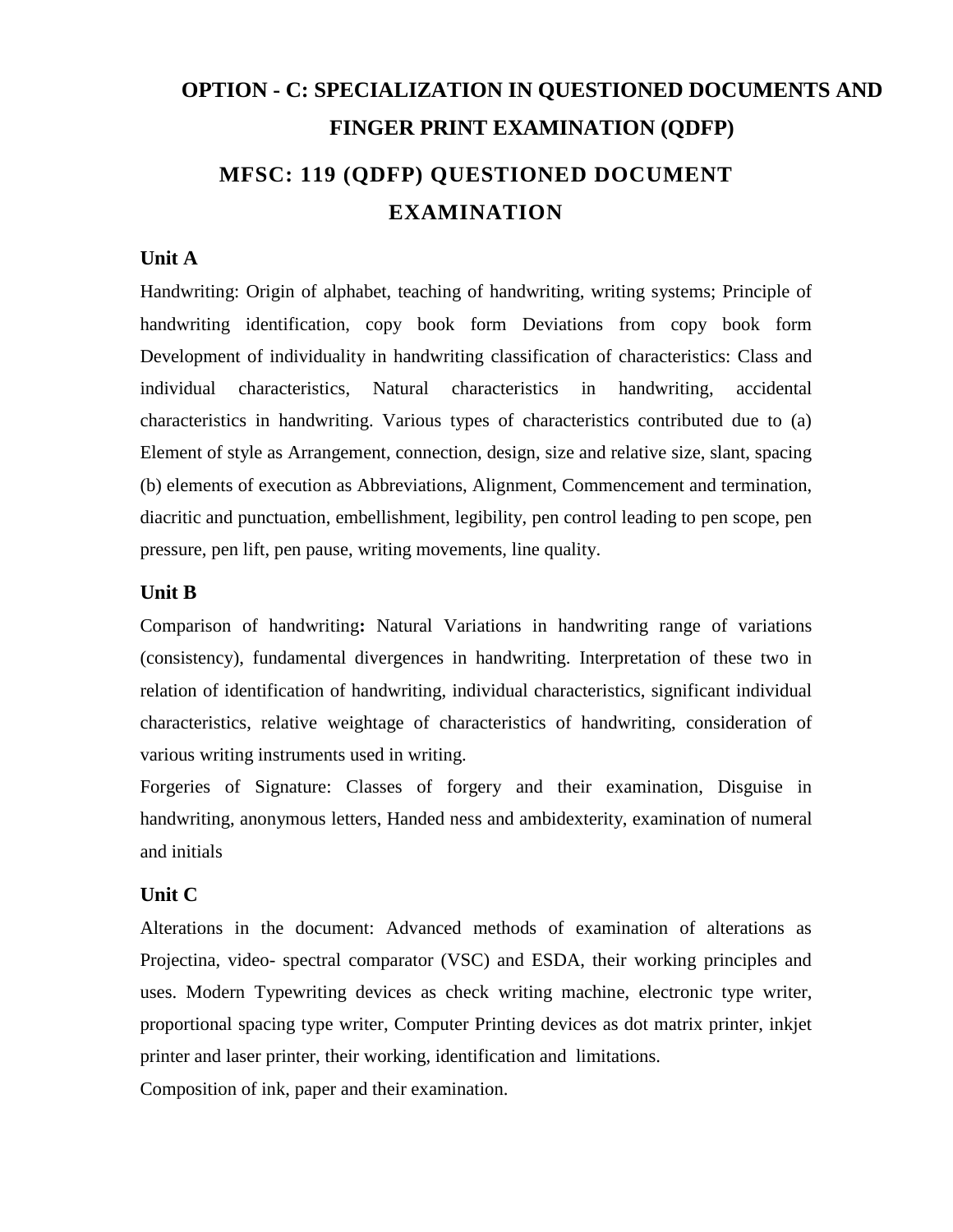# **Unit D**

Types and working of Photostat Machine, Fax Machines, identification of Photocopies and Photocopier, fax machines.

Desktop printing including image processing devices, their role in counterfeit currency and certificate etc.

Plastic currency: Examination of credit cards and similar material, Holographic marks and their examination.

Examination of e-documents & Digital signatures etc.

Preparation of detailed report with reasons and illustrative charts, use of standard terminology.

- 1. Huber, A. R. and Headride, A.M. (1999) : Handwriting identification : facts and fundamental CRC LLC
- 2. Ellen, D (1997) : The scientific examination of Documents, Methods and techniuqes. 2nd ed., Taylor & Francis Ltd.
- 3. Morris (2000) : Forensic Handwriting Identification (fundamental concepts and Principals)
- 4. Madinger J. and zalopany, A.R. (1999) : Money Laundering CRC Press.
- 5. Manning, C.A (1999) : Financial Investigations and Forensic Accounting CRC Press.
- 6. Harrison, W.R. : Suspect Documents & their Scientific Examination, 1966, Sweet & Maxwell Ltd., London.
- 7. Hilton, O : The Scientific Examination of Questioned Document, 1982, Elsaevier North Holland Inc., New York.
- 8. Brewster, F, : Contested Documetns and Foregeries, The Eastern Law House, Calcutta. 1932.
- 9. Ames : Ames on Foregery, 1900, Ames Rellingson Co., New York.
- 10. Conway, J.V.P. : Evidential Documents, 1959, Charles C. Thomas, Illinois.
- 11. Mehta, M. K. : The identification of Handwriting & Cross Examination of Experts, N.M. Tripathi, Allahabad. 1970.
- 12. Sulner, H.F. : Dispated Document, 1966 Oceana Publications Inc., Ner York.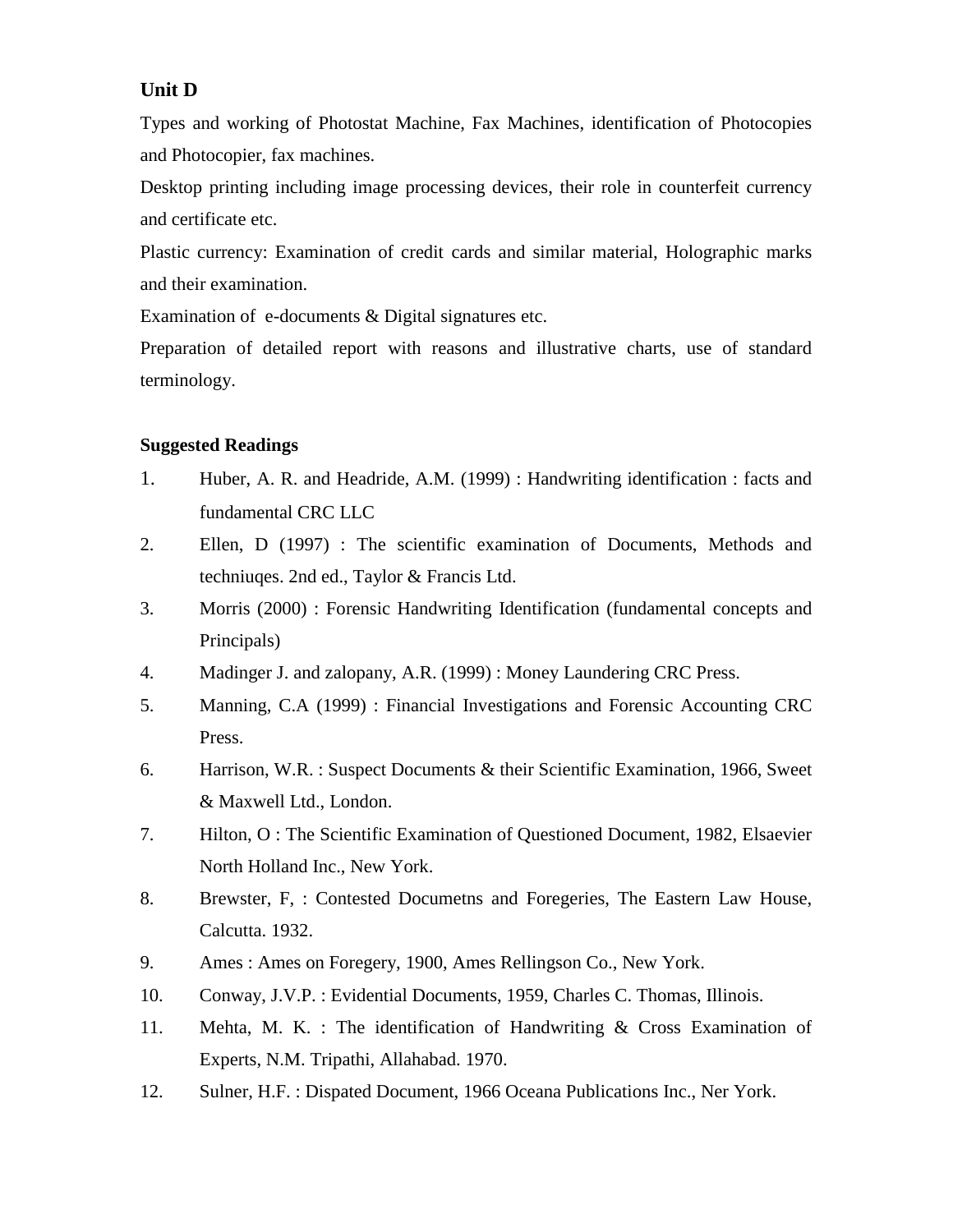- 13. Saxena's : Saxena's Law & Techniques Relating to Finger Prints, Foot Prints & Detection of Forgery, Central Law Agency, Allahabad (Ed. A.K. Singla).
- 14. Quirke, A.J. : Forged, Anonymous & Suspet Documents, 1930, Reorge Rontledge & Sons Ltd., London.
- 15. Osborn, A. S. : Questioned Documents 1929, Boyd Printing Co., Chicago.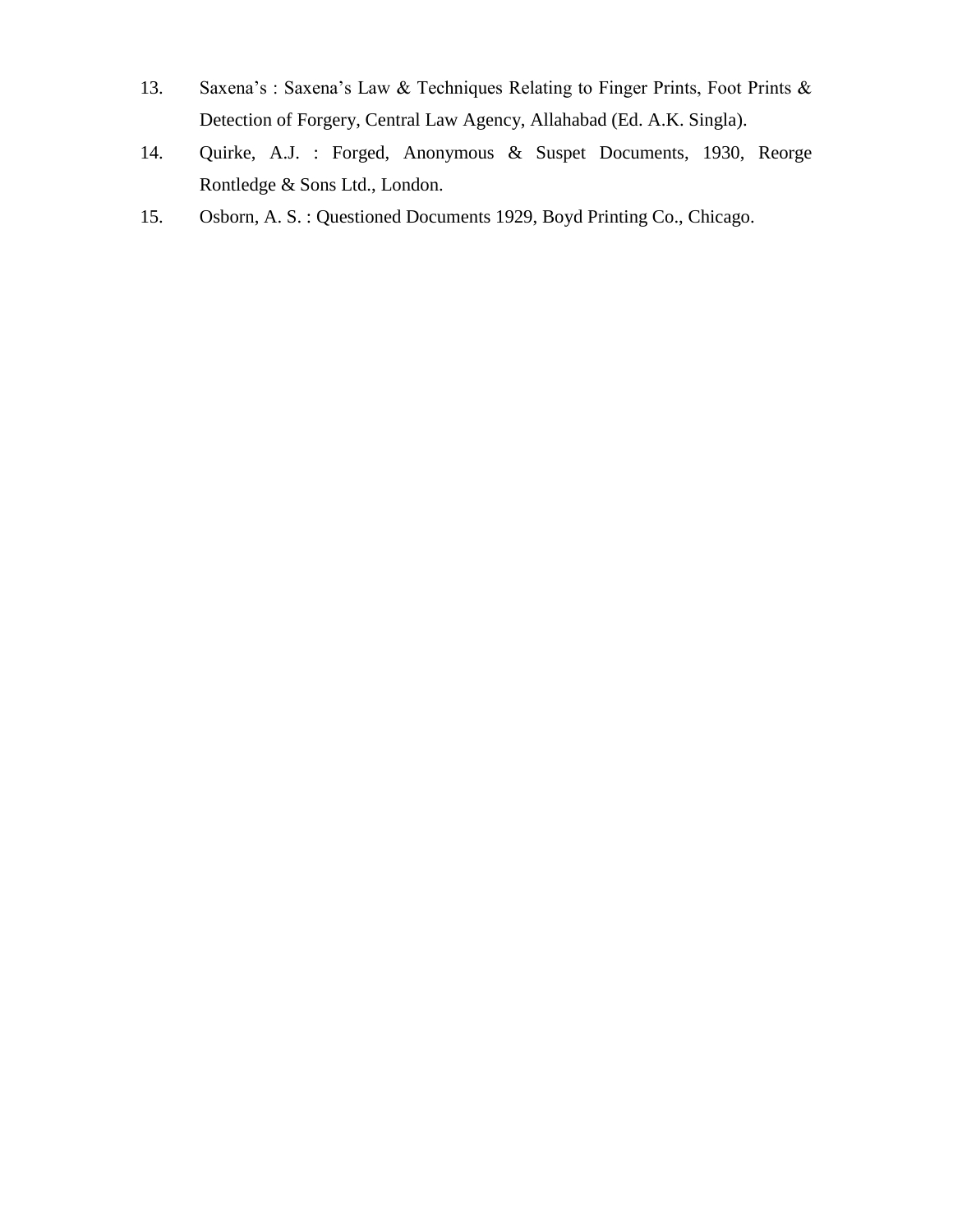# **MFSC:120 (QDFP) FINGER PRINTS EXAMINATION**

#### **Unit A**

History and development of finger prints as a science for personal, identification, structure of ridged skin, morphological plan of volar pads and configurational areas. Development of volar pads, ridges, factor affecting alignment of ridges, transition of configuration, types, and variations in finger prints: Causes and genetics, population variations.

#### **Unit B**

Basics of taking inked prints, taking inked prints of living and dead: Plain and rolled prints, other devices and material for recording prints. Classification of finger Prints, pattern types, pattern area, Henry system of classification (Primary to tertiary and key classification) extension of Henry system searching of finger prints, classification system, single finger print, Finger Prints Bureau.

#### **Unit C**

Chance Finger Prints: Latent prints, plastic prints & visible prints, causes, composition of sweat. Development of latent finger prints: Conventional methods- fluorescent powders(Black, grey, white, magnetic powder). Fuming methods: Iodine and cynoacrylate methods. Chemical methods: Ninhydrin and its analogue silver nitrate, enhancement of latent prints, application of laser technologies, metal deposition method. Biological methods of development of latent prints on skin.

# **Unit D**

Systematic approach to latent print processing, preserving and lifting of finger prints. Photography of Finger Prints, comparison of finger prints: basis of comparison, class characteristics, individual characteristics, various types of ridge characteristics.

Automated Finger Print Identification system (AFIS) and its variants, digital Image processing of finger prints and their enhancement. Presentation of expert evidence on finger prints in court.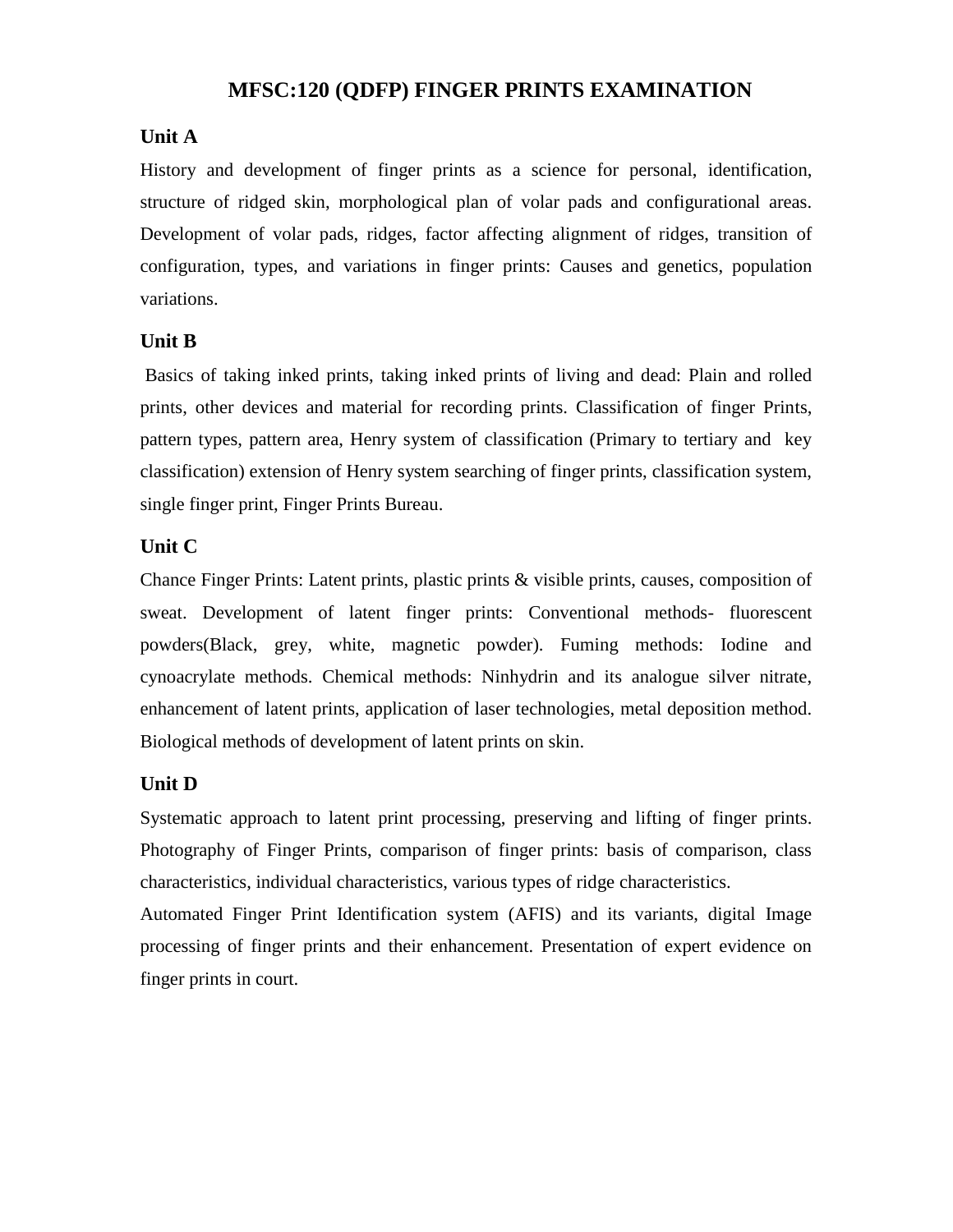- 1. David R. Ashbaugh; Quantitative and Qualtative Friction Ridge Analysis, CRC Press, 1999.
- 2. E. Roland Menzel; Fingerprint Detection with Laser; Second edition; Marcel Dekker, Inc. 1999.
- 3. James F. Cowger; Friction Ridge skin CRC Press London, 1993.
- 4. Cummins & Midlo : Finger Prints, Palms and Soles, 1943, The Blakiston office London.
- 5. Cherril, F.R. : The Finger Prints. System at Scotland Yard, 1954; Her Majesty's office, London.
- 6. Wentworth & Wilder : Personal Identification, 1948. R. G. Badger. Boston.
- 7. Mehta, M. K. : Identification of Thumb Impression & Cross Examination of Finger Prints, 1980 N. M. Tripathi (P) Ltd. Bombay.
- 8. Moenssens : Finger Prints Techniques, 1975, Chitton Book Co., Philadelphia, New York.
- 9. Allison : Personal Identification.
- 10. Chatterjee S.K. and Hagne R.V. (1988) : Finger Print or Dactyloscopy and Ridgeoscopy.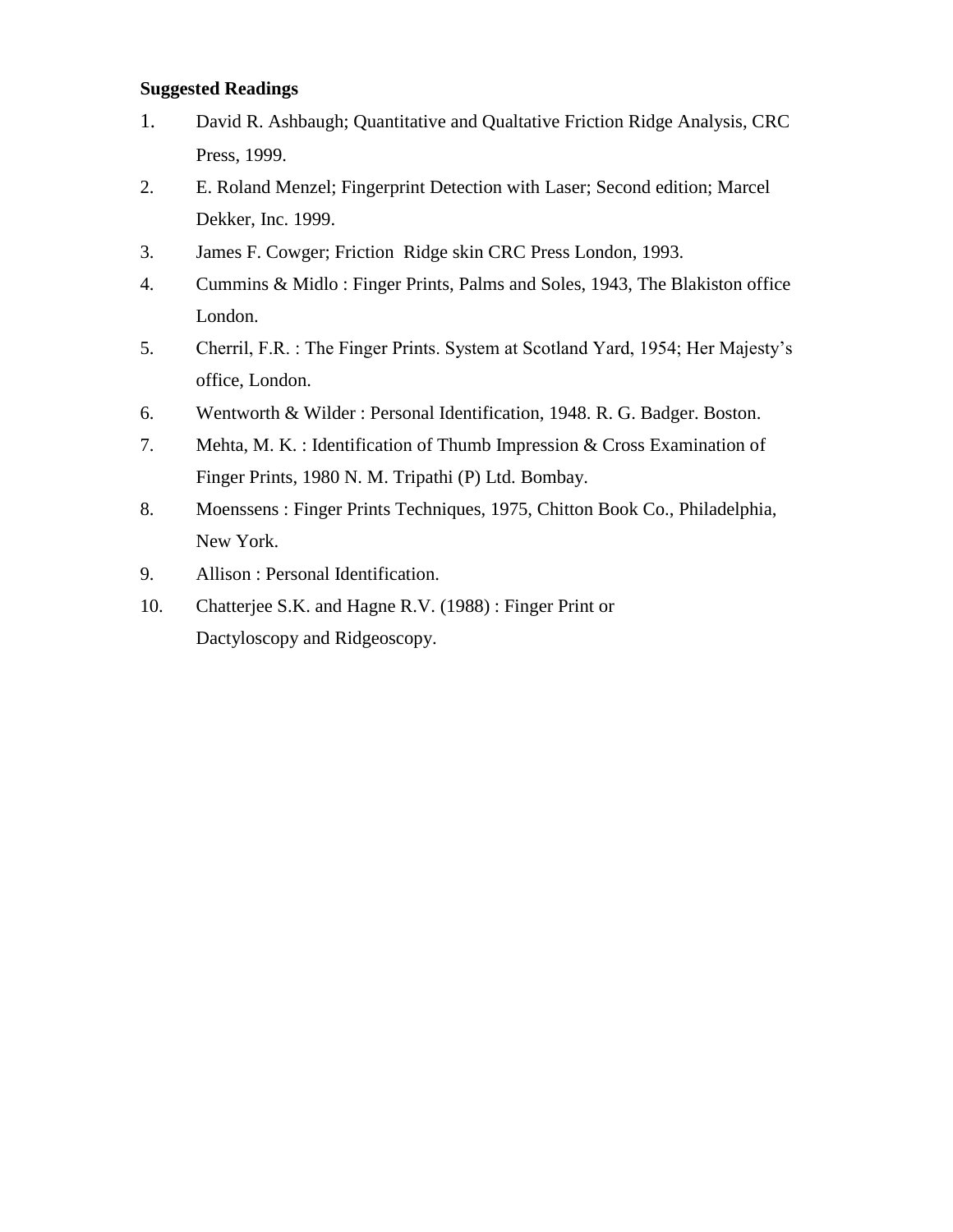# **MFSC:121 (QDFP) PRACTICAL - QUESTIONED DOCUMENTS AND FINGER PRINTS EXAMINATION**

- 1. To study the handwriting of person suffering from illness.
- 2. To study the handwriting written on unusual surfaces as wall.
- 3. To study the initials.
- 4. To perform TLC of writing inks and writing papers.
- 5. To study alterations on the document.
- 6. To study the indented and invisible writings.
- 8. To photograph the watermarks in the document.
- 9. To examine currency notes.
- 10. To study the type scripts and printed matter from various computer print devices.
- 11. To study sequence of intersecting strokes.
- 12. To perform cynoacrylate method to develop latent finger prints.
- 13. To classify the fingerprints from Primary classification to key classification.
- 14. To compare the fingerprints.

# **MFSC: 122 (QDFP) DISSERTATIONS**

Every student will have to undertake a dissertation based on the option and the actual work carried out on the problem under the guidance of his/her supervisor. The supervisor will be allotted by the HOD to each of the student. The supervisor will be the faculty member of the institute. The institution may decide to send the students to external institution for completion of the experimental work/consultation with the scientist and library for their dissertation work. In that case the HOD of the concerned external institute will allot one of its facility member/scientist as co supervisor to the student. If a student goes to any external institute for the completion of his dissertation work he/she has to submit one certificate duly signed by the allotted cosupervisor and HOD of the external institution. The student will have to submit minimum for copies (04) of his/her dissertation before the last date specified by the department. The dissertation will be evaluated in terms of quality of written work, experimental and performance in the viva-voce by internal and external examiners.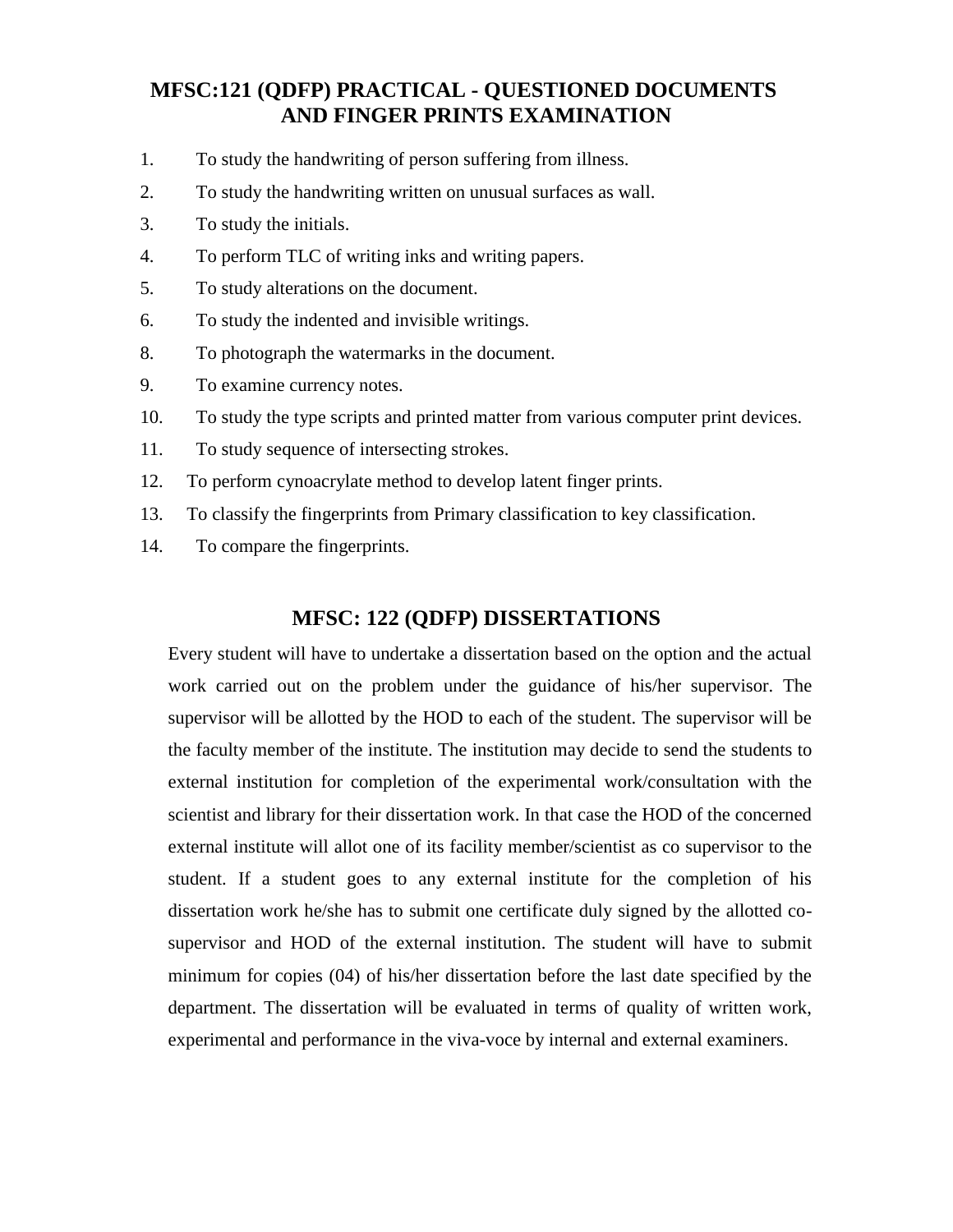# **SEMESTER-IV OPTION-D: SPECIALIZATION IN FORENSIC PHYSICAL SCIENCES (FPS) MFSC: 119 (FPS) ADVANCED FORENSIC PHYSICS Unit A**

**Ballistics**: History, Types of Firearms and Ammunition. Internal, External and Terminal Ballistics. Types of Evidences found at Crime Scene. Collection, Preservation, Packeging, Forwarding and their Laboratory Examination.

Various Marks Produced on Bullets and Cartridge Cases during Firing. Techniques for obtaining Test Material from various types of Weapons. Methodology used in linkage of Fired Bullets/ Cartridge Cases with Firearms.

**Integrated Ballistic Identification system (IBIS):** Automated Examination and Comparison of Fired Bullets/ Cartridge cases and Ballistics Imaging Database of the Marking of Fired Bullets/ Cartridge Cases.

**GSR:** GSR and its Analysis by advanced methods.

Report Writing and Expert Witness.

#### **Unit B**

**Tool Marks:** Introduction, Types of Tool Marks, Class & Individual Characteristics, Tracing, Photography, Lifting and Casting of Tool Marks, Examination, Identification and Comparison of Tool Marks.

**Foot/Footwear/Tyre Impression:** Introduction, Collection, Tracing, Lifting, Casting of Impressions, Enhancement, Analysis & Comparison of Impressions, Moulds, Identification Characteristics.

**Lip Prints:** Introduction to Cheiloscopy and History of Lip Prints, Classification, Collection, Development, Identification and Comparison of Lip Prints.

**Ear Prints:** Introduction, History, Morphology of the Ear, Procedures of taking Standards from the Suspects, Identification and Comparison of Ear Prints.

# **Unit C**

Paint: Introduction, Composition and Use of Paint, Types of Paint, Resins and Binders, Lacquers, Plasticizers, Water Based Polymers & Emulsions, Additives, Solvents, Pigment types, Microscopic & Macroscopic Examination, Micro Chemical Tests, Differential Solubility and TLC, IR Spectroscopy, Pyrolysis GC-MS, Elemental Analysis of the Pigments.

**Soil:** Introduction, Formation & Types of Soil, Composition & Colour of Soil,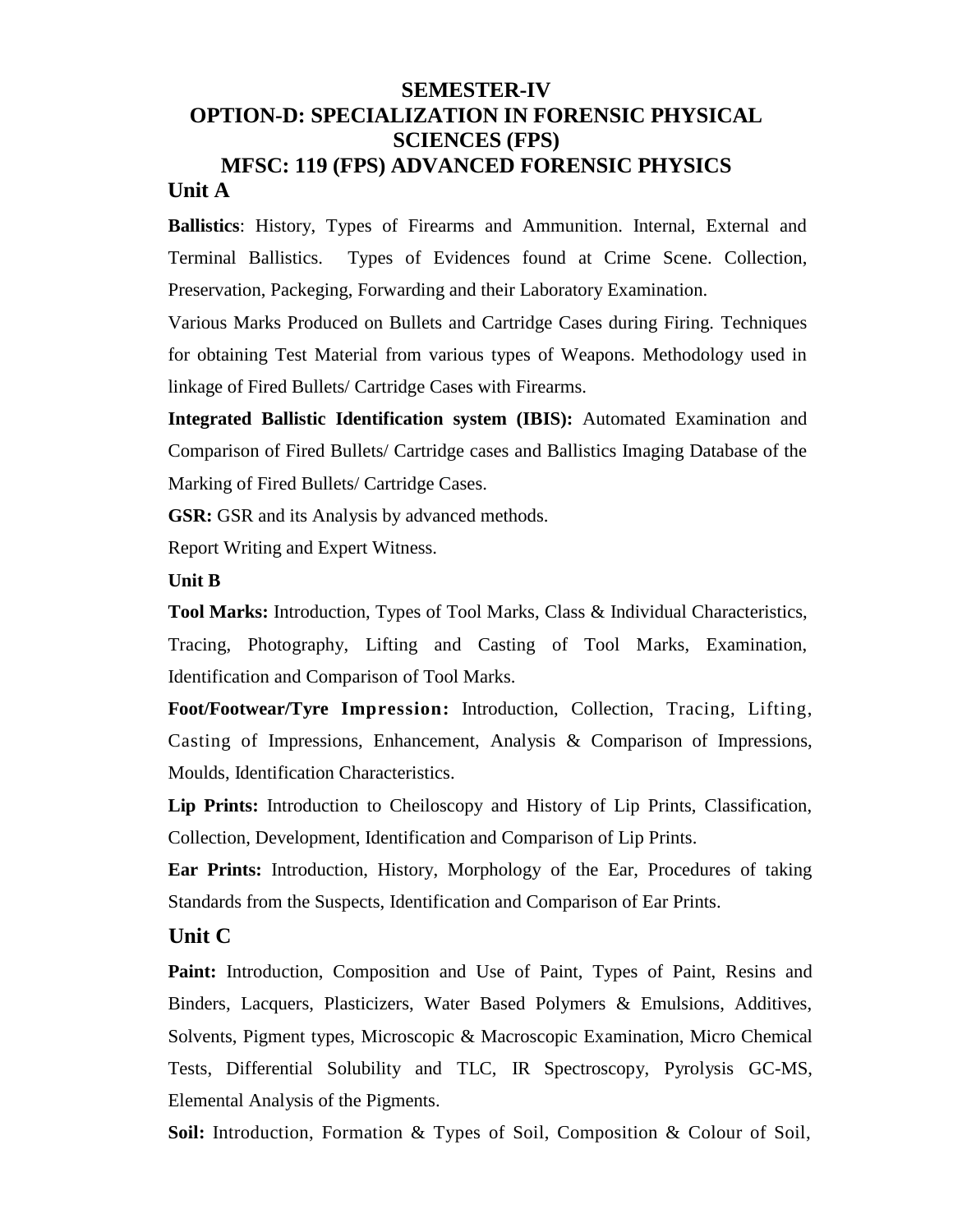Sample preparation, Removal of Contamination, Microscopic Examination, Particle Size Distribution, Ignition Test, Density Distribution, pH Measurement, Differential Thermal Analysis (DTA), Elemental Analysis, Interpretation of Soil Evidence.

**Glass:** Introduction, Types of Glass and their Composition. Forensic Examination of Glass Fractures under different conditions. Physical Measurement of Glass, Colour and Fluorescence, Physical Matching, Density Comparison, Refractive I n d e x M e a s u r e m e n t ( RI), Elemental analysis and Interpretation of Glass Evidence.

Introduction, Location, Collection, Packeging, Forwarding and Laboratory Examination of Fiber, Paper, Ink, Cement & Mortar, Polymers, etc.

# **Unit D**

**Forensic Speaker Identification:** Speaker Identification and Tape Authentication: Voice Production Theory, Speech Signal Processing and Pattern Recognition, Acoustic Parameters of Sound, Fourier Analysis, Frequency and Time Domain Representation of Speech Signal, Analogue to Digital Conversion-Sampling and Quantization, Fast Fourier Transform, Speech Enhancement, Authentication of Audio-Video Signal.

#### **Suggested Books**

- 1. Forensic science hand book by Richard Saferstein
- 2. Forensic examination of glass and paint, Brian Caddy, Taylor & Francis.
- 3. Forensic Science Progress, A. Maehly et all, Vol.1 to 5.
- 4. Crime Investigation by P.L. Kirk.
- 5. Forensic Science Hand Book, Vol.-III Chapter-3 (1993), R Saferstein, Prentice Hall International, London.
- 6. Methods of Chemical Analysis of Hydraulic Cement, Bureau of Indian Standards, ARE: 4032-1985.
- 7. Elements of X-ray Diffraction, B.D. Cullity, Addision- Weseley Publ.Comp. Inc.
- 8. ASTM standards, Vol.15-09.
- 9. Forensic examination of fibers, James Robertson.
- 10. Gem Testing, B. W. Anderson.
- 11. Annual Book of ASTM standard, Vol.04.01:1985
- 12. Precious stones, Max Bauer (Vol.I and II).
- 13. The chemistry of cement and concrete, Lea, F.M.1971, Chemical Publication. Comp.Inc. New York (USA).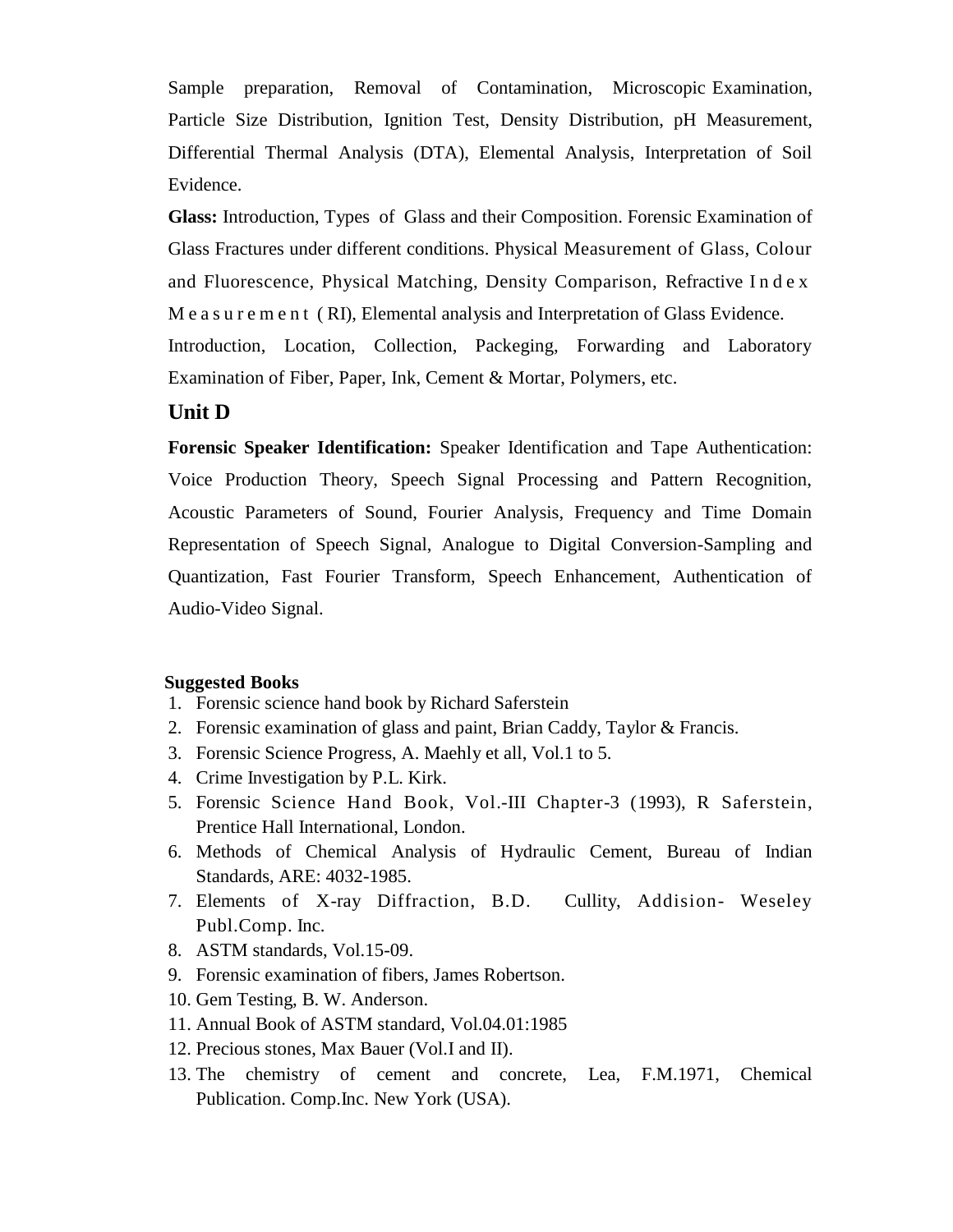# **MFSC: 120 (FPS) ADVANCED DIGITAL FORENSICS UNIT A**

**Digital Forensics:** Introduction, Classification of Digital Crimes and Branches of Digital Forensics. Digital Evidences: Types of Digital Evidences, Acquisition, Handling and Chain of Custody. Evidence Imaging and File System Analysis (FAT and NTFS). Various Tools for Disc Imaging and Data Recovery (ENCASE, NUIX), Vulnerability Assessment Tools. Investigations on Various Imaging Methods (RAW, SMART, E01, AFF). Password and Encryption Techniques. Password Recovery Tools.

# **UNIT B**

**Cyber Forensics:** Definition and Types of Cyber-Crimes. HTML and Internet Protocols, Internet History and Topology, Internet Services and Access, Internet Protocols and Addressing, E-mail and Header Interpretation, E-mail Attachments, FTP, Telnet and IRC, Internet Chat, HTTP. Outlook Express, Virus and Trojan Infection, Different Types of Attacks, Internet Research & Investigating Tools.

# **UNIT C**

**Image Analysis:** Formation of Image, Image Sampling and Quantization, Basics of Full-color Image Processing, Image Enhancement Techniques, Filters for Image Enhancement, JPEG, PNG, Header Data Analysis, Noise Analysis, Linkage of Camera. Image Steganography, Image Forgery Detection, Detect Steganography from Image, Digital Watermark, Multimedia IPR, Forensic Analysis of Multimedia Files.

**Video Analysis:** Forensic Video Analysis, Enhancement Techniques, Specific Frame Analysis, Resolution, Scope & its Forensic Application in the Field of Security.

# **UNIT D**

**Mobile Forensics:** History of Mobile Phones, Types of Mobile Phones, Advantage and Disadvantages of Mobile Phones and their Forensic Applications. Operating Systems: Introduction, Objective and Types of Operating System- Java, Symbian, Window, Android and iPhone. Evidence Collection from Mobile Phones and SIM Cards. Recovering and Reconstructing of Deleted Data (call records, phone books, massages, multimedia files i.e. image, video etc.) from Mobile Phones and SIM Cards. Process of Cloning of SIM Data and Password Extraction from Mobile Phones.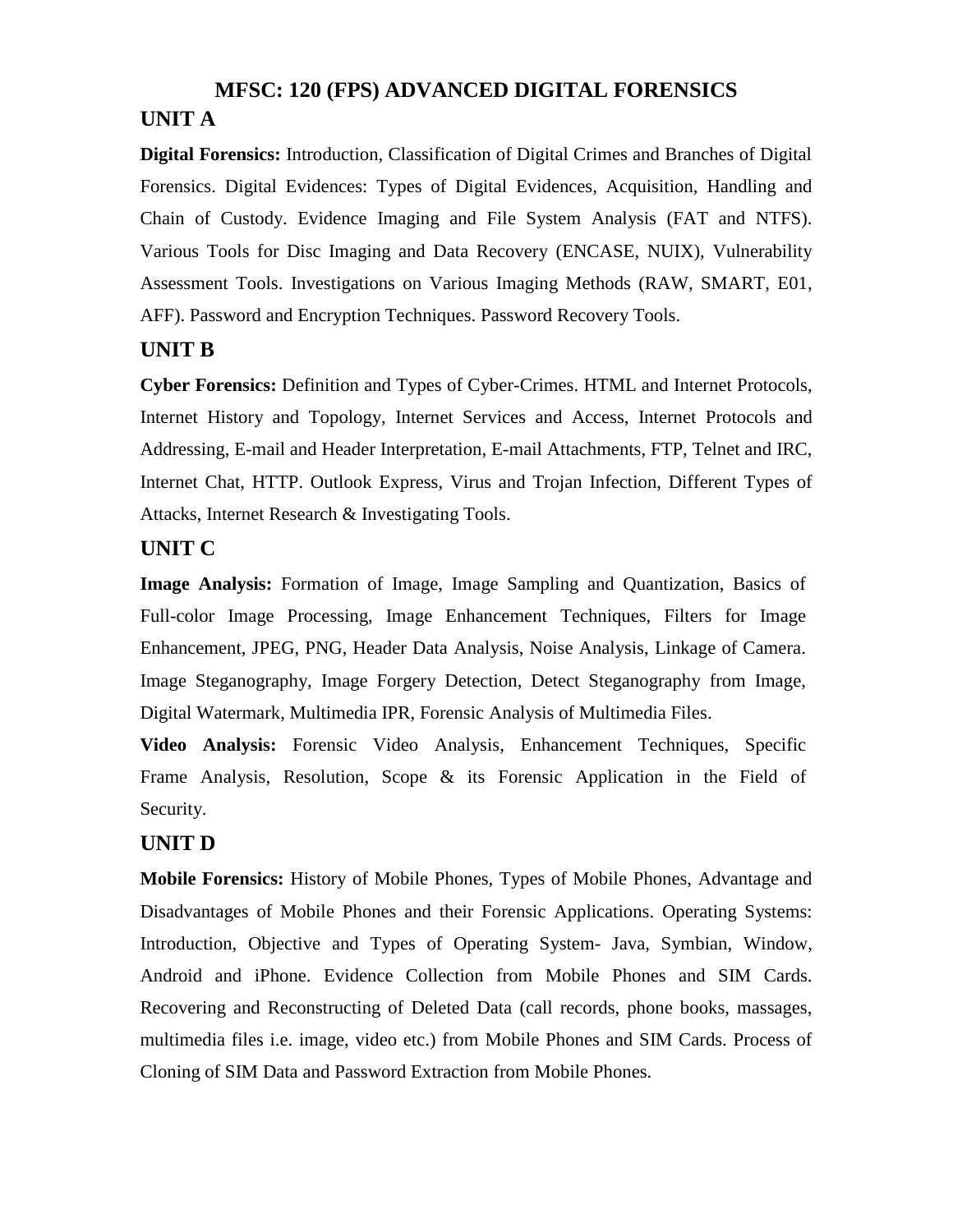# **MFSC-121 (FPS): PRACTICAL- FORENSIC PHYSICS & DIGITAL FORENSICS**

- 1. To examine various marks on bullet and cartridge cases.
- 2. To Lift GSR and its Analysis by different methods.
- 3. Various types of Tool Marks and their Comparison.
- 4. Lifting of different Prints & Impressions and their Comparison.
- 5. To Examine Paint, Soil and Glass Samples.
- 6. To Identify Various Types of Fibers by Different Methods.
- 7. Detailed Analysis of FAT and NTFS File Systems.
- 8. Practical Recovery of Data using Methods to preserve its Integrity, Methods of Recovering Deleted Files. Copying & Imaging.
- 9. To unfold Concealed Data from various Storage Media.
- 10. A series of Practical Lab Exercises by applying NUIX Software.
- 11. To Recover Passwords by applying Password Recovery Software (Passware).
- 12. To Understand Dynamic and Static Pages, Viewing HTML Source and HTTP Headers, and to get Header Information.
- 13. Extraction of Data from various Mobile Phones.
- 14. Password Extraction from Mobile Phones.
- 15. Cloning of SIM data.
- 16. Extraction of Data from SIM Cards.